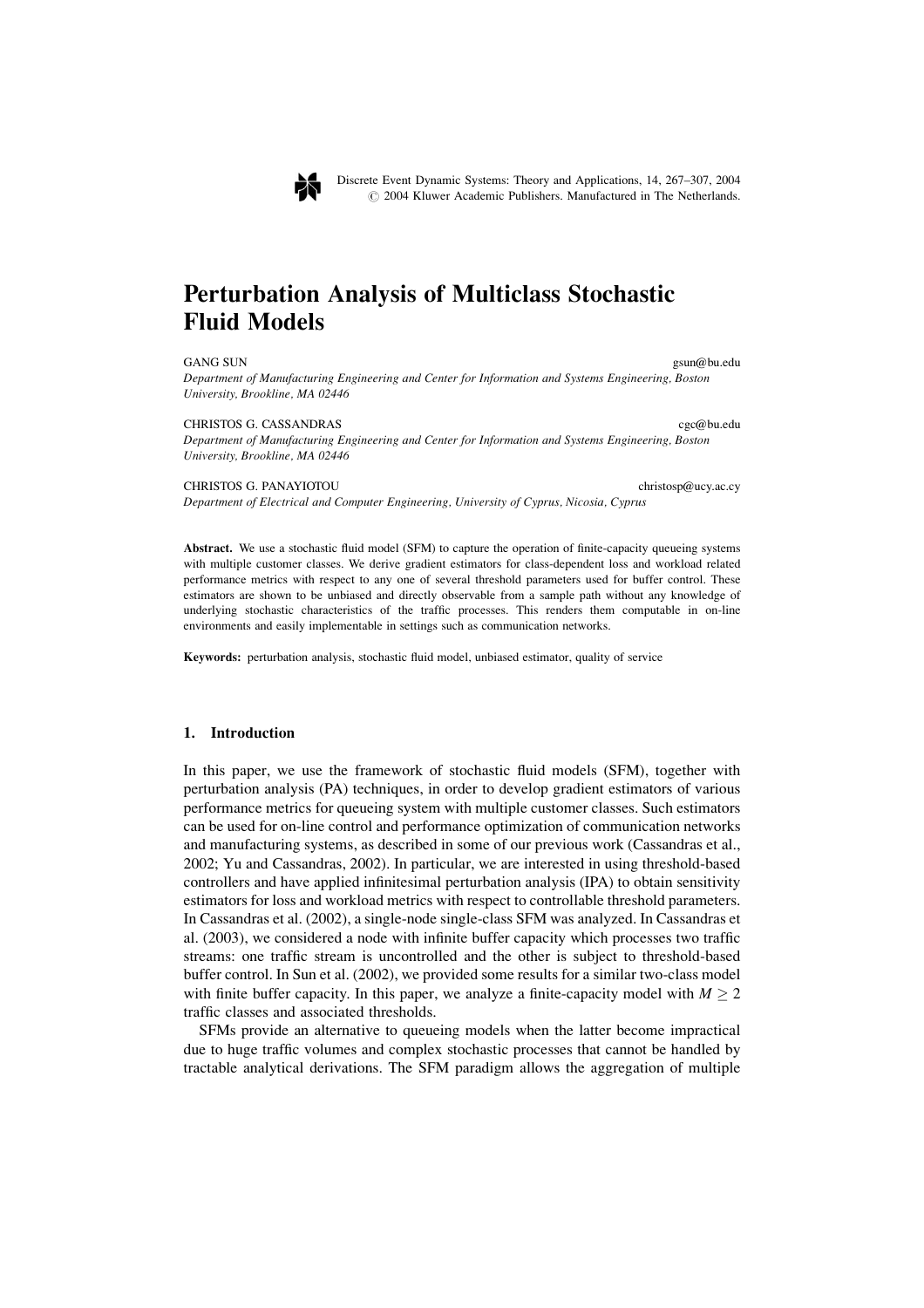events, associated with the movement of individual customers (e.g., packets or parts), into a single event associated with a rate change. It foregoes the identity and dynamics of individual customers and focuses instead on the aggregate flow rate. SFMs have recently been shown to be especially useful for analyzing various kinds of high-speed networks (Cassandras et al., 2002, 2003; Wardi and Melamed, 2002; Kesidis et al., 1996; Kumaran and Mitra, 1998; Miyoshi, 1998; Liu et al., 1999; Yan and Gong, 1999). As argued in Cassandras et al. (2002, 2003), such models may not always be accurate for the purpose of performance analysis, but they capture the salient features of the underlying "real" system in a way which is often sufficient to solve control and optimization problems. In this case, estimating the gradient of a given cost function with respect to key parameters becomes an essential task. PA methods (Ho and Cao, 1991; Cassandras and Lafortune, 1999) are therefore suitable, if appropriately adapted to a SFM viewed as a discrete-event system (Cassandras et al., 2002, 2003; Wardi et al., 2002; Liu and Gong, 2002). From a technical standpoint, performance metrics associated with a SFM can often be shown to be Lipschitz continuous with respect to controllable parameters of interest. This generally results in unbiased IPA estimators associated with a SFM, whereas the same is usually not true for the corresponding discrete event system. For example, IPA estimators have been known to be biased when applied to queueing models with customer blocking or with multiple customer classes (Cao, 1987). In addition, the estimators are generally simple to implement and can be evaluated based on data observed on a single sample path of the actual (discrete-event) system. Thus, we use the SFM to derive the form of a gradient estimator, but can then implement it using actual system data. Even though using SFMbased estimators on an actual system may introduce a bias, simulation results indicate that gradient estimators obtained in this fashion work well with gradient-based optimization algorithms.

In a single-class SFM of a communication network node with threshold-based buffer control, IPA was shown to yield simple nonparametric sensitivity estimators for packet loss and workload metrics with respect to the threshold parameter (Cassandras et al., 2002). In the infinite-capacity two-class case studied in Cassandras et al. (2003), the estimators generally depend on some traffic rate information, but not on the stochastic characteristics of the arrival and service processes involved. In this paper, we consider a finite-capacity SFM with multiple  $(M \ge 2)$  classes viewed as different traffic streams (see Figure 1). Each stream is associated with a threshold and is subject to thresholdbased control. The finite buffer capacity and the presence of  $M > 2$  classes cannot be handled as straightforward generalizations of Cassandras et al. (2002) and our analysis leads to more complex estimator forms, as we shall see, although the basic theoretical setting for IPA is similar to previous work such as Cassandras et al. (2002) and Yu and Cassandras (2002). Thus, the main contributions of this paper are (i) the derivation of IPA gradient estimators for multiple class-dependent loss metrics and a workload metric with respect to the threshold parameters in the model and (ii) proving that these estimators are unbiased. In the general case where  $M > 2$ , the IPA estimators we derive are obtained through recursive equations. In the case where  $M = 2$ , we are further able to exploit the structure of the sample paths of the SFM and obtain explicit closed-form expressions for the IPA estimators that involve readily observable sample path data.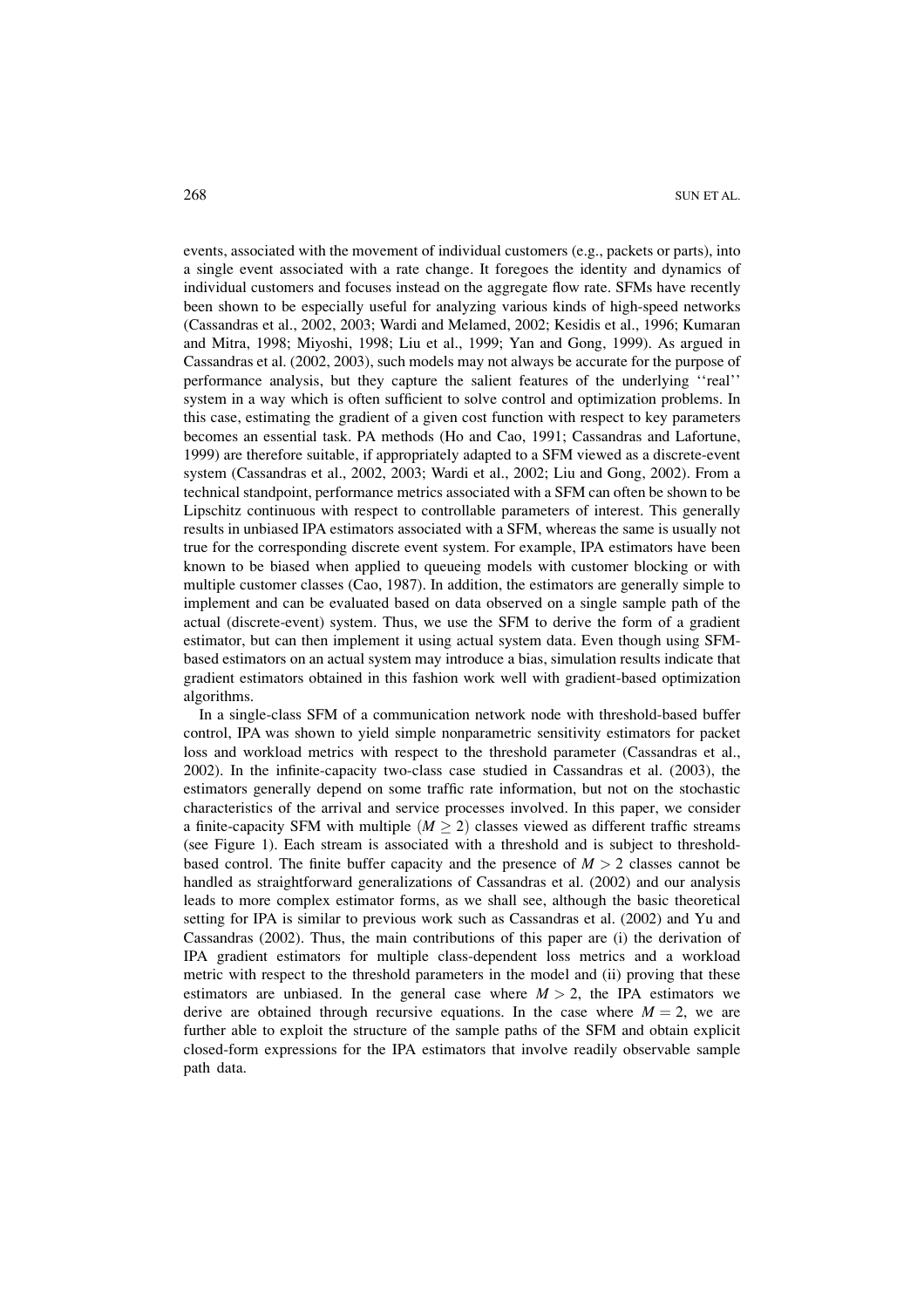

*Figure 1.* Stochastic fluid model (SFM) with  $M = 3$  classes.

The paper is organized as follows. First, in Section 2, we present our model and define performance metrics and parameters of interest. We also present a partition of a sample path into time intervals defined by specific events that facilitate the PA task. In Section 3, we derive IPA estimators for the sensitivities of the traffic loss volumes for all classes and for the system workload with respect to any one controllable threshold parameter. In Section 4, we analyze the simpler two-class model exploiting the structure of its sample paths and derive closed-form (as opposed to recursively obtained) IPA estimators. In Section 5, we establish the unbiasedness of the derived estimators and conclude with Section 6.

#### **SFM of a Multiclass Oueueing System**  $\mathcal{L}$

We consider a single node with a common FIFO buffer fed by  $M$  sources. Each source defines a "class"  $m, m = 1, ..., M$ , and is associated with a threshold  $T_m$ , where we assume  $0 < T_1 < \cdots < T_m < \cdots < T_M$ . By convention, we set  $T_0 \equiv 0$ . If the buffer content is above the value  $T_m$ , all traffic from class m is rejected (which implies that all traffic from classes labeled  $i \leq m$  are also rejected). In the context of communication networks, it is worth noting that this model captures the operation of the differentiated services (DS) protocol that has been proposed for supporting quality of service (QoS) requirements (Blake et al., 1998; Heinanen et al., 1999; Panayiotou and Cassandras, 2001). Class M corresponds to the top-priority traffic and if all such traffic is to be accepted, then  $T_M$  is simply the physical buffer capacity of the node.

The inflow rate of class m at time t is denoted by  $\alpha_m(t)$  and the corresponding loss rate by  $\gamma_m(t)$ . The service rate is denoted by  $\beta(t)$  and let  $x(t)$  be the buffer level at time t. For the purpose of our analysis, we choose any one of the thresholds, say  $T_{\overline{m}}$ , as the one with respect to which we wish to carry out sensitivity analysis and denote this parameter by  $\theta$ . We then write the *m*-th class loss rate as  $\gamma_m(\theta; t)$  and the buffer content as  $x(\theta; t)$  to express their dependence on the choice of  $\theta$ . We also assume that the processes  $\{\alpha_m(t)\}\$ ,  $m = 1, \ldots, M$ , and  $\{\beta(t)\}\$ are independent of  $\theta$  and cannot take negative values; other than that, these processes are only assumed to be bounded and rightcontinuous piecewise continuously differentiable  $w.p.1$ . The time variable  $t$  is confined to an interval [0, T] for a given fixed  $0 < T < \infty$ . It will also be convenient in our analysis to make use of the following definition, for any  $m = 1, \ldots, M$ :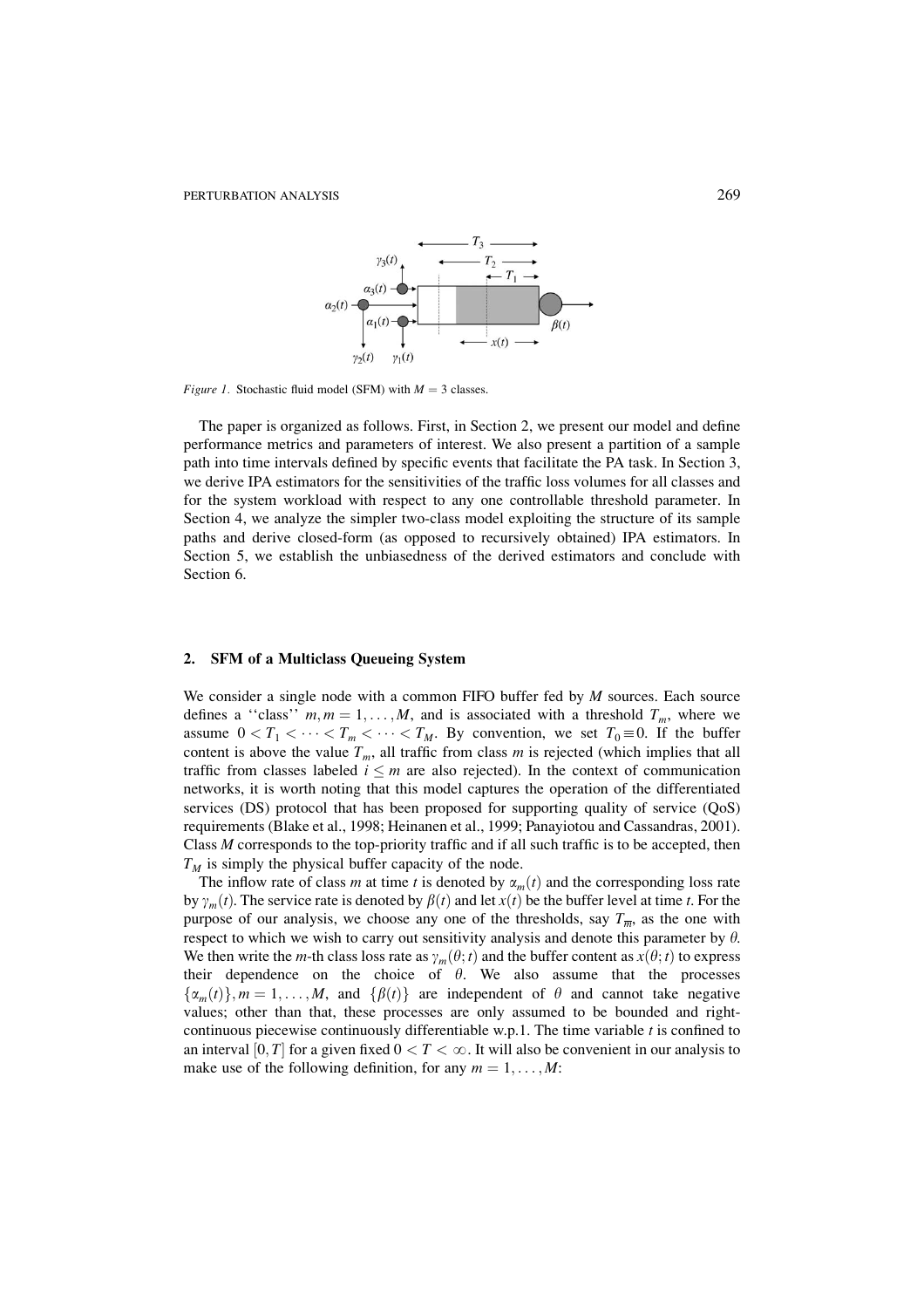$$
A_m(t) \equiv \sum_{n=m}^{M} \alpha_n(t) - \beta(t) \tag{1}
$$

and observe that

$$
A_m(t) \ge A_{m+1}(t), \qquad m = 1, \dots, M-1
$$
 (2)

Figure 1 depicts the SFM described above with  $M = 3$  and  $T_3$  set to the physical capacity of the buffer.

We assume that the parameter  $\theta$  is confined to a bounded (compact) interval  $\Theta = (T_{\overline{m}-1}, T_{\overline{m}+1})$  and let  $\mathscr{L}(\theta) : \Theta \to \mathbb{R}$  be any random function defined over the underlying probability space  $(\Omega, \mathcal{F}, P)$ . Strictly speaking, we write  $\mathcal{L}(\theta, \omega)$  to indicate that this sample function depends on the sample point  $\omega \in \Omega$ , but will suppress  $\omega$  unless it is necessary to stress this fact. In what follows, we consider two performance metrics, the *m*-th class loss volume  $L_{m,T}(\theta)$ ,  $m = 1, ..., M$ , and the cumulative workload (or just work)  $Q_T(\theta)$ , defined on the interval  $[0, T]$  as follows:

$$
L_{m,T}(\theta) = \int_0^T \gamma_m(\theta; t) dt, \qquad m = 1, \dots, M
$$
\n(3)

$$
Q_T(\theta) = \int_0^T x(\theta; t) dt
$$
\n(4)

Note that from the workload metric it is possible to obtain a delay metric using appropriate forms of Little's law (see, for example, Wardi and Melamed, 2001).

Viewed as a discrete-event system, an event in a sample path of the above SFM may be either exogenous or endogenous. An exogenous event is one that causes a change in the dynamics of  $x(\theta; t)$  due to changes in one or more of the processes  $\{\alpha_m(t)\}\$ ,  $m = 1, \ldots, M$ , and  $\{\beta(t)\}\$ , which are independent of  $\theta$ . In particular, we will be interested in changes in the sign of  $A_m(t)$  in (1) for some  $m = 1, ..., M$  and define an associated exogenous event  $e_1$  as one where the buffer content leaves the value  $x(\theta; t) = T_m$ , for some  $m = 0, ..., M$ , after it has maintained it for some finite length of time. An endogenous event on the other hand, denoted by  $e_2$ , is defined to occur whenever the buffer content reaches the value  $x(\theta; t) = T_m$ , for any  $m = 0, ..., M$ . Note that  $x(t; \theta) = T_m$  for all t in some interval  $[s_1, s_2]$ implies that  $A_m(t) > 0$  and  $A_{m+1} < 0$ . In other words, the arriving flow rate from the  $M - m - 1$  highest priority classes is less than the capacity  $\beta(t)$ ; thus, a portion of the  $\alpha_m(t)$  flow is admitted, while there is some excess which is rejected. As a result, we observe the period with constant  $x(t; \theta) = T_m$ . At  $t = s_2$ , if the sign of either  $A_m(t)$  or  $A_{m+1}(t)$  changes, then this interval will end with an  $e_1$  event.

For the purpose of our analysis, we partition the sample path into cycles defined by successive exogenous events  $e_1$  (the term "cycle", however, should not be interpreted as implying any sort of regenerative property). Suppose that a sample path includes  $K$  such cycles, where K is a random number which is locally independent of  $\theta$ . Denote the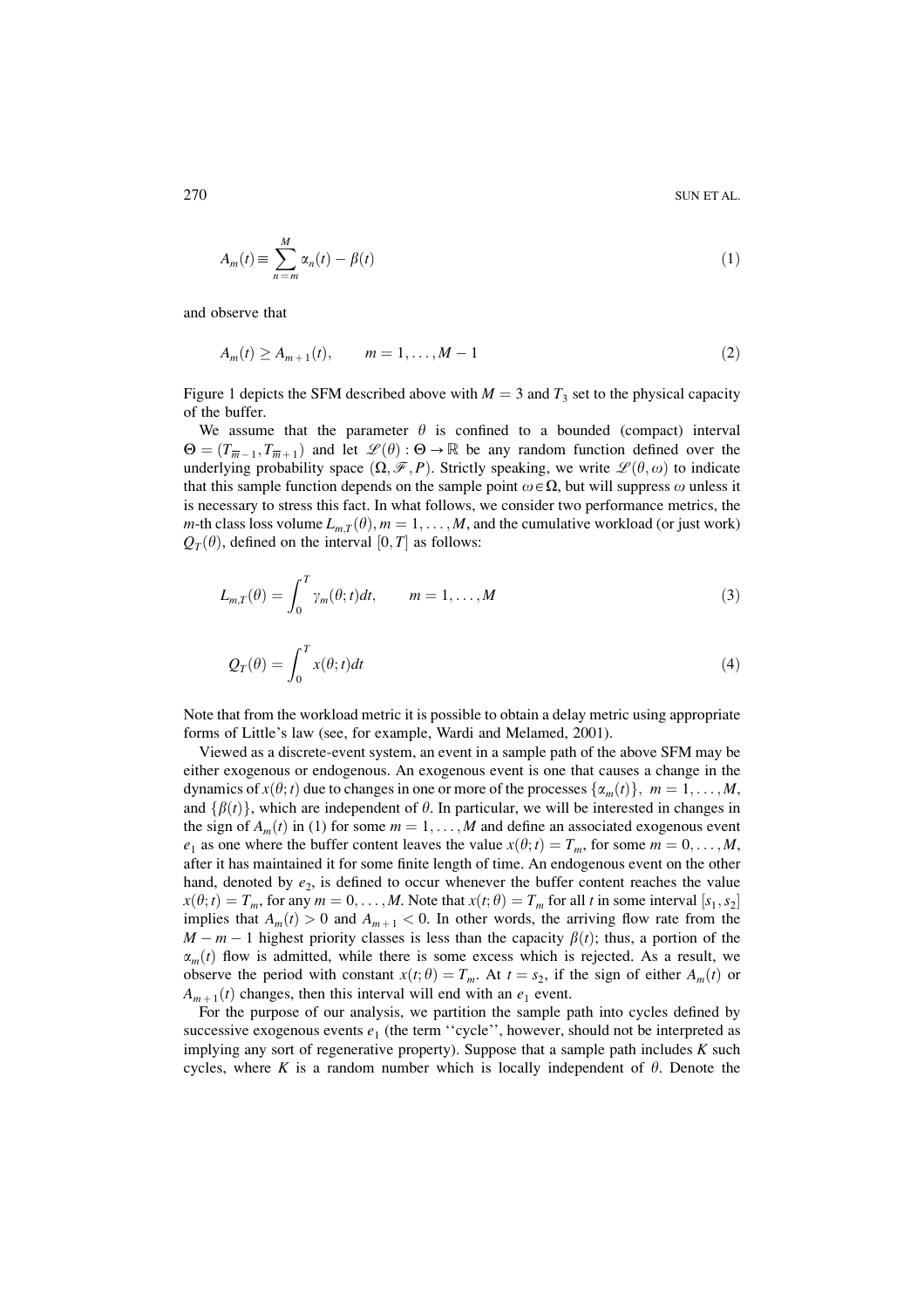

*Figure 2.* Typical sample path segment for a SFM with  $M = 5$  classes.

corresponding exogenous event times by  $\xi_k$ ,  $k = 1, ..., K$  and let  $\xi_{K+1} = T$ , so we can express cycles as intervals  $\mathcal{C}_k = [\xi_k, \xi_{k+1}), k = 1, ..., K$ . We further denote all endogenous event  $(e_2)$  times within  $\mathcal{C}_k$  by  $v_{k,i}, i = 1, ..., S_k$ . By convention, let  $v_{k,0} = \xi_k$  and  $v_{k, S_k+1} = \xi_{k+1}$ , so  $\mathscr{C}_k$  is divided into periods

$$
p_{k,i} \equiv [v_{k,i}, v_{k,i+1}), \qquad i = 0, \ldots, S_k
$$

and the corresponding open interval  $(v_{k,i}, v_{k,i+1})$  is denoted by  $p_{k,i}^o$ . From our definition of  $e_1$  and  $e_2$ , we can immediately see that throughout the last period,  $p_{k,S_k}$ , of  $\mathcal{C}_k$ ,  $x(\theta; t)$  is "flat", that is,  $x(\theta; t) = T_m$  for some  $m = 0, ..., M$ ; we shall refer to this as a Type I interval. During all other periods  $p_{k,i}$ ,  $i = 0, \ldots, S_k - 1, x(\theta; t)$  takes values strictly between any two adjacent thresholds; we shall refer to these as Type II intervals. A typical sample path for the case of  $M = 5$  is shown in Figure 2.

During Type II intervals  $p_{k,i}$ ,  $i = 0, \ldots, S_k - 1$ , if  $T_{m-1} < x(\theta; t) < T_m$  for  $t \in p_{k,i}^o$ , the buffer content dynamics are

$$
\frac{dx(t)}{dt^+} = A_m(t) \tag{5}
$$

On the other hand, during Type I intervals  $p_{k,S_k}$ , the buffer content dynamics are

$$
\frac{dx(\theta; t)}{dt^+} = 0\tag{6}
$$

With this discussion in mind, we may also view the SFM as a hybrid dynamic system in which the buffer content satisfies the dynamics (5)–(6) with switches between  $M + 1$ "modes" caused by the discrete events  $e_1$  and  $e_2$  we have defined above.

### 3. IPA with Respect to Thresholds

Our objective here is to estimate the derivatives  $dE[L_{m,T}(\theta)]/d\theta$ ,  $m=1,\ldots,M$  and  $dE[Q_T(\theta)]/d\theta$ , through the sample derivatives  $dL_{m,T}(\theta)/d\theta$ ,  $m=1,\ldots,M$  and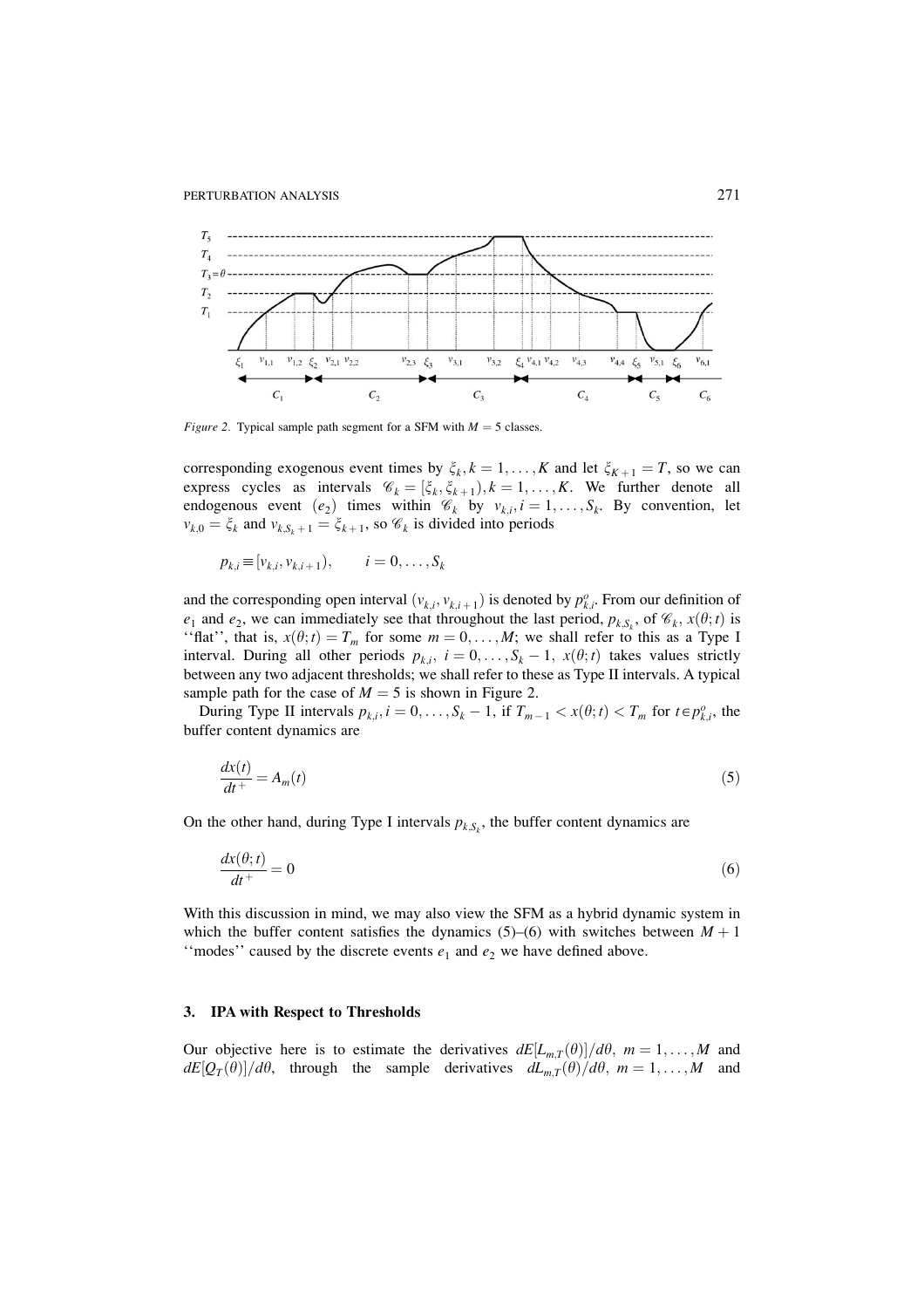$dQ_T(\theta)/d\theta$  which are commonly referred to as the IPA estimators (Ho and Cao, 1991; Cassandras and Lafortune, 1999). Henceforth, we shall use the "prime" notation to denote derivatives with respect to  $\theta$ , so the sample derivatives above are denoted by  $L'_{m,T}(\theta)$  and  $Q'_{T}(\theta)$ , respectively. For any sample function  $\mathscr{L}(\theta)$ , an IPA-based estimate  $\mathscr{L}'(\theta)$  of the performance metric derivative  $dE[\mathscr{L}(\theta)]/d\theta$  is unbiased if  $dE[\mathcal{L}(\theta)]/d\theta = E[\mathcal{L}'(\theta)]$  (see Ho and Cao, 1991; Cassandras and Lafortune, 1999). Unbiasedness is the principal condition for making the application of IPA useful in practice, for reliable sensitivity analysis purposes or for use in conjunction with control and optimization methods that employ stochastic gradient-based techniques. We proceed by first evaluating the sample derivatives  $L'_{m,T}(\theta)$  and  $Q'_T(\theta)$  in terms of event time derivatives  $dv_{k,i}/d\theta$ , which we also denote by  $v'_{k,i}$ , and then concentrate on the evaluation of these event time derivatives based on observable quantities along a given sample path.

Similar to our definition of  $A_m(t)$  in (1), let us also define

$$
A_{m,k,i} \equiv \sum_{n=m}^{M} \alpha_n(\nu_{k,i}) - \beta(\nu_{k,i})
$$
\n<sup>(7)</sup>

Before proceeding, let us identify conditions under which the sample derivatives involved exist. Recall that any exogenous event time is locally independent of  $\theta$ , whereas any endogenous event time is generally a function of  $\theta$ . Excluding the possibility of the simultaneous occurrence of exogenous and endogenous events, the only situation preventing the existence of sample derivatives involves some t such that  $x(\theta; t) = T_{\overline{n}} = \theta$ and  $A_{\overline{m}}(t) = 0$  or  $A_{\overline{m}+1}(t) = 0$ ; in such cases, the one-sided derivative still exists and can be obtained through a finite difference analysis (as in Cassandras et al., 2002). However, to keep the analysis simple, we focus only on the differentiable case by proceeding under the following technical conditions:

Assumption 1:

- a.  $\alpha_m(t) < \infty$ ,  $m = 1, ..., M$  and  $\beta(t) < \infty$  for all  $t \in [0, T]$ .
- b. For every  $\theta \in \Theta$ , w.p. 1, exogenous and endogenous events may not occur at the same time.
- c. W.p. 1, there exists no interval  $(v_{k,i}, v_{k,i} + \tau)$ ,  $\tau > 0$ , such that  $x(\theta; t) = T_m$  for all  $t \in (v_{k,i}, v_{k,i} + \tau)$ , and either  $A_m(t) = 0$  or  $A_{m+1}(t) = 0$ .

All three parts of Assumption 1 are mild technical conditions to ensure the existence of sample derivatives. Regarding part c, as already pointed out, one-sided derivatives may still be used if a sample path happens to contain a period with constant  $x(t; \theta) = T_m$  for some  $m = 1, ..., M$  in which  $A_m(t) = 0$  or  $A_{m+1}(t) = 0$ . Specifically, suppose we change  $\theta$  by some  $\Delta \theta > 0$ . Then, if  $A_m(t) = 0$ , the change in  $x(t), \Delta x(t) =$  $x(t; \theta + \Delta\theta) - x(t; \theta) = 0$ . On the other hand, if  $\Delta\theta < 0$ , then  $\Delta x(t) < 0$ . As a result, the left and right derivatives with respect to  $\theta$  are different.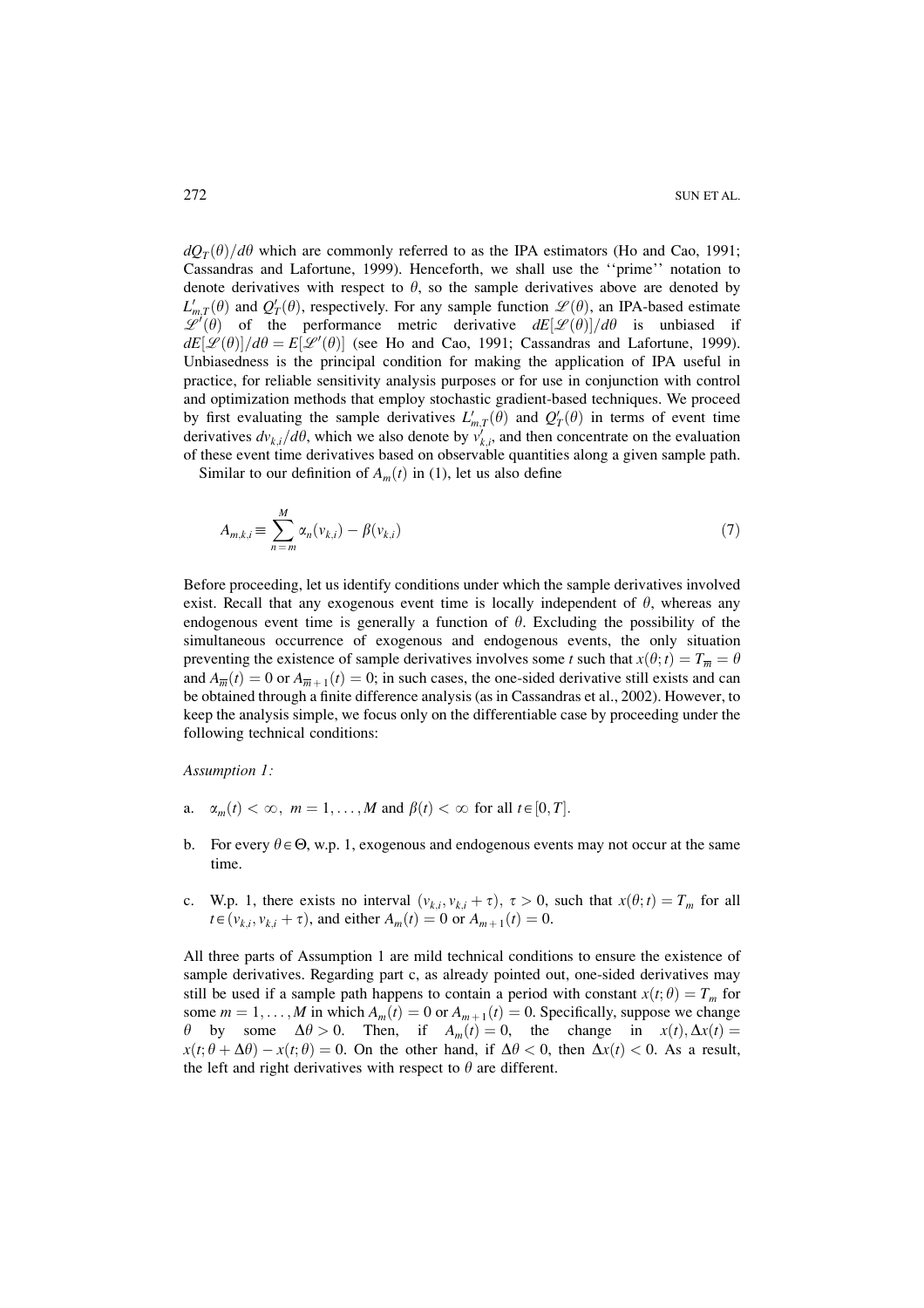#### 3.1. Class m Loss IPA Derivatives

Using the sample path partition into cycles, we may write  $(3)$  as follows:

$$
L_{m,T}(\theta) = \sum_{k=1}^{K} \int_{\xi_k}^{\xi_{k+1}} \gamma_m(\theta; t) dt
$$
\n(8)

Let us now define

$$
\lambda_{m,k}(\theta) = \int_{\xi_k}^{\xi_{k+1}} \gamma_m(\theta; t) dt \tag{9}
$$

so that we can write

$$
L'_{m,T}(\theta) = \sum_{k=1}^{K} \lambda'_{m,k}(\theta)
$$
\n(10)

and our objective is to evaluate  $\lambda'_{m,k}(\theta)$  for any  $k = 1, ..., K$ . For simplicity, we will drop the index k as we focus on a specific cycle  $\mathcal{C}_k$  in the following.

For the purpose of our analysis, a useful way of grouping periods  $p_i$  within a typical cycle is by defining sets associated with each class  $m = 1, ..., M$  as follows:

1. Partial Loss Period Set  $U_m$ . For any  $p_i \in U_m$ , the buffer content is  $x(\theta; t) = T_m$  for all  $t \in p_i$ , and class *m* traffic experiences partial loss. In particular, the traffic flows satisfy

$$
A_m(t) > 0 \quad \text{and} \quad A_{m+1}(t) < 0 \tag{11}
$$

so that the processing capacity  $\beta(t)$  can accommodate the cumulative incoming flow  $\sum_{n=m+1}^{M} \alpha_n(t)$  due to classes  $m+1, \ldots, M$ , but not the flow  $\sum_{n=m}^{M} \alpha_n(t)$  that includes the next lower priority class m. In this case, the system accepts only the portion of the class m traffic that can be accommodated and incurs a "partial" loss rate

$$
\gamma_m(\theta; t) = A_m(t) \tag{12}
$$

The dynamics of  $x(\theta; t)$  during this period are given by

$$
\frac{dx(\theta;t)}{dt^+} = 0
$$

Formally, we define  $U_m$  as follows:

$$
U_m := \{ p_i : x(\theta; t) = T_m, \ t \in p_i \}.
$$
\n(13)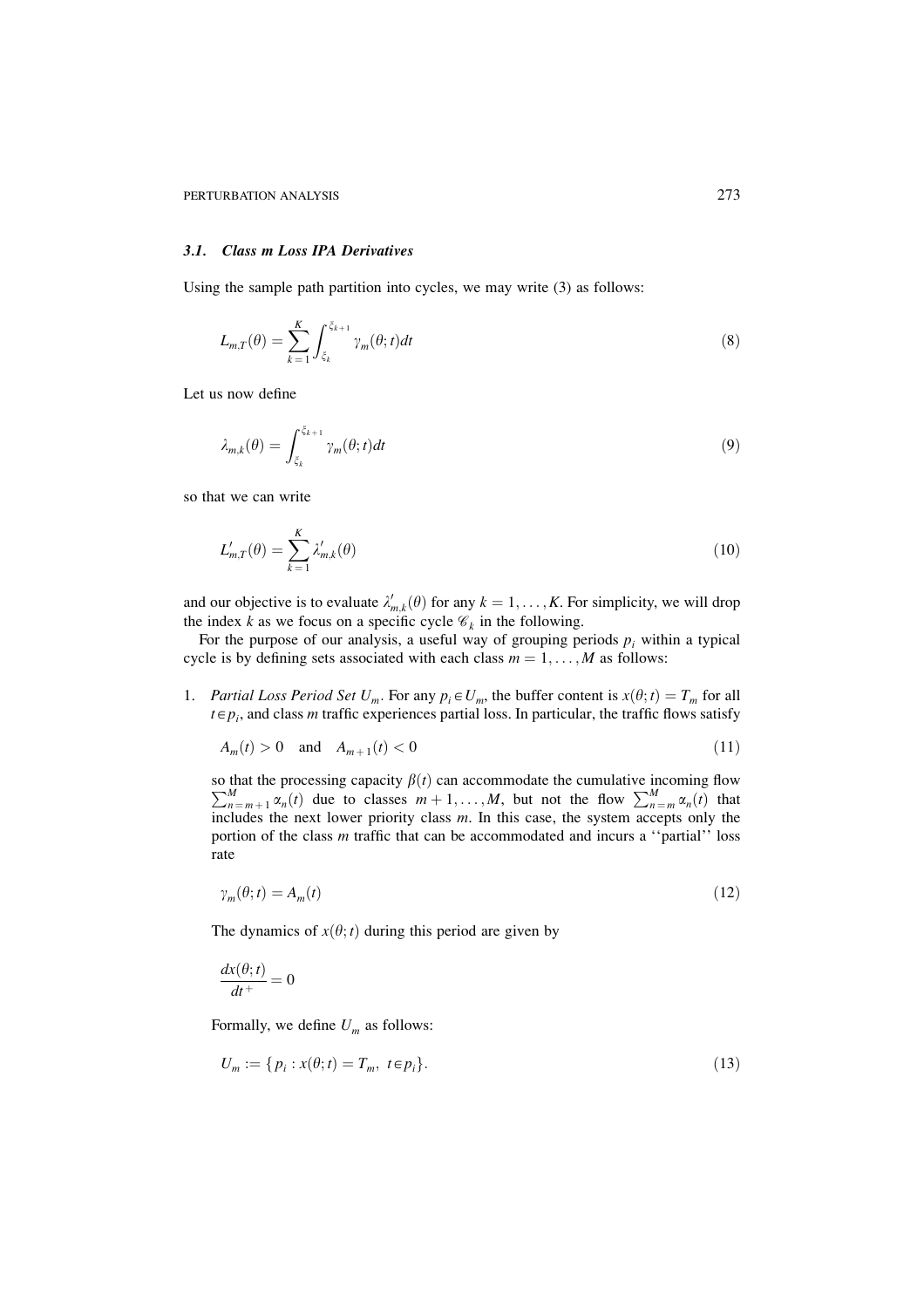Note that the starting point  $v_i$  of such a period corresponds to an endogenous event  $e_2$ , whereas the ending point  $v_{i+1}$  corresponds to an exogenous event  $e_1$  and is, therefore, locally independent of  $\theta$ . Also note any one element of  $U_m$  is always the last interval of a cycle; conversely, the last interval of a cycle,  $p_s$ , provided it is such that  $x(\theta; t) \neq 0$  for all  $t \in p_S$ , must be an element of  $U_m$  for some  $m = 1, ..., M$ .

2. Full Loss Period Set V<sub>m</sub>. During such periods, the buffer content is  $x(\theta; t) > T_m$ (possibly excluding the starting point  $v_i$ ; for instance, in Figure 2  $(v_{3,1}, v_{3,2}) \in V_4$ , but  $[v_{3,1}, v_{3,2}) \in V_3$ ). In this case, all class *m* traffic is lost:

$$
\gamma_m(\theta; t) = \alpha_m(t) \tag{14}
$$

Formally, we define  $V_m$  as follows:

$$
V_m := \{ p_i : x(\theta; t) > T_m, \ t \in p_i^o \} \tag{15}
$$

3. No Loss Period Set W<sub>m</sub>. During such periods the buffer content is  $x(\theta; t) < T_m$ (possibly excluding the starting point  $v_i$ ) and no class m loss occurs:

$$
\gamma_m(\theta; t) = 0 \tag{16}
$$

Formally, we define  $W_m$  as follows:

$$
W_m := \{ p_i : x(t) < T_m, \ t \in p_i^o \} \tag{17}
$$

Note that each of the sets above is locally independent of  $\theta$  (by a random function  $f(\theta)$ ) being "locally independent" of  $\theta$  we mean that for a given  $\theta$  there exists  $\Delta\theta > 0$  such that for every  $\bar{\theta} \in (\theta - \Delta \theta, \theta + \Delta \theta)$ , w.p.1  $f(\bar{\theta}) = f(\theta)$ , where  $\Delta \theta$  may depend on both  $\theta$  and on the sample path, and that for any particular m,  $U_m \cup V_m \cup W_m = [0, T)$  with all sets being mutually exclusive). Moreover, recall that  $p_s$  is the only possible period which belongs to  $U_m$  and  $v_{S+1} = \xi_{k+1}$ . Thus, (9) can be written as

$$
\lambda_m(\theta) = \sum_{j=0}^{S} \mathbf{1} \{ p_j \in V_m \} \int_{v_j}^{v_{j+1}} \alpha_m(t) dt + \mathbf{1} \{ p_S \in U_m \} \int_{v_S}^{v_{S+1}} A_m(t) dt \tag{18}
$$

where  $1\{\cdot\}$  is the usual indicator function. By differentiating with respect to  $\theta$ , we obtain

$$
\lambda'_{m}(\theta) = \sum_{j=0}^{S} \mathbf{1} \{ p_{j} \in V_{m} \} \left[ \alpha_{m}(t) v'_{j+1} - \alpha_{m}(t) v'_{j} \right] - \mathbf{1} \{ p_{S} \in U_{m} \} \cdot A_{m,S} v'_{S}
$$
(19)

where the sample derivatives  $v_i'(\theta)$  exist under Assumption 1. From (19), we observe that the task of evaluating  $L'_{m,T}(\theta)$  reduces to evaluating  $v'_{i}(\theta)$ ,  $i = 1,..., S$ , provided the flow rates involved in this expression are known.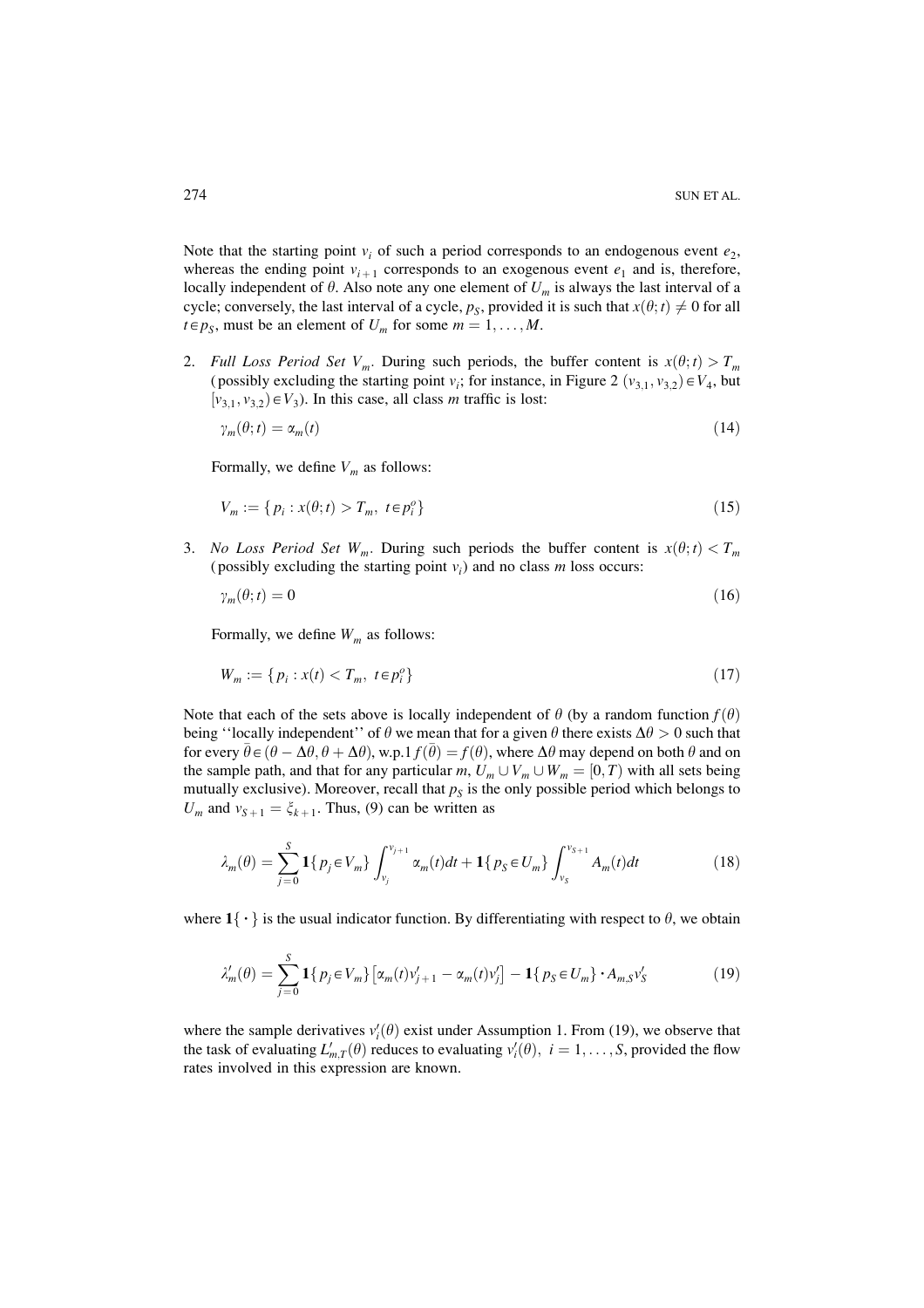## 3.2. Work IPA Derivative

Similar to the analysis in Section 3.1, we may write (4) as follows:

$$
Q_T(\theta) = \sum_{k=1}^K \int_{\xi_k}^{\xi_{k+1}} x(\theta; t) dt
$$
\n(20)

Define

$$
q_k(\theta) = \int_{\xi_k}^{\xi_{k+1}} x(\theta; t) dt
$$
\n(21)

so that we can write

$$
Q_T'(\theta) = \sum_{k=1}^K q_k'(\theta) \tag{22}
$$

in which

$$
q'_k(\theta) = \frac{d}{d\theta} \int_{\xi_k}^{\xi_{k+1}} x(\theta; t) dt = \int_{\xi_k}^{\xi_{k+1}} x'(\theta; t) dt
$$
\n(23)

where we use the fact that  $\xi_k$ ,  $\xi_{k+1}$  are independent of  $\theta$ . Again, we drop the index k in the following analysis of a typical cycle  $\mathcal{C}_k$ .<br>Let us first consider the last period  $p_s$  in a cycle, which is a Type I period. If

 $x(\theta; t) = T_m \neq \theta$  for  $t \in p_S$ , we have

$$
x'(\theta; t) = 0 \tag{24}
$$

If, on the other hand,  $x(\theta; t) = \theta$  for  $t \in p_S$ , we have

$$
x'(\theta; t) = 1\tag{25}
$$

Next, let us consider the possible values  $x(\theta; t)$  may take in any other interval  $p_i$ ,  $i = 0, \ldots, S - 1$  in the cycle. There are four cases.

Case 1:  $x(\theta; v_i) = T_m \neq \theta$  and  $T_m < x(\theta; t) < T_{m+1}$  for  $t \in p_i^o$ . In this case,

$$
x(\theta; t) = T_m + \int_{v_i}^t A_{m+1}(t)dt
$$

and, upon differentiating, we have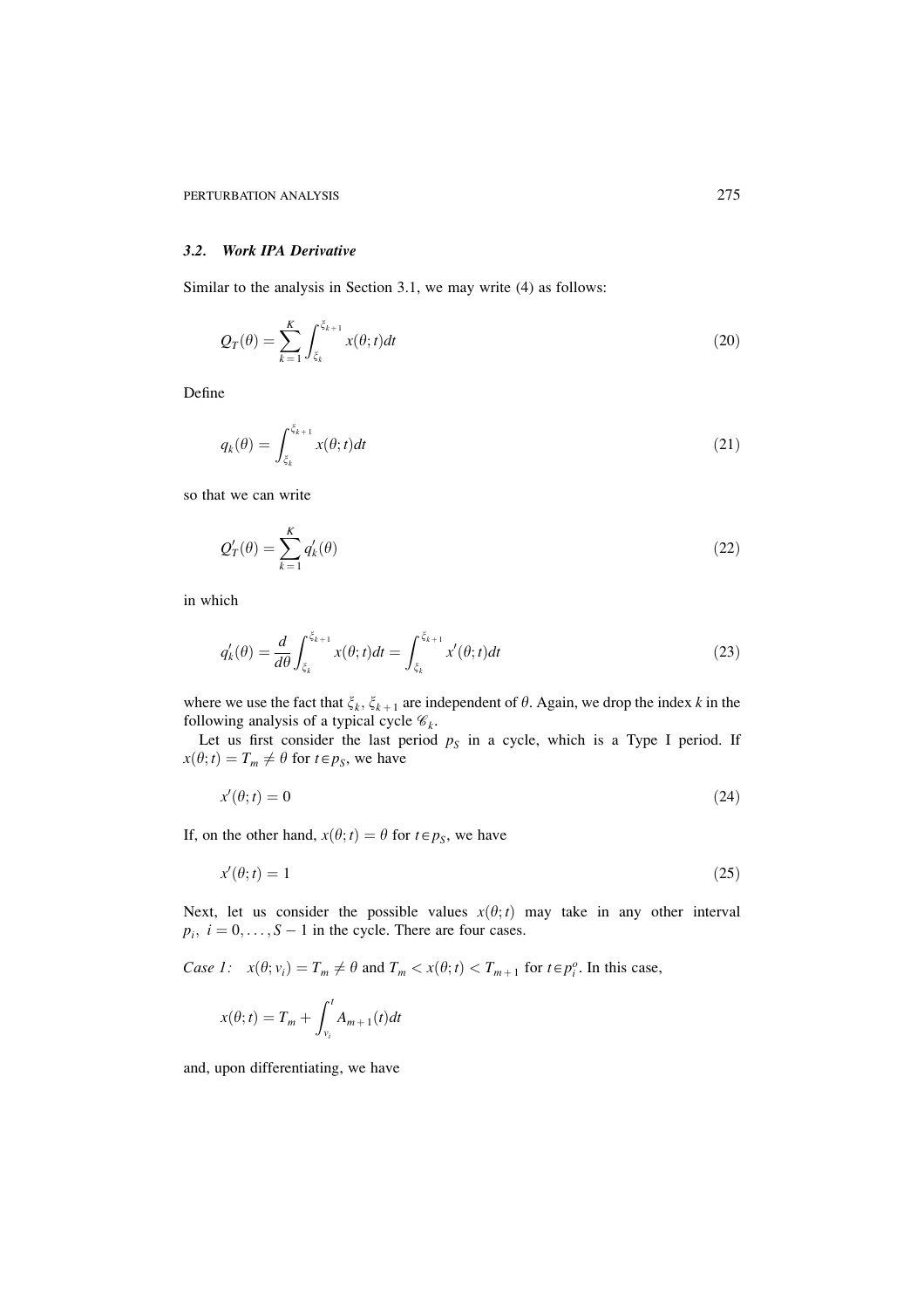$$
x'(\theta; t) = -A_{m+1,i}v'_i
$$
\n(26)

Case 2:  $x(\theta; v_i) = T_m \neq \theta$  and  $T_{m-1} < x(\theta; t) < T_m$  for  $t \in p_i^o$ . We have

$$
x(\theta; t) = T_m + \int_{v_i}^t A_m(t)dt
$$

and, upon differentiating, we have

$$
x'(\theta; t) = -A_{mi}v_i'
$$
\n<sup>(27)</sup>

where  $A_{m,i}$  was defined in (7).

*Case 3:*  $x(\theta; v_i) = \theta \equiv T_{\overline{m}}$  and  $T_{\overline{m}} < x(\theta; t) < T_{\overline{m}+1}$  for  $t \in p_i^o$ . We have

$$
x(\theta; t) = \theta + \int_{v_i}^{t} A_{\overline{m}+1}(t) dt
$$

and, upon differentiating, we have

$$
x'(\theta; t) = 1 - A_{\overline{m} + 1, i} v'_i \tag{28}
$$

*Case 4:*  $x(\theta; v_i) = \theta \equiv T_{\overline{m}}$  and  $T_{\overline{m}-1} < x(\theta; t) < T_{\overline{m}}$  for  $t \in p_i^o$ . We have

$$
x(\theta; t) = \theta + \int_{v_i}^{t} A_{\overline{m}}(t) dt
$$

and, upon differentiating, we have

$$
x'(\theta; t) = 1 - A_{\overline{m}} v'_i \tag{29}
$$

Summarizing this analysis, it is clear that the complete evaluation of  $x'(\theta; t)$ , and hence of  $Q'_T(\theta)$  through (23), relies on the event time derivatives.

#### 3.3. Event Time Derivatives

As already discussed, the starting point of  $\mathcal{C}_k$  is independent of  $\theta$  because it is an exogenous event, so  $\xi'_k = v'_{k,0} = 0$ . Therefore, we next concentrate on a typical  $\mathcal{C}_k$  and, dropping the index  $k$ , we shall show how an endogenous event time derivative  $v'_i$ ,  $i = 1, ..., S$ , is related to  $v'_{i-1}$  so as to derive appropriate recursive relationships. Recall that  $v_i$ ,  $i = 1, ..., S$ , are the event times when the buffer content reaches (and possibly crosses) the thresholds  $T_0, \ldots, T_M$ . In addition, it is clear that the value of  $L'_{m,T}(\theta)$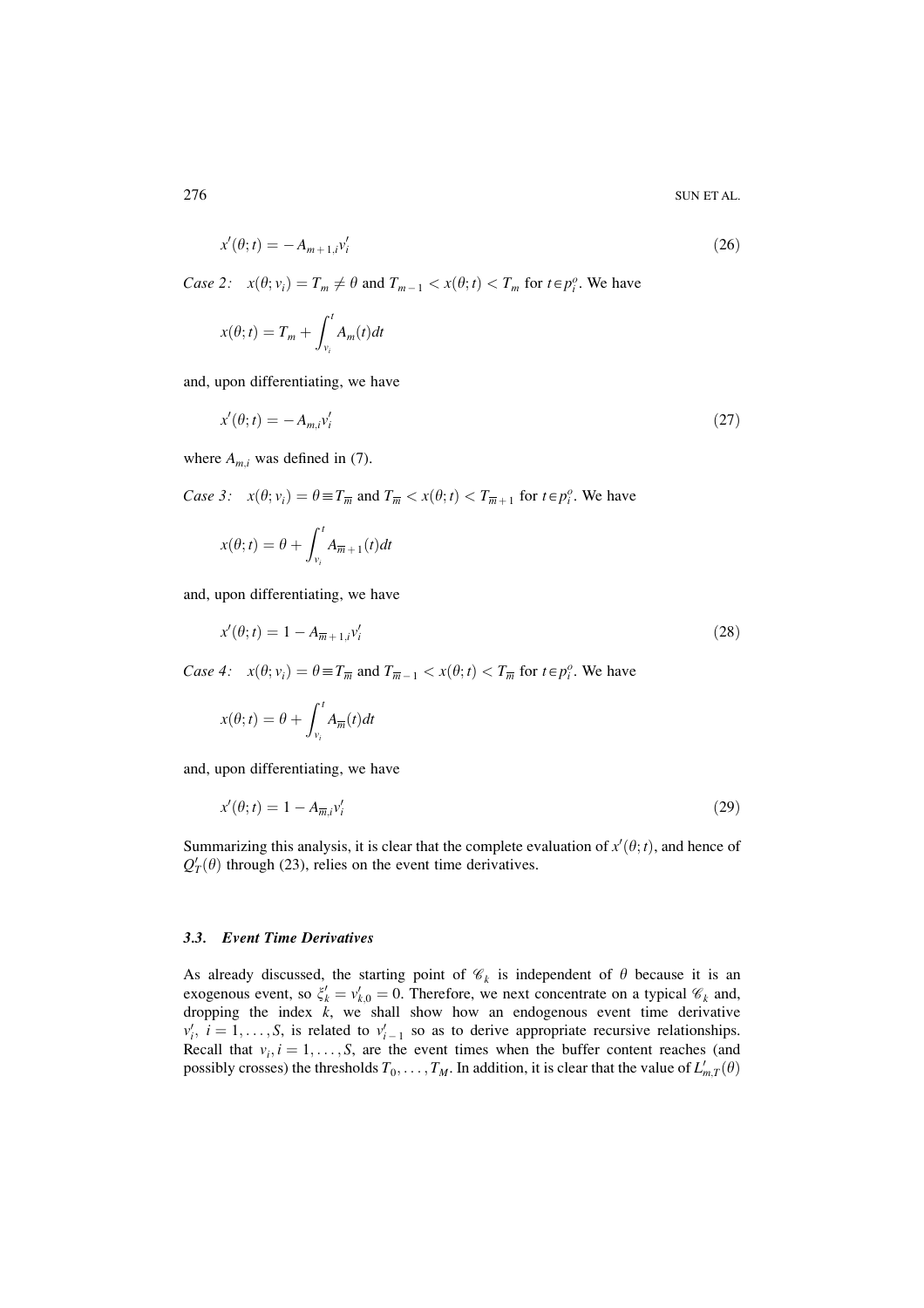or  $Q'_T(\theta)$  depends only on the event time derivatives  $v'_i$ ,  $i = 1, ..., S$  and the arrival and processing rates at the instants  $v_i$ . Therefore, we only need to focus on these particular event instants and ignore all system activity in between them. This also explains why the IPA estimators derived in this paper are not dependent on the stochastic characteristics of the arrival and service processes; only arrival and service rates at selected event times  $v_i$ are involved. Furthermore; if these rates are known or they can be measured on line, then evaluating  $L'_{m,T}(\theta)$  and  $Q'_T(\theta)$  reduces to the evaluation of the event time derivatives  $v'_i$ which is what we do next.

To do so, we consider all possible intervals  $p_i \equiv [v_i, v_{i+1}), i = 0, \ldots, S-1$ . There are eight possible cases.

Case 1: 
$$
x(\theta; v_i) = T_m \neq \theta
$$
 and  $x(\theta; v_{i+1}) = T_{m+1} \neq \theta$ . In this case,

$$
\int_{v_i}^{v_{i+1}} A_{m+1}(t) dt = T_{m+1} - T_m
$$

and, upon differentiating,

$$
A_{m+1,i+1}v'_{i+1} - A_{m+1,i}v'_{i} = 0
$$

so that

$$
v'_{i+1} = \frac{A_{m+1,i}}{A_{m+1,i+1}} \cdot v'_i \tag{30}
$$

Case 2:  $x(\theta; v_i) = T_m \neq \theta$  and  $x(\theta; v_{i+1}) = T_{m-1} \neq \theta$ . Recall that since  $x(t; \theta) > T_{m-1}$ ,  $t \in [v_i, v_{i+1})$ , flows from all low priority classes  $1, \ldots, m-1$  are dropped and only the higher priority classes  $m, \ldots, M$  are accommodated (see also (7)). Thus,

$$
\int_{v_i}^{v_{i+1}} A_m(t) dt = T_{m-1} - T_m
$$

and, upon differentiating,

$$
A_{m,i+1}v'_{i+1} - A_{m,i}v'_{i} = 0
$$

so that

$$
v'_{i+1} = \frac{A_{m,i}}{A_{m,i+1}} \cdot v'_i \tag{31}
$$

Case 3:  $x(\theta; v_i) = \theta = T_{\overline{m}}$  and  $x(\theta; v_{i+1}) = T_{\overline{m}+1}$ . We have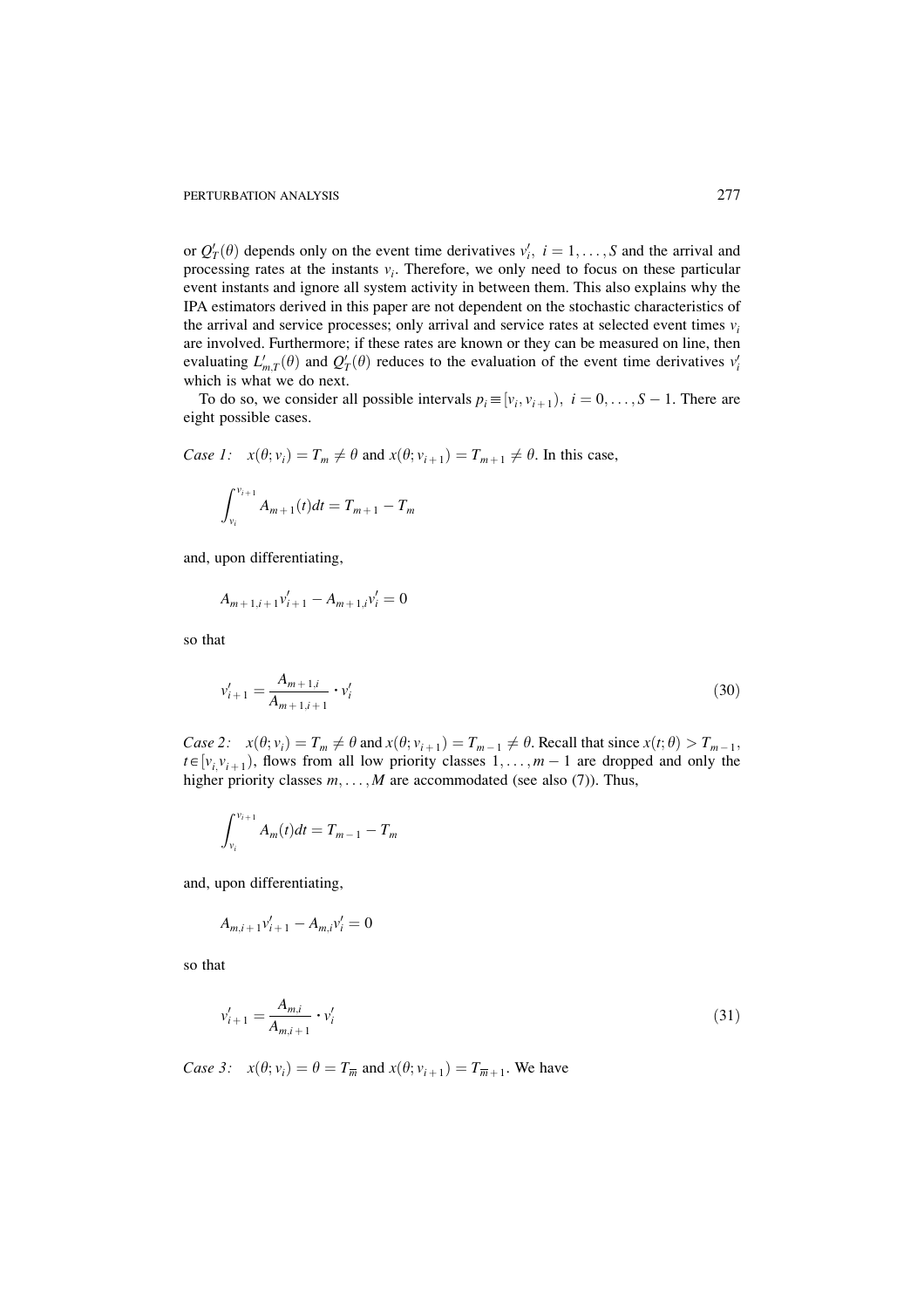$$
\int_{v_i}^{v_{i+1}} A_{\overline{m}+1}(t)dt = T_{\overline{m}+1} - \theta
$$

and, upon differentiating,

$$
A_{\overline{m}+1,i+1}v'_{i+1}-A_{\overline{m}+1,i}v'_{i}=-1
$$

so that

$$
v'_{i+1} = \frac{A_{\overline{m}+1,i}}{A_{\overline{m}+1,i+1}} \cdot v'_{i} - \frac{1}{A_{\overline{m}+1,i+1}}
$$
(32)

Case 4:  $x(\theta; v_i) = \theta = T_{\overline{m}}$  and  $x(\theta; v_{i+1}) = T_{\overline{m}-1}$ . We have

$$
\int_{\nu_i}^{\nu_{i+1}} A_{\overline{m}}(t) dt = T_{\overline{m}-1} - \theta
$$

and, upon differentiating,

$$
A_{\overline{m},i+1}v'_{i+1} - A_{\overline{m},i}v'_{i} = -1
$$

so that

$$
v'_{i+1} = \frac{A_{\overline{m},i}}{A_{\overline{m},i+1}} \cdot v'_i - \frac{1}{A_{\overline{m},i+1}}
$$
(33)

Case 5:  $x(\theta; v_i) = T_{\overline{m}-1}$  and  $x(\theta; v_{i+1}) = \theta = T_{\overline{m}}$ . We have

$$
\int_{v_i}^{v_{i+1}} A_{\overline{m}}(t) dt = \theta - T_{\overline{m}-1}
$$

and, upon differentiating,

$$
A_{\overline{m},i+1}v'_{i+1} - A_{\overline{m},i}v'_{i} = 1
$$

so that

$$
v'_{i+1} = -\frac{A_{\overline{m},i}}{A_{\overline{m},i+1}} \cdot v'_i + \frac{1}{A_{\overline{m},i+1}}
$$
(34)

Case 6:  $x(\theta; v_i) = T_{\overline{m}+1}$  and  $x(\theta; v_{i+1}) = \theta = T_{\overline{m}}$ . We have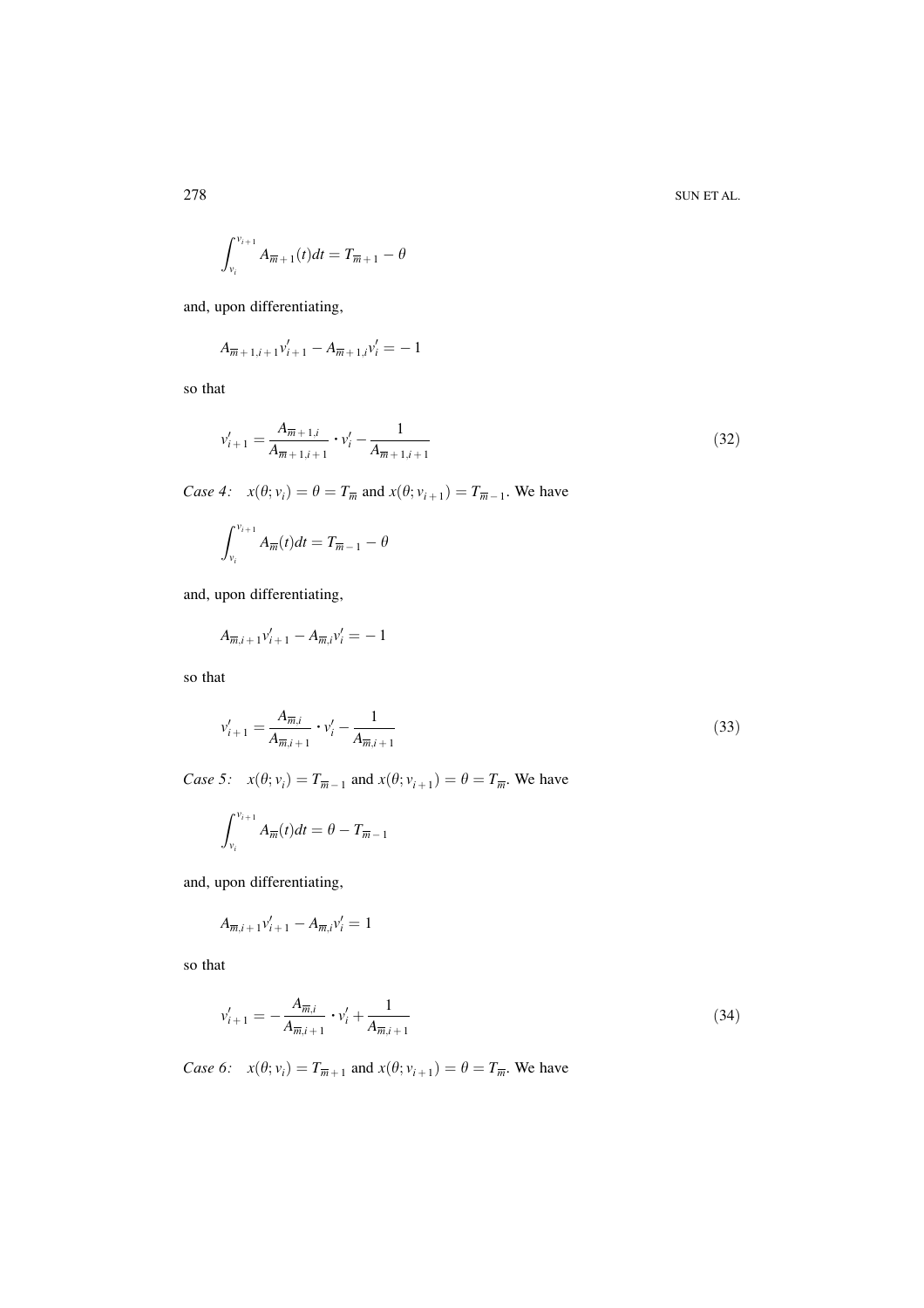PERTURBATION ANALYSIS

$$
\int_{v_i}^{v_{i+1}} A_{\overline{m}+1}(t)dt = \theta - T_{\overline{m}+1}
$$

and, upon differentiating,

$$
A_{\overline{m}+1,i+1}v'_{i+1} - A_{\overline{m}+1,i}v'_{i} = 1
$$

so that

$$
v'_{i+1} = -\frac{A_{\overline{m}+1,i}}{A_{\overline{m}+1,i+1}} \cdot v'_{i} + \frac{1}{A_{\overline{m}+1,i+1}}
$$
(35)

Case 7:  $x(\theta; v_i) = x(\theta; v_{i+1}) = T_m$  and  $x(\theta; t) > T_m$  for  $t \in p_i^o$ . Note that it is possible to have  $T_m = \theta$ . We have

$$
\int_{v_i}^{v_{i+1}} A_{m+1}(t)dt = 0
$$

and, upon differentiating, we obtain (30).

Case 8:  $x(\theta; v_i) = x(\theta; v_{i+1}) = T_m$  and  $x(\theta; t) < T_m$  for  $t \in p_i^o$ . Once again, it is possible to have  $T_m = \theta$ . We have

$$
\int_{v_i}^{v_{i+1}} A_m(t) dt = 0
$$

Upon differentiating, we obtain (31).

By combining (30)–(35), we can see that  $v'_{i+1}$ ,  $i = 0, \ldots, S-1$  is obtained through a simple recursive relationship. We can summarize this analysis as follows:

THEOREM 3.1 For any endogenous event occurring at time  $v_{i+1}$ ,  $i = 0, \ldots, S-1$ , we have

$$
v'_{i+1} = F_i \cdot v'_i + G_i \tag{36}
$$

where  $F_i$ ,  $G_i$  are given in (30)–(35) depending on the values of  $x(\theta; v_i)$  and  $x(\theta; v_{i+1})$ .<br>Moreover,  $G_i \neq 0$  if and only if (i)  $x(\theta; v_i) \neq x(\theta; v_{i+1}) = \theta$  or (ii)  $x(\theta; v_{i+1}) \neq x(\theta; v_i) = \theta.$ 

**Proof:** The recursive relationship (36) follows directly from the analysis leading to (30)–(35). The necessary and sufficient condition for  $G_i \neq 0$  also follows from (30)–  $(35).$  $\blacksquare$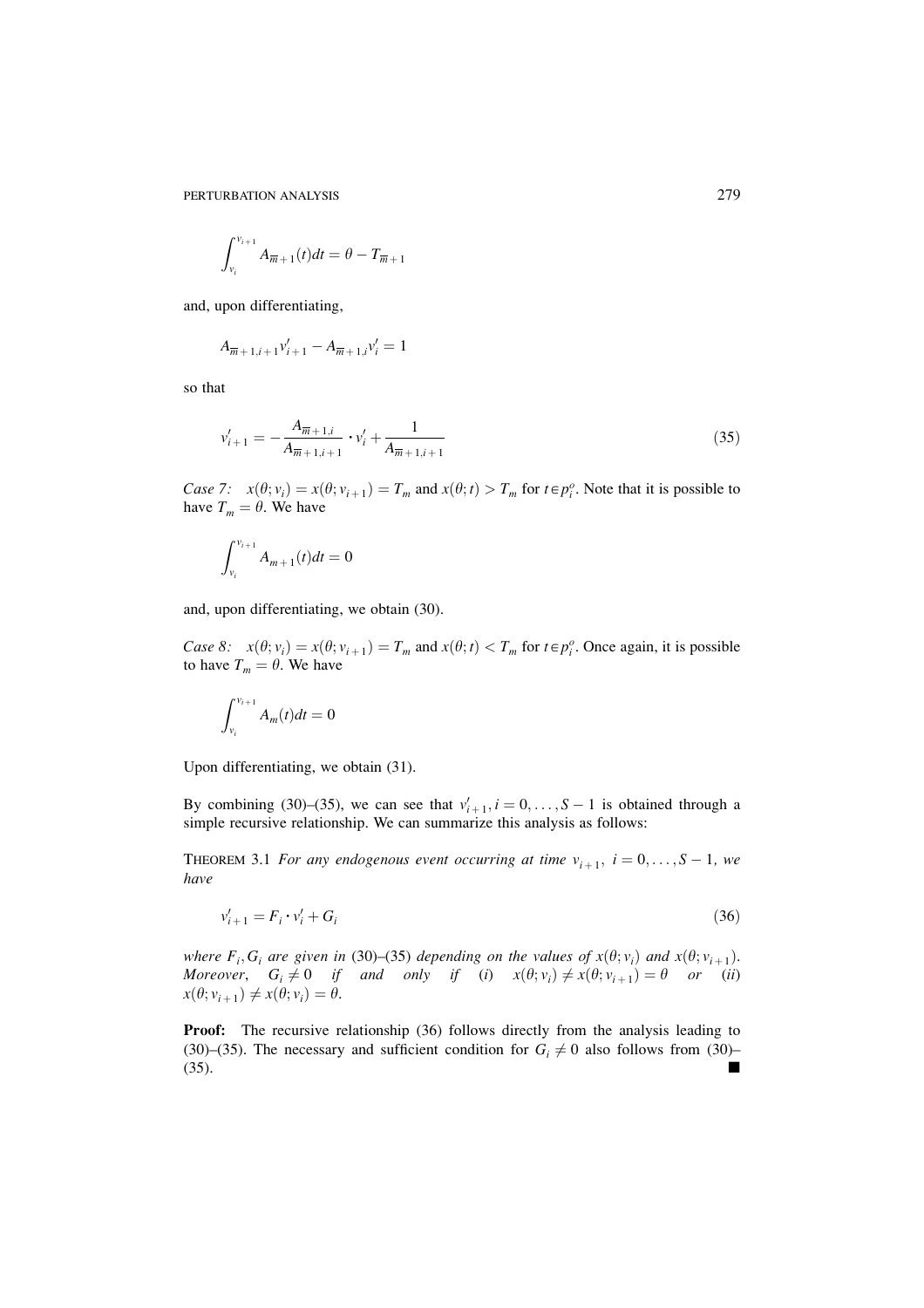Note that if an exogenous event occurs at  $\xi$ , we get  $v'_i = 0$  for all  $j \ge 1$  as long as the condition  $G_i \neq 0$  above is not met. Thus, event time derivatives accumulate according to (36) following an endogenous event; they are periodically reset to 0 and may maintain this value for considerable portions of a sample path as long as  $G_i = 0$ . Finally, based on (36), we can return to (19) and (23) in order to fully evaluate the loss volume and work IPA derivatives.

#### $\overline{4}$ . **IPA for the Two-Class Case**

In the previous section, we saw that IPA estimators for the class-dependent loss volumes and the workload with respect to a given threshold parameter among  $T_1, \ldots, T_M$  are obtained through recursive relationships based on (36). For the special case where  $M = 2$ , we are able to obtain these estimators through closed-form expressions by exploiting the specific structure of a sample path when only two classes are involved. Thus, we focus on the SFM shown in Figure 3 and simplify notation by letting  $T_2 = b$  be the buffer capacity and setting  $T_1 = T_{\overline{m}} = \theta$ , where  $0 < T_1 < b$ . In this case, there are three performance metrics involved, the loss volume of class 1,  $L_{1,T}(\theta)$ , the loss volume of class 2,  $L_{2,T}(\theta)$ , and the work,  $O_T(\theta)$ .

A sample path example of this SFM is shown in Figure 4. As in the general M-class case, the sample path of the two-class system is divided into cycles  $\mathscr{C}_k$ ,  $k = 1, \ldots, K$ . In the remainder of this section, we derive the IPA estimators  $L'_{1,T}(\theta)$ ,  $L'_{2,T}(\theta)$ , and  $Q'_{T}(\theta)$ . Our main results may be summarized as follows: (i) We show that in this case these estimators are given by closed-form expressions and derive these expressions; (ii) we show that  $L'_{2T}(\theta)$  is easy to obtain from  $L'_{1T}(\theta)$  without requiring any additional computation; and (iii) we obtain a simple upper and lower bound for  $L'_{1T}(\theta)$ .

As seen in Section 3,  $L'_{1,T}(\theta)$ ,  $L'_{2,T}(\theta)$ , and  $Q'_{T}(\theta)$  are based on event time derivatives. Theorem 3.1 shows how to evaluate  $v_{i+1}$ ,  $i = 0, \ldots, S-1$ , for a particular cycle  $\mathcal{C}_k$ . For the two-class case, there are several simplifications taking place in the eight cases considered in Section 3.3. Specifically, Cases 1, 2 are clearly infeasible; Cases 3, 4 only apply to period  $p_{S-1}$ ; Cases 5, 6 only apply to period  $p_0$ ; and only Cases 7, 8 are always applicable. Taking advantage of these observations, (36) in Theorem 3.1 can be considerably simplified. In particular, the following lemma shows that all event time derivatives that turn out to be of interest in evaluating  $L'_{1,T}(\theta)$ ,  $L'_{2,T}(\theta)$ , and  $Q'_T(\theta)$  are either 0 or can be expressed in terms of  $A_{1,i}$  and  $A_{2,i}$  (defined in (7) with the index k dropped). By



*Figure 3.* Stochastic fluid model (SFM) with  $M = 2$ .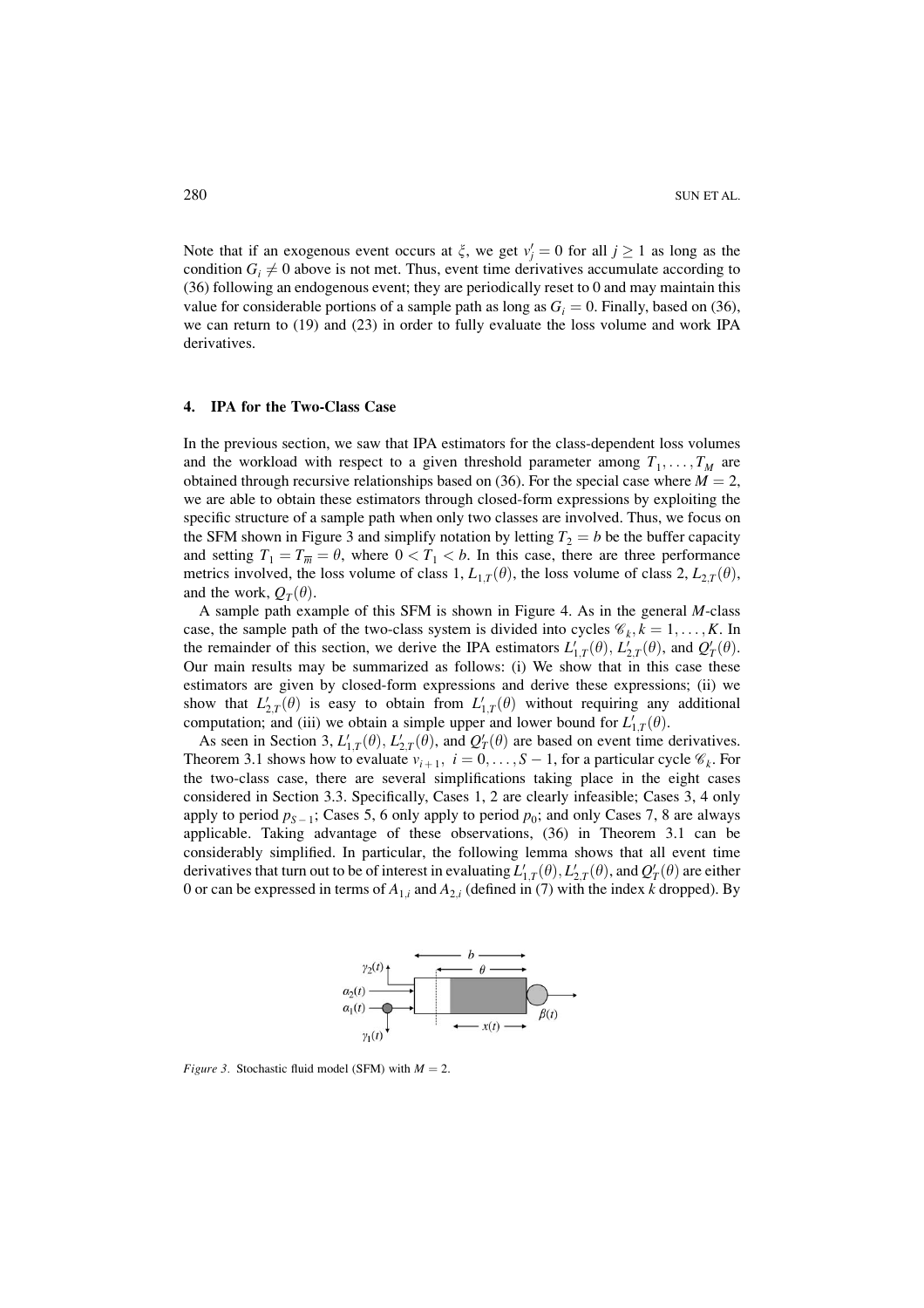

*Figure 4.* Typical sample path segment with  $M = 2$ .

convention, we shall set  $A_{1,0} \equiv 1$  and  $A_{2,0} \equiv 1$ . We will also use the notation  $\lceil x \rceil$  to denote the smallest integer greater than or equal to  $x$ .

LEMMA 4.1 Within a cycle that starts with  $\xi$ , for all  $v_i$ ,  $i = 1, ..., S$ , which satisfy  $x(\theta; v_i) = \theta$ :

*I*. If  $x(\theta; \xi) = 0$ :

$$
v_1' = \frac{A_{1,0}}{A_{1,1}}\tag{37}
$$

$$
\nu'_{2n} = \prod_{i=1}^{n} \frac{A_{2,2i-1}}{A_{2,2i}} \cdot \frac{A_{1,2i-2}}{A_{1,2i-1}} \tag{38}
$$

where  $1 \le n \le \lceil S - 1/2 \rceil$  and  $S > 1$ ; and

$$
v'_{2n+1} = \frac{A_{1,2n}}{A_{1,2n+1}} \prod_{i=1}^{n} \frac{A_{2,2i-1}}{A_{2,2i}} \cdot \frac{A_{1,2i-2}}{A_{1,2i-1}}
$$
(39)

where  $1 \le n \le [S - 1/2]$ , and  $S > 2$ .

2. If  $x(\theta; \xi) = b$ :

$$
v'_{1} = \frac{A_{2,0}}{A_{2,1}}
$$
  
\n
$$
v'_{2n} = \prod_{i=1}^{n} \frac{A_{1,2i-1}}{A_{1,2i}} \cdot \frac{A_{2,2i-2}}{A_{2,2i-1}}
$$
\n(41)

where  $1 \le n \le \lceil S - 1/2 \rceil$  and  $S > 1$ ; and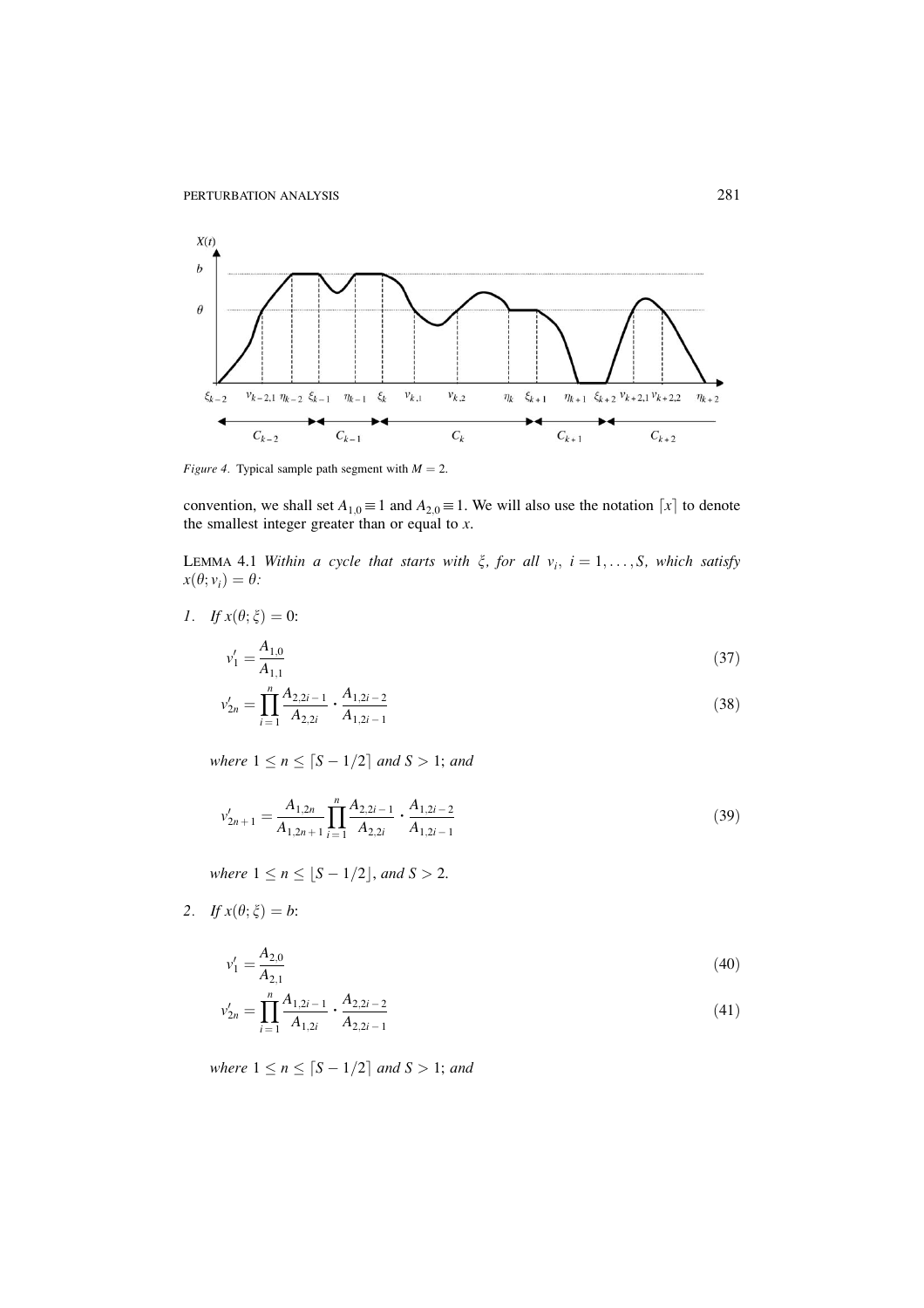$$
v'_{2n+1} = \frac{A_{2,2n}}{A_{2,2n+1}} \prod_{i=1}^{n} \frac{A_{1,2i-1}}{A_{1,2i}} \cdot \frac{A_{2,2i-2}}{A_{2,2i-1}}
$$
(42)

where  $1 \le n \le \lfloor S - 1/2 \rfloor$  and  $S > 2$ .

3. 
$$
If x(\theta; \xi) = \theta:
$$
  
\n
$$
v_i' = 0
$$
\n(43)

**Proof:** See Appendix.

п

### 4.1. Class 1 Loss Derivatives

Based on the analysis in Section 3.1, to evaluate  $L'_{1T}(\theta)$  we need to evaluate  $\lambda'_{1,k}(\theta)$  for any  $k = 1, \ldots, K$ . Focusing on a typical cycle  $\mathcal{C}_k$  and dropping the index k in the following analysis, we get from (19):

$$
\lambda_1'(\theta) = \sum_{i=0}^S \mathbf{1} \{ p_i \in V_1 \} \left[ \alpha_1(v_{i+1}) v_{i+1}' - \alpha_1(v_i) v_i' \right] - \mathbf{1} \{ p_S \in U_1 \} \cdot A_{1,S} v_S' \tag{44}
$$

Regarding the last period  $p_s$ , we next make an observation which simplifies our analysis because it allows us to proceed without needing to evaluate  $v'_{S}$  beyond the case already covered by Lemma 4.1. In particular, since the last partial loss period of each cycle can only take the values  $\theta$ , b, and 0, this allows us to identify three possible cases:

- i. If  $p_S \in U_1$ , then  $x(\theta; v_S) = \theta$  and Lemma 4.1 applies allowing us to obtain  $v'_S$ .
- ii. If  $p_S \in V_1$  then  $x(\theta; v_S) = b$  and we cannot obtain  $v'_S$  via Lemma 4.1. However, by the continuity of the sample path, we must have  $p_{S-1} \in V_1$ . Thus, the last two terms contributed by the sum on the right-hand-side of (44) are due to  $p_{S-1}$  in the amount

$$
\alpha_1(v_S)v_S' - \alpha_1(v_{S-1})v_{S-1}'
$$

and by  $p_s$  in the amount

 $-\alpha_1(v_s)v'_s$ 

where we use the fact that  $v'_{S+1} = 0$ . Therefore, the combined contribution of  $p_{S-1}$ and  $p<sub>S</sub>$  is

$$
-\alpha_1(v_{S-1})v'_{S-1} \tag{45}
$$

and we observe that  $v'_{S}$  is not needed for evaluating  $\lambda'_{1}(\theta)$ .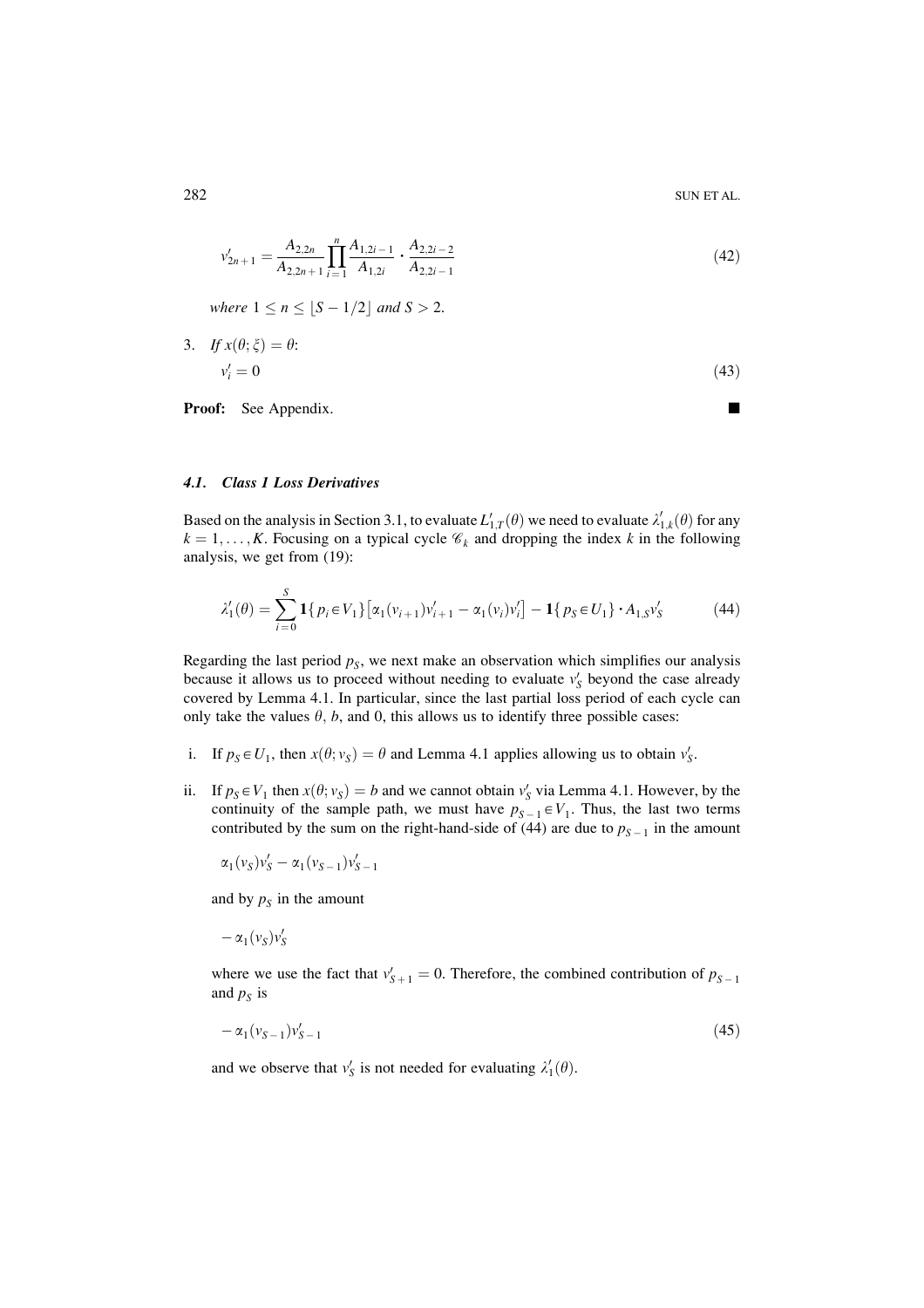iii. If  $p_s \in W_1$ , then  $x(\theta; v_s) = 0$  and Lemma 4.1 does not apply. However, again by the continuity of the sample path, we must have  $p_{S-1} \in W_1$ . It is clear from (44) that  $v_S$  is again not involved in the evaluation of  $\lambda'_1(\theta)$ .

The next four lemmas provide the expressions for the derivative  $\lambda'_1(\theta)$  in (44) over a cycle, depending on the state of the SFM when the cycle starts and ends. In the first lemma, we show that  $\lambda'_1(\theta) = 0$  whenever the cycle starts from  $\theta$  (e.g.,  $\mathscr{C}_{k+1}$  in Figure 4) regardless of how it ends. In the second lemma, we show that  $\lambda'_1(\theta) = -1$  whenever the cycle ends with  $\theta$  (e.g.,  $\mathscr{C}_k$  in Figure 4) if it starts with  $x(\theta; \xi) \neq \theta$ .

LEMMA 4.2 For a cycle that starts with  $\xi$ , if  $x(\theta; \xi) = \theta$ , then:

$$
\lambda_1'(\theta) = 0 \tag{46}
$$

### **Proof:** See Appendix.

LEMMA 4.3 For a cycle that starts with  $\xi$  and contains events occurring at  $v_i$ ,  $i =$  $1, \ldots, S$ , if  $x(\theta; \xi) \neq \theta$  and  $x(\theta; v_s) = \theta$ , then:

$$
\lambda_1'(\theta) = -1\tag{47}
$$

#### **Proof:** See Appendix.

The next two lemmas consider the cases where a cycle starts with  $x(\theta; \xi) = 0$  and b, respectively, and does not end with  $\theta$  (e.g.,  $\mathcal{C}_{k-2}$ ,  $\mathcal{C}_{k-1}$ , and  $\mathcal{C}_{k+2}$  in Figure 4). In these cases,  $\lambda'_1(\theta)$  is given by flow rate information contained in  $A_{1,i}$  and  $A_{2,i}$  (defined in (7) with the index  $k$  dropped).

LEMMA 4.4 For a cycle that starts with  $\xi$  and contains events occurring at  $v_i$ ,  $i =$  $1, \ldots, S$ :

*I*. If  $x(\theta; \xi) = 0$ ,  $x(\theta; v_s) = 0$ :

$$
For S = 1: \lambda_1'(\theta) = 0 \tag{48}
$$

For 
$$
S > 1
$$
:  $\lambda'_1(\theta) = -1 + \prod_{i=1}^{(S-1)/2} \frac{A_{1,2i}}{A_{2,2i}} \cdot \frac{A_{2,2i-1}}{A_{1,2i-1}}.$  (49)

2. If 
$$
x(\theta; \xi) = 0
$$
,  $x(\theta; v_s) = b$ :

$$
For S = 2: \lambda'_1(\theta) = -1 + \frac{A_{2,1}}{A_{1,1}} \tag{50}
$$

$$
For S > 2: \ \lambda_1'(\theta) = -1 + \frac{A_{2,S-1}}{A_{1,S-1}} \prod_{i=1}^{(S-2)/2} \frac{A_{1,2i}}{A_{2,2i}} \cdot \frac{A_{2,2i-1}}{A_{1,2i-1}}.\tag{51}
$$

$$
\overline{a}
$$

 $\blacksquare$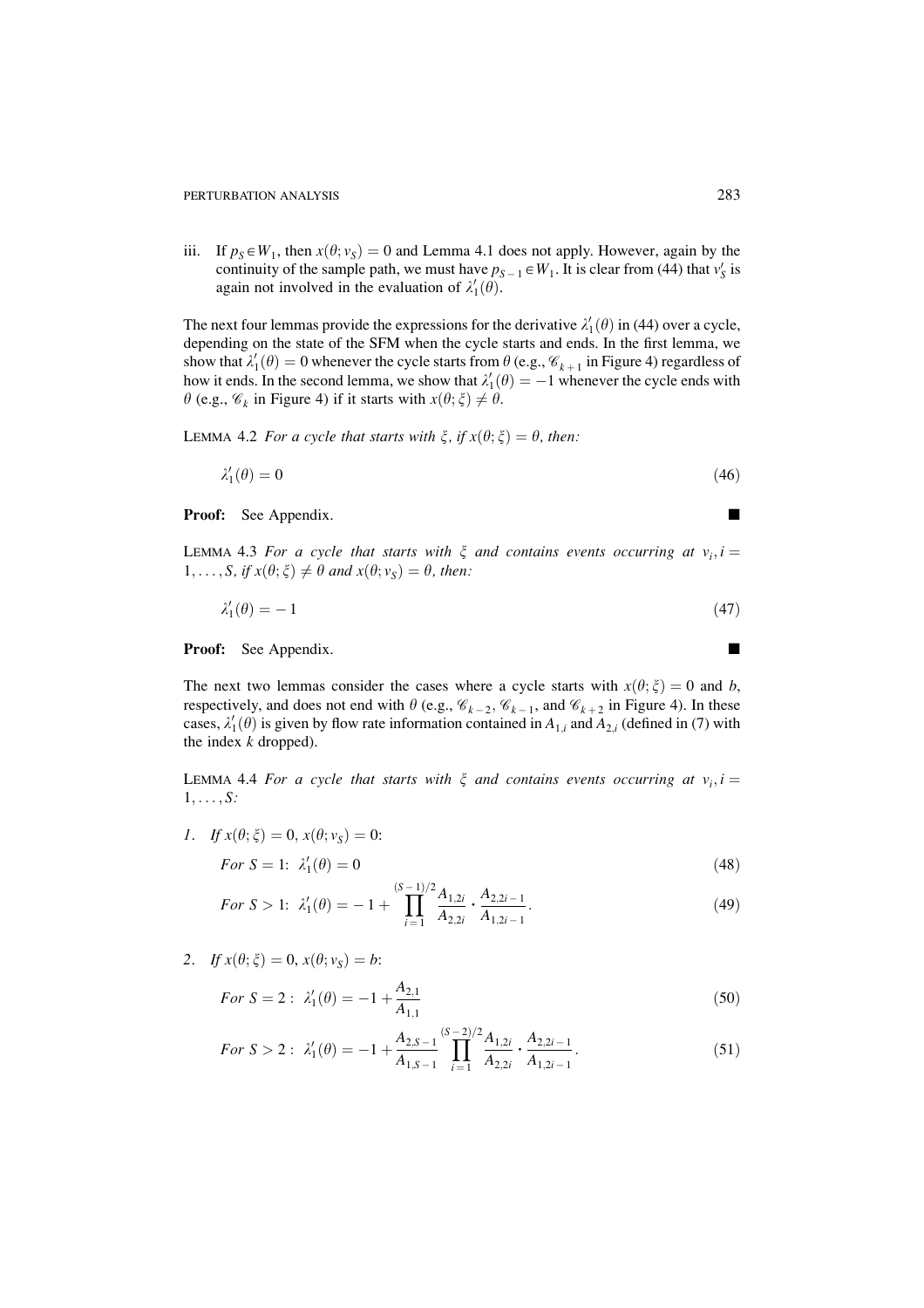# Proof: See Appendix.

LEMMA 4.5 For a cycle that starts with  $\xi$  and contains events occurring at  $v_i, i = 1, \ldots, S$ :

$$
I. \quad \text{If } x(\theta; \xi) = b, \, x(\theta; \nu_{\xi}) = 0:
$$

For 
$$
S = 2
$$
:  $\lambda'_1(\theta) = -1 + \frac{A_{1,1}}{A_{2,1}}$  (52)

$$
For S > 2: \ \lambda_1'(\theta) = -1 + \frac{A_{1,S-1}}{A_{2,S-1}} \prod_{i=1}^{(S-2)/2} \frac{A_{2,2i}}{A_{1,2i}} \cdot \frac{A_{1,2i-1}}{A_{2,2i-1}}.
$$
\n
$$
(53)
$$

2. If 
$$
x(\theta; \xi) = b
$$
,  $x(\theta; v_s) = b$ :

$$
For S = 1: \lambda_1'(\theta) = 0 \tag{54}
$$

For 
$$
S > 1
$$
:  $\lambda'_1(\theta) = -1 + \prod_{i=1}^{(S-1)/2} \frac{A_{2,2i}}{A_{1,2i}} \cdot \frac{A_{1,2i-1}}{A_{2,2i-1}}.$  (55)

# Proof: See Appendix.

Finally, we can also establish some simple bounds on  $\lambda'_1(\theta)$  as shown in the following lemma.

LEMMA 4.6 The class 1 loss over any cycle satisfies:  $-1 \leq \lambda'_1(\theta) \leq 0$ .

Proof: See Appendix.

Motivated by our analysis thus far, let us partition the set of all cycles as follows. First, define

$$
\Phi = \{k \in \{1, \ldots, K\} : x(\theta; \xi_k) = \theta\}
$$

to be the set of cycles that start from  $\theta$ , corresponding to Lemma 4.2. Let  $\bar{\Phi}(\theta)$  denote the complement set of  $\Phi$  and define

$$
\begin{aligned}\n\bar{\Phi}_{*\theta} &= \{k : k \in \bar{\Phi}, x(\theta; \xi_{k+1}) = \theta\} \\
\bar{\Phi}_{00} &= \{k : k \in \bar{\Phi}, x(\theta; \xi_k) = 0, \ x(\theta; \xi_{k+1}) = 0\} \\
\bar{\Phi}_{0b} &= \{k : k \in \bar{\Phi}, x(\theta; \xi_k) = 0, \ x(\theta; \xi_{k+1}) = b\} \\
\bar{\Phi}_{b0} &= \{k : k \in \bar{\Phi}, x(\theta; \xi_k) = b, \ x(\theta; \xi_{k+1}) = 0\} \\
\bar{\Phi}_{bb} &= \{k : k \in \bar{\Phi}, x(\theta; \xi_k) = b, \ x(\theta; \xi_{k+1}) = b\}\n\end{aligned}
$$

 $\blacksquare$ 

 $\blacksquare$ 

 $\blacksquare$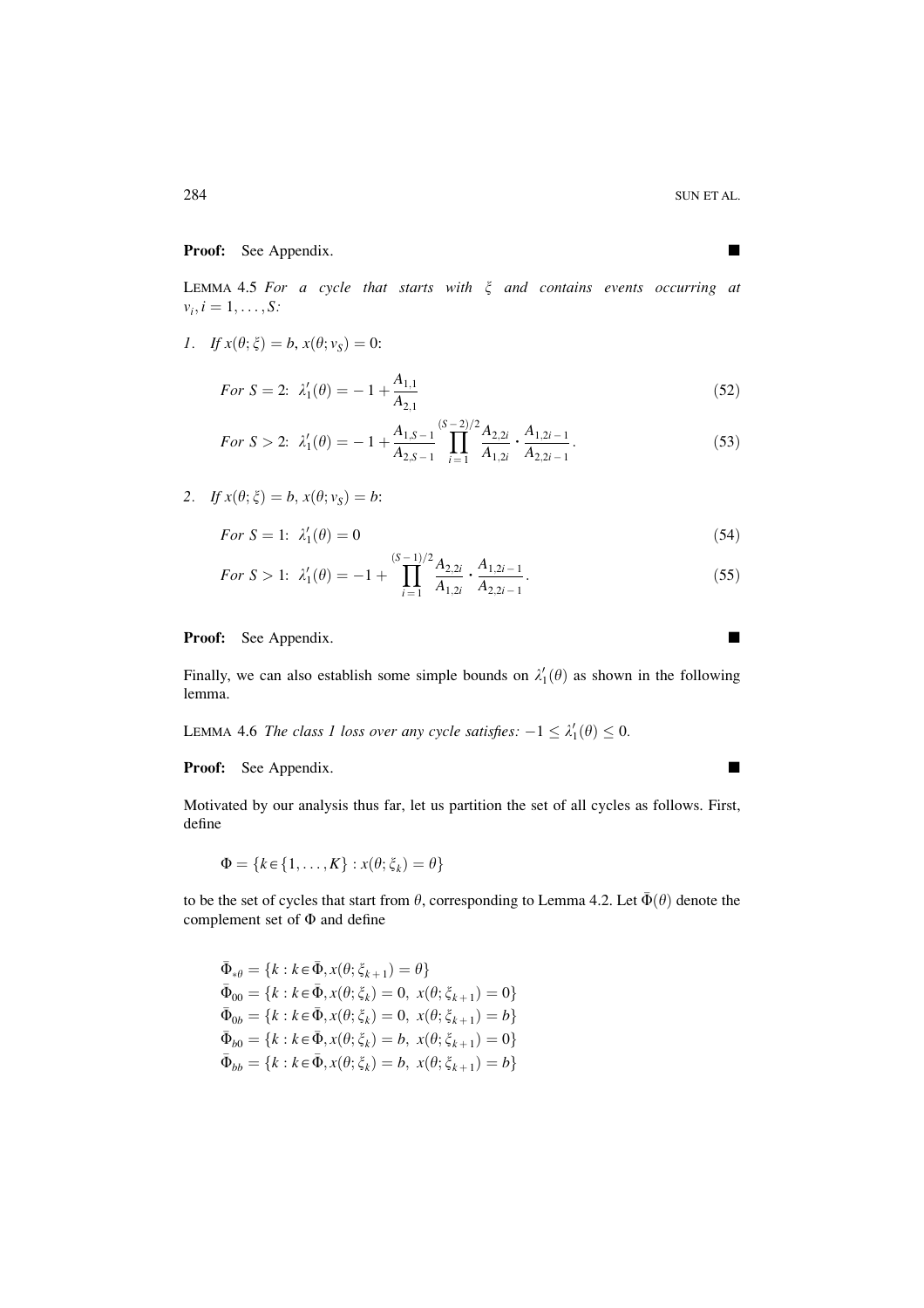which cover the remaining cases, corresponding to Lemmas 4.3–4.5. Moreover, note that all the above sets are locally independent of  $\theta$ . The expressions in Lemmas 4.4–4.5 can also be simplified by defining for any  $k = 1, ..., K$ ,

$$
R_k, n = \prod_{i=1}^{n/2} \frac{A_{1,k,2i}}{A_{2,k,2i}} \cdot \frac{A_{2,k,2i-1}}{A_{1,k,2i-1}}, \qquad n = 2, 4, \dots \quad \text{and} \quad R_{k,0} = 1 \tag{56}
$$

$$
\bar{R}_{k,n} = \prod_{i=1}^{n/2} \frac{A_{2,k,2i}}{A_{1,k,2i}} \cdot \frac{A_{1,k,2i-1}}{A_{2,k,2i-1}}, \qquad n = 2, 4, \dots \quad \text{and} \quad \bar{R}_{k,0} = 1 \tag{57}
$$

Then, using Lemmas 4.2–4.5 and the definitions above, we get

$$
\lambda'_{1,k}(\theta) = -1 + \begin{cases}\n0 & \text{if } k \in \bar{\Phi}_{*\theta} \\
R_{k,S_k-1} & \text{if } k \in \bar{\Phi}_{00} \\
\frac{A_{2,k,S_k-1}}{A_{1,k,S_k-1}} R_{k,S_k-2} & \text{if } k \in \bar{\Phi}_{0b} \\
\frac{A_{1,k,S_k-1}}{A_{2,k,S_k-1}} \bar{R}_{k,S_k-2} & \text{if } k \in \bar{\Phi}_{b0} \\
\bar{R}_{k,S_k-1} & \text{if } k \in \bar{\Phi}_{bb} \\
1 & \text{if } k \in \Phi\n\end{cases}
$$
\n(58)

We may now summarize our results as follows.

THEOREM 4.1 The sample derivative  $L'_{1,T}(\theta)$  is given by

$$
L'_{1,T}(\theta) = -K^* + \sum_{k \in \bar{\Phi}_{00}} R_{k,S_k-1} + \sum_{k \in \bar{\Phi}_{0b}} \frac{A_{2,k,S_k-1}}{A_{1,k,S_k-1}} R_{k,S_k-2} + \sum_{k \in \bar{\Phi}_{b0}} \frac{A_{1,k,S_k-1}}{A_{2,k,S_k-1}} \bar{R}_{k,S_k-2} + \sum_{k \in \bar{\Phi}_{bb}} \bar{R}_{k,S_k-1}
$$
(59)

where K<sup>\*</sup> is the (random) cardinality of the set  $\bar{\Phi}_{*0}$  contained in [0, T], including a possibly incomplete last cycle.

**Proof:** The result follows immediately from (10) and (58).

The expression in (59) provides the IPA estimator for the loss metric  $L_{1,T}(\theta)$ . Unlike the  $M > 2$  case studied in Section 3, here we are able to obtain a closed-form expression in terms of  $A_{1,k,i}$  and  $A_{2,k,i}$ . Again, we note that  $L'_{1,T}(\theta)$  does not depend on any distributional information regarding the arrival and service processes and involves only flow rates at event times  $v_{ki}$  which may be estimated on line.

As far as implementation is concerned, the evaluation of  $\lambda'_{1,k}(\theta)$  in Lemmas 4.2–4.5 requires observing events  $e_1$  and  $e_2$  and the corresponding rates of  $\alpha_1$ ,  $\alpha_2$ , and  $\beta$  at their occurrence times, so that we can evaluate  $A_{1,k,i}$  and  $A_{2,k,i}$ . If a cycle starts from an empty buffer or full buffer and ends with a partial loss period at  $\theta$ , then the only implementation

п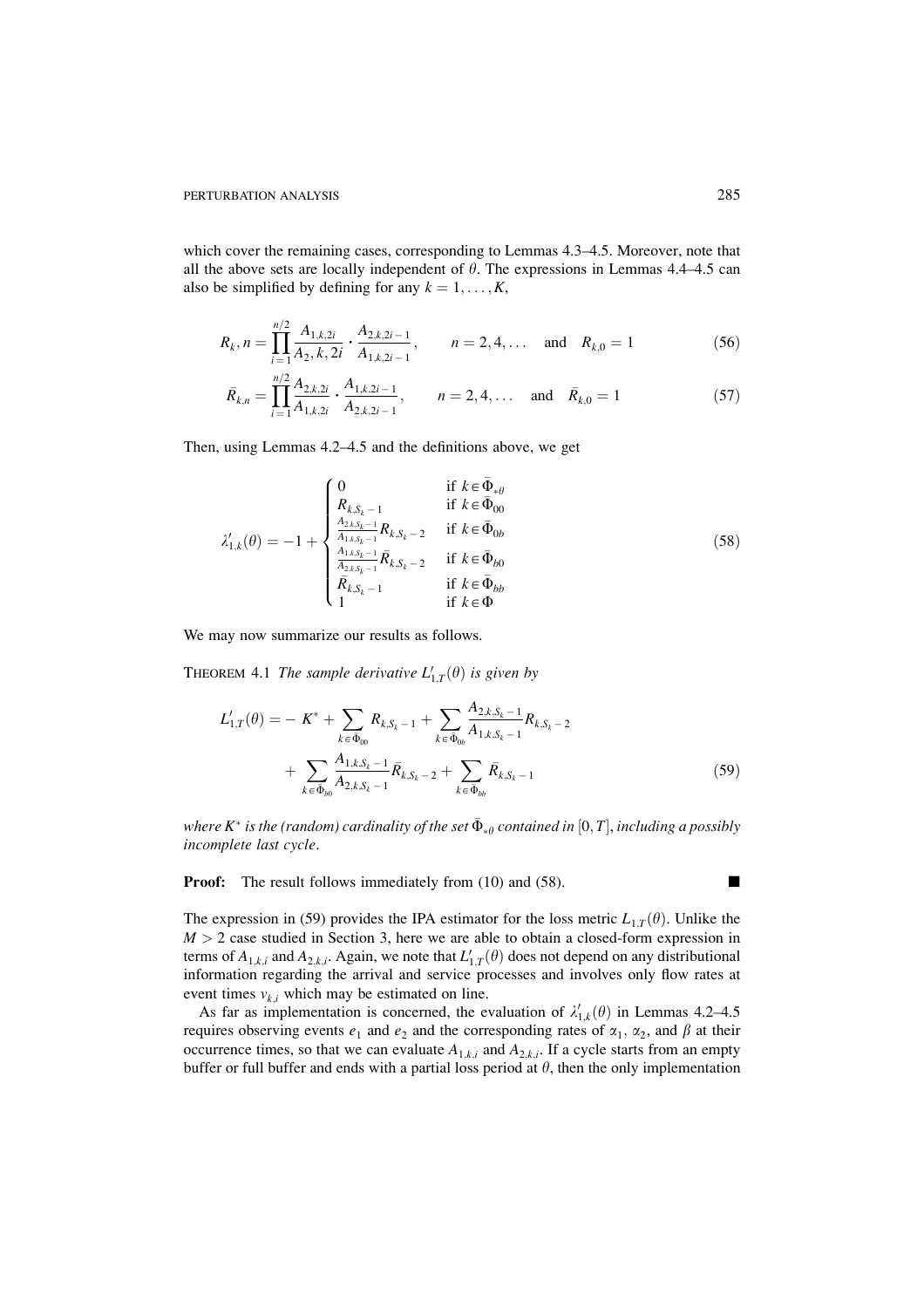requirement is that such a cycle be detected and the contribution of this cycle is simply  $-1$ . It is also worth mentioning the following simple bounds we can obtain:

COROLLARY  $L'_{1,T}(\theta)$  is bounded as follows:

 $-K^* \le L'_{1,T}(\theta) \le 0$ 

**Proof:** Follows directly from (59) and Lemma 4.6, in view of (10).

 $\blacksquare$ 

# 4.2. Class 2 Loss Derivatives

Since  $T_2 = b$ , class 2 experiences partial loss only during the period through which  $x(\theta; t) = b$ , and the loss rate is  $\gamma_2(\theta; t) = \alpha_2(t) - \beta(t)$ . From (19) we have

$$
\lambda_2'(\theta) = -\mathbf{1} \{ p_s \in U_2 \} \cdot A_{2,S} v_s' \tag{60}
$$

The following lemma greatly simplifies the task of evaluating the sample derivative  $L'_{2,T}(\theta)$ , since it can be obtained as a byproduct of the evaluation of  $L'_{1,T}(\theta)$  in Theorem 4.1.

LEMMA 4.7 For a cycle that starts with  $\xi$  and contains events occurring at  $v_i$ ,  $i =$  $1, \ldots, S$ :

$$
\lambda_2'(\theta) = \begin{cases}\n0 & \text{if } p_S \notin U_2 \\
1 & \text{if } p_S \in U_2 \text{ and } x(\theta; \xi) = \theta \\
-\lambda_1'(\theta) & \text{if } p_S \in U_2 \text{ and } x(\theta; \xi) \neq \theta\n\end{cases}
$$
\n(61)

where  $\lambda_1(\theta)$  is the class 1 loss incurred over the cycle.

**Proof:** See Appendix.

### 4.3. Work Derivative

As we saw in Section 3.2,  $Q'_T(\theta)$  requires the evaluation of

$$
q'_k(\theta) = \int_{\xi_k}^{\xi_{k+1}} x'(\theta; t) dt
$$
\n(62)

for every  $k = 1, ..., K$ . Again, we drop the index k for convenience, as we consider a typical cycle  $\mathcal{C}_k$ . Regarding the first period,  $p_0$ , in the cycle, there are two possibilities. If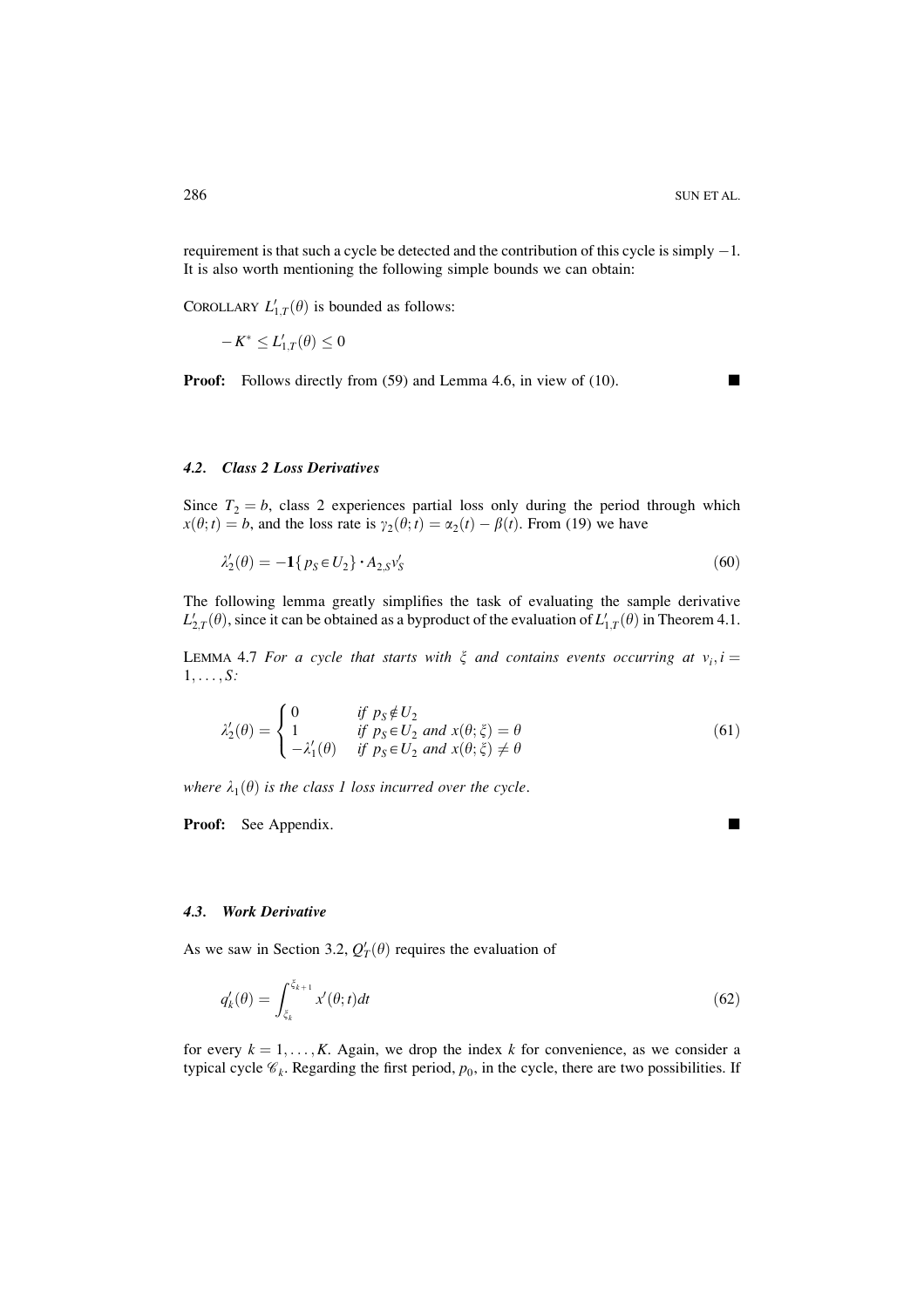$x(\theta;\xi) \neq \theta$ , Cases 1 and 2 in Section 3.2 apply. In view of the fact that  $\xi' = 0$ , by (26) and  $(27)$  we have

$$
x'(\theta; t) = 0 \tag{63}
$$

If, on the other hand,  $x(\theta; \xi) = \theta$ , then either Case 3 or Case 4 of Section 3.2 applies. Either way, from  $(28)$  and  $(29)$  we get

$$
x'(\theta; t) = 1\tag{64}
$$

If  $S > 1$ , observe that all endogenous events contained in a cycle are constrained to be such that  $x(\theta; v_i) = \theta$  (see also Figure 4). Thus, for all  $p_i$ ,  $i = 1, ..., S - 1$ , either Case 3 or Case 4 of Section 3.2 applies. If  $x(\theta; t) > \theta$  for  $t \in p_i^o$ ,  $i > 0$ , by (28) we have

$$
x'(\theta; t) = 1 - A_{2,i} v'_i \tag{65}
$$

Otherwise, if  $x(\theta; t) < \theta$  for  $t \in p_i^o$ ,  $i > 0$ , by (29) we have

$$
x'(\theta; t) = 1 - A_{1,i} v'_i \tag{66}
$$

Finally, consider the last period,  $p_s$ , in the cycle. From (24) and (25), if  $p_s \notin U_1$  then we have

$$
x'(\theta; t) = 0 \tag{67}
$$

and, otherwise,

$$
x'(\theta; t) = 1\tag{68}
$$

We can summarize this analysis in the following:

LEMMA 4.8 For a cycle that starts with  $\xi$  and contains events occurring at  $v_i$ ,  $i =$  $1, \ldots, S$ :

$$
q'(\theta) = \mathbf{1}\{x(\theta; \xi) = \theta\} \cdot (v_1 - \xi) + \sum_{i=1}^{S-1} (v_{i+1} - v_i)\phi_i + \mathbf{1}\{p_S \in U_1\} \cdot (v_{S+1} - v_S) \tag{69}
$$

where

$$
\phi_i = \begin{cases} 1 - A_{1,i} v_i', & \text{if } x(\theta; t) > \theta, \quad t \in p_i^o \\ 1 - A_{2,i} v_i', & \text{if } x(\theta; t) < \theta, \quad t \in p_i^o \end{cases}
$$
(70)

**Proof:** The proof follows from  $(62)$  by combining  $(63)$ – $(68)$ .

 $\blacksquare$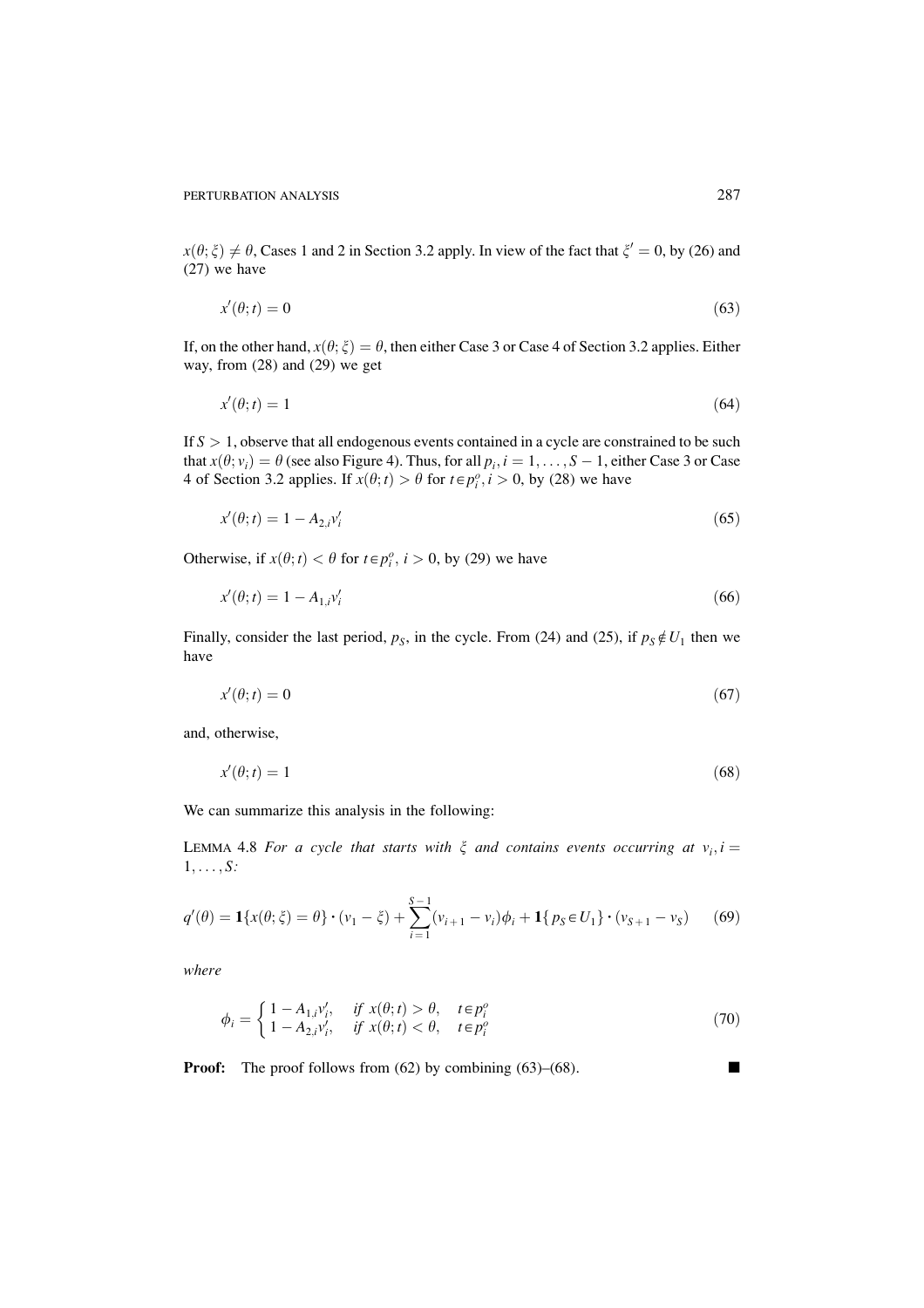Note that if  $x(\theta; \xi) = \theta$ , by (43) we have  $v'_i = 0$  for  $i = 1, ..., S - 1$ , and (70) implies  $\phi_i = 1$  for  $i = 1, ..., S - 1$ . Therefore, in this case, by combining the first two terms of (69) the total contribution of the first S periods of a cycle becomes  $v_s - \xi$ . The third item of (69) is the contribution of  $p_s$  which is its length if it happens to be a class 1 partial loss period; in this case, the total contribution of the cycle is simply its full length.

THEOREM 4.2 The sample derivative  $Q'_T(\theta)$  is given by

$$
Q_T'(\theta) = \sum_{k=1}^K q_k'(\theta) \tag{71}
$$

where K is the (random) number of cycles contained in  $[0, T]$ , including a possibly incomplete last one.

**Proof:** The result follows from (22) and Lemma 4.8, using the definitions in (69) and  $(70)$ .

The expression in  $(71)$  provides the IPA estimator for the work metric defined in  $(4)$ . Its implementation requires the same information as that for the loss metric with the addition of timers to measure the duration of the periods  $p_i$ ,  $i = 0, \ldots, S$ .

#### 5. **IPA Estimator Unbiasedness**

We now return to the general  $M$ -class case in order to prove the unbiasedness of the IPA derivatives  $L'_{m,T}(\theta)$ ,  $m = 1, ..., M$  and  $Q'_{T}(\theta)$ . In general, the unbiasedness of an IPA derivative  $\mathscr{L}'(\theta)$  is ensured by the following two conditions (see Rubinstein and Shapiro [20], Lemma A2, p. 70):

*Condition 1.* For every  $\theta \in \Theta$ , the sample derivative  $\mathscr{L}'(\theta)$  exists w.p.1.

*Condition 2.* W.p.1, the random function  $\mathcal{L}(\theta)$  is Lipschitz continuous throughout  $\Theta$ , and the (generally random) Lipschitz constant has a finite first moment.

We have already discussed the mild technical conditions required to ensure the existence of  $L'_{m,T}(\theta)$ ,  $m = 1, ..., M$  and  $Q'_T(\theta)$ . Consequently, establishing the unbiasedness of  $L'_{m,T}(\theta)$ ,  $m = 1, ..., M$  and  $Q'_T(\theta)$  as estimators of  $dE[L_{m,T}(\theta)]/d\theta$ ,  $m = 1, ..., M$  and  $dE[Q_T(\theta)]/d\theta$ , respectively, reduces to verifying the Lipschitz continuity of  $L_{mT}(\theta)$ ,  $m = 1, ..., M$  and  $Q_T(\theta)$  with appropriate Lipschitz constants.

The buffer content over the nominal sample path is denoted by  $x(\theta; t)$ , while the buffer content in a perturbed sample path is denoted by  $x(\theta + \Delta \theta; t)$  resulting when  $\theta$  is replaced by  $\theta + \Delta\theta$ . We superimpose two such sample paths and denote the combined superimposed event times  $(e_1$  and  $e_2)$  by  $t_0 < t_1 < \cdots < t_{I(T)}$ , where  $t_0 = 0$ ,  $t_{I(T)} = T$ . Thus,  $J(T)$  is the random number of all superimposed events (exogenous and endogenous)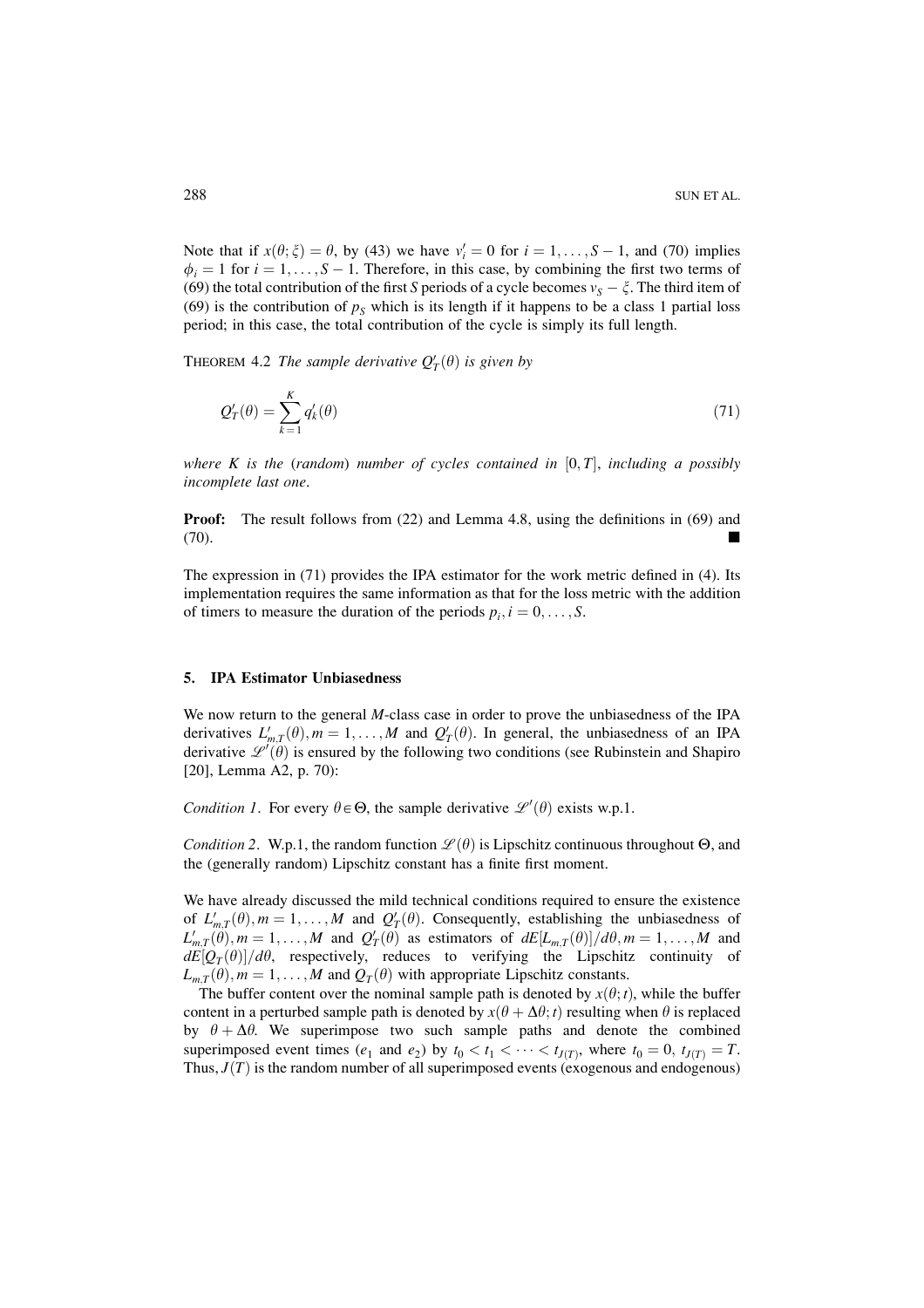in  $[0, T]$ . The interval  $[0, T]$  can, therefore, be divided into time intervals  $I_j \equiv [t_{j-1}, t_j), j = 1, \ldots, J(T)$ ; we shall use  $I_j^o \equiv (t_{j-1}, t_j)$  to denote the corresponding open intervals. Recalling the definitions of Type I and Type II intervals in Section 2, in each  $I_i^o$ , the nominal sample path is in either a Type I or a Type II interval and the same is true for the perturbed sample path. Moreover, if  $I_i$  is a Type I interval, for  $t \in I_i$  we have

$$
\frac{dx(\,\cdot\,;t)}{dt^+} = 0\tag{72}
$$

while if  $I_i$  is a Type II interval and  $T_m < x(\cdot; t) < T_{m+1}$  for  $t \in I_i^o$ , we have

$$
\frac{dx(\,\cdot\,;t)}{dt^+} = A_{m+1}(t) \tag{73}
$$

Then, under the assumption that  $E[J(T)] < \infty$ , we shall establish next that  $L'_{m,T}(\theta)$ ,  $m = 1, ..., M$  and  $Q'_{T}(\theta)$  are indeed unbiased estimators.

At this point it is worth recalling that  $x(\theta; t)$  and  $x(\theta + \Delta\theta; t)$  are continuous functions of t due to Assumption 1a. Next, we show that  $0 \leq \Delta x(t) \leq \Delta \theta$  for all  $t \in [0, T]$ , where  $\Delta x(t) = x(\theta + \Delta \theta; t) - x(\theta; t)$  and  $\Delta \theta > 0$  (the case  $\Delta \theta < 0$  is similarly handled). To do so, we first need the following result (Lemma 5.1). In order to maintain the notation as simple as possible, we define:

$$
B_m(t) \equiv \sum_{\substack{n=n \ n \geq n}}^M \alpha_n(t) - \beta(t) \quad \text{and} \quad C_m(t) \equiv \sum_{\substack{n=n \ n \geq n}}^M \alpha_n(t) - \beta(t)
$$

Recalling the definition of  $A_m(t)$  in (1), observe that

$$
B_m(t) \le A_m(t) \le C_m(t)
$$

LEMMA 5.1 Consider an interval  $I_i = [t_{i-1}, t_i)$ , and assume that  $0 \leq \Delta x(t_{i-1}) \leq \Delta \theta$ . **Then** 

$$
0 \le \Delta x(t) \le \Delta \theta \quad \text{for all } t \in I_j \tag{74}
$$

**Proof:** See Appendix.

We can now use this result to establish the same bound for  $\Delta x(t)$  over all  $t \in [0, T]$ .

LEMMA 5.2 For all  $t \in [0, T]$ ,

$$
0 \le \Delta x(t) \le \Delta \theta \tag{75}
$$

**Proof:** See Appendix.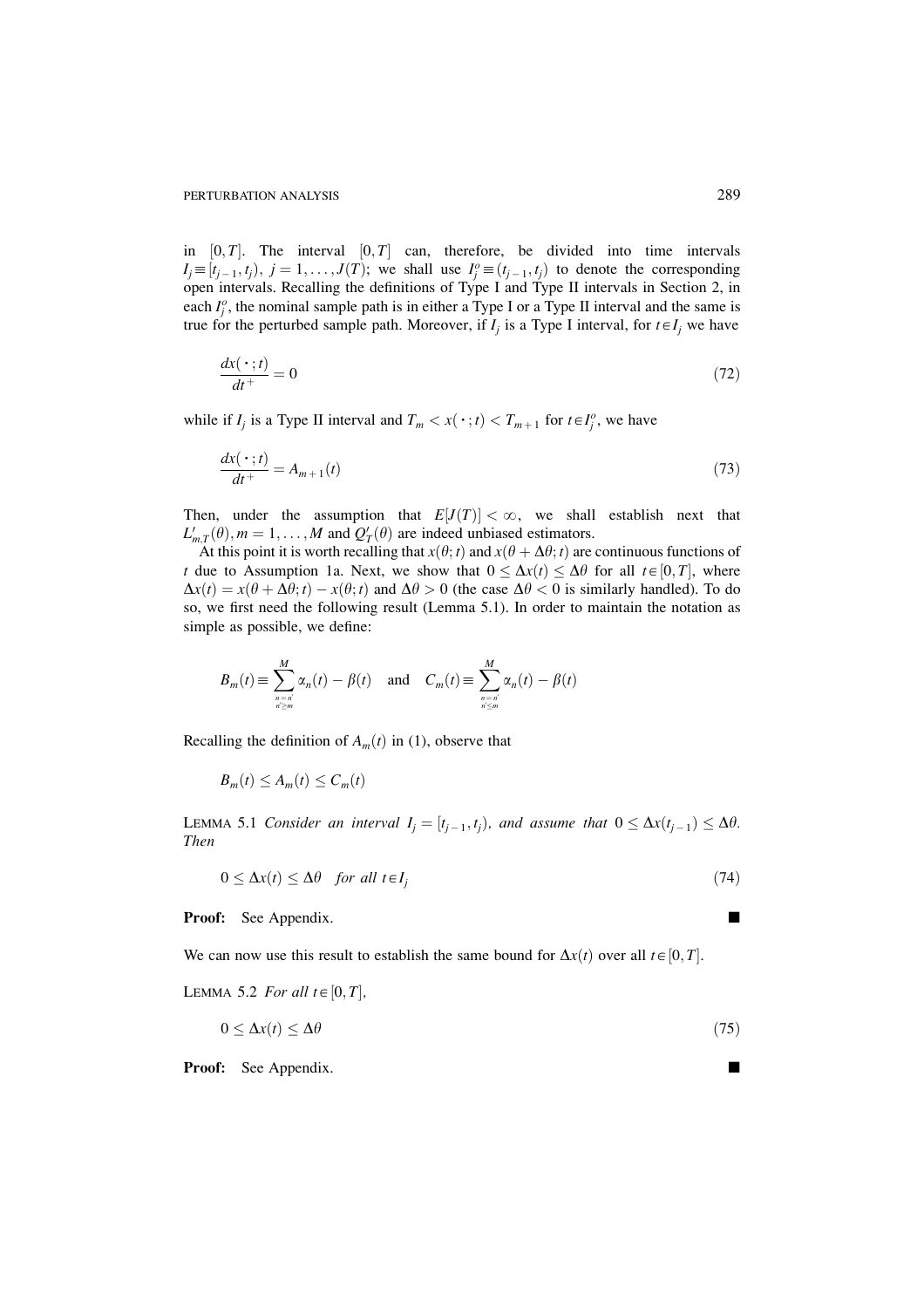Finally, we can establish the unbiasedness of  $L'_{m,T}(\theta)$ ,  $m = 1, ..., M$  and  $Q'_{T}(\theta)$ .

THEOREM 5.1 The IPA derivatives  $L'_{m,T}(\theta)$ ,  $m = 1, ..., M$  and  $Q'_{T}(\theta)$  are unbiased estimates of  $dE[L_{mT}(\theta)]/d\theta$ ,  $m=1,\ldots,M$  and  $dE[Q_T(\theta)]/d\theta$ , respectively. In other words

$$
E[L'_{m,T}(\theta)] = \frac{dE[L_{m,T}(\theta)]}{d\theta}, \quad m = 1,\ldots,M \quad and \quad E[Q'_T(\theta)] = \frac{dE[Q_T(\theta)]}{d\theta}
$$

**Proof:** See Appendix.

#### 6. **Conclusions**

We have considered in this paper a SFM of a queueing system with multiple customer classes subject to threshold-based buffer control. We have developed IPA estimators for class-specific loss metrics and for a work metric with respect to one of the threshold and shown them to be unbiased. We have also shown that in the two-class case it is possible to obtain closed-form expressions for the estimators (as opposed to evaluating them recursively using Theorem 3.1). The simplicity of the estimators derived and the fact they are not dependent on knowledge of the arrival or service processes makes them attractive for on-line control and optimization in applications such as manufacturing and communication networks. We emphasize again that the use of a SFM allows us to obtain the form of a particular gradient estimator, but the actual implementation is carried out using system data (e.g., observing events such as an actual buffer content crossing some threshold  $T_m$ ) from the actual (discrete-event) system.

One of the limitations of IPA applied to SFMs to date is the absence of feedback mechanisms in the models analyzed, i.e., the assumption that arrival and service processes are not dependent on controllable parameters. Recent work (see Yu and Cassandras, 2003) has shown that it is possible to still obtain relatively simple and unbiased IPA estimators in such cases. This is a positive step towards the development of a more general theory for applying PA techniques to SFMs, but the level of generality currently available is limited to certain classes of models. The key elements of a general approach, however, would be typified by the main steps seen in this paper: (i) Decomposing a sample path through appropriately defined events that reflect changes in the time-driven dynamics of an underlying system; (ii) deriving sample derivatives (assuming they exist) for the event times and the state of the underlying system (in our case, the buffer content); (iii) translating these derivatives into derivatives of performance metrics of interest (in our case, loss and workload); and (iv) establishing the Lipschitz continuity of the performance metrics if that holds, which, under generally mild conditions, leads to proving unbiasedness of the IPA derivatives obtained in the previous step.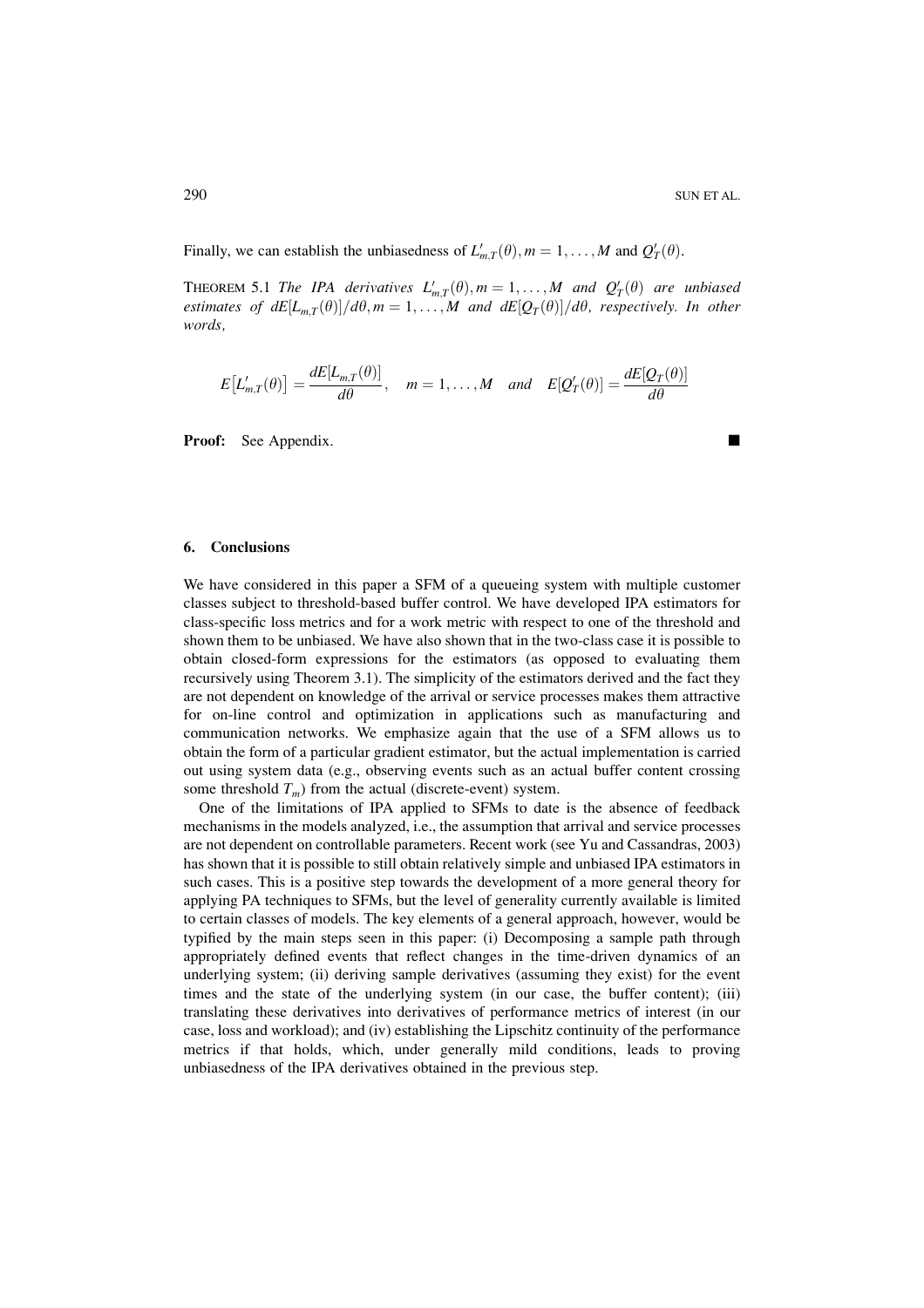#### **Appendix**

**Proof of Lemma 4.1:** The proof is based on Theorem 3.1 applied to the two-class system as a special case, as well as the observation that all endogenous events occurring at  $v_i$  within a cycle must satisfy  $x(\theta; v_i) = \theta$  (see also Figure 4). We begin with the first period  $p_0 = [\xi, v_1]$  where  $x(\theta; v_1) = \theta$ , for which there are three possibilities:

1.  $x(\theta; \xi) = 0$ . Since  $\xi$  is an exogenous event,  $\xi' = 0$ , therefore by (36) and (34),

$$
v_1' = G_0 = \frac{1}{A_{1,1}} \equiv \frac{A_{1,0}}{A_{1,1}}\tag{76}
$$

2.  $x(\theta; \xi) = b$ . By (36) and (35) and in view of  $\xi' = 0$ , we get

$$
v_1' = G_0 = \frac{1}{A_{2,1}} \equiv \frac{A_{2,0}}{A_{1,1}} \tag{77}
$$

3.  $x(\theta; \xi) = \theta$ . By (36) and the facts that  $G_0 = 0$  (see Theorem 3.1) and  $\xi' = 0$ , we get

$$
v_1' = 0 \tag{78}
$$

Next, consider any  $p_i$ ,  $1 \le i \le S - 1$ . Since we must have  $x(\theta; v_i) = x(\theta; v_{i+1}) = \theta$ , by Theorem 3.1 we get  $G_i = 0$ . We then have two possible cases:

1.  $p_i \in V_1$ . In this case,  $x(\theta; t) > \theta$  for  $t \in p_i^o$ , and from (36) and (30) we get

$$
v_i' = \frac{A_{2,i-1}}{A_{2,i}} v_{i-1}' \tag{79}
$$

2.  $p_i \in W_1$ . In this case,  $x(\theta; t) < \theta$  for  $t \in p_i^o$ , and from (36) and (31) we get

$$
v_i' = \frac{A_{1,i-1}}{A_{1,i}} v_{i-1}' \tag{80}
$$

The proof is completed by combining  $(76)$ – $(80)$ .

 $\ddot{\phantom{a}}$ 

**Proof of Lemma 4.2:** For a cycle with  $x(\theta; \xi) = \theta$ , Lemma 4.1 asserts that all event time derivatives of interest are  $0$ , so by  $(44)$  we immediately obtain  $(46)$ .  $\blacksquare$ 

**Proof of Lemma 4.3:** Let  $l_i(\theta)$  be the class 1 loss over an interval  $p_i$ :

$$
l_i(\theta) = \int_{\nu_i}^{\nu_{i+1}} \gamma_1(\theta; t) dt
$$
\n(81)

Since  $x(\theta; v_s) = \theta$ , we have  $p_s \in U_1$ . Suppose  $S > 1$  (the special case where  $S = 1$  will

 $\blacksquare$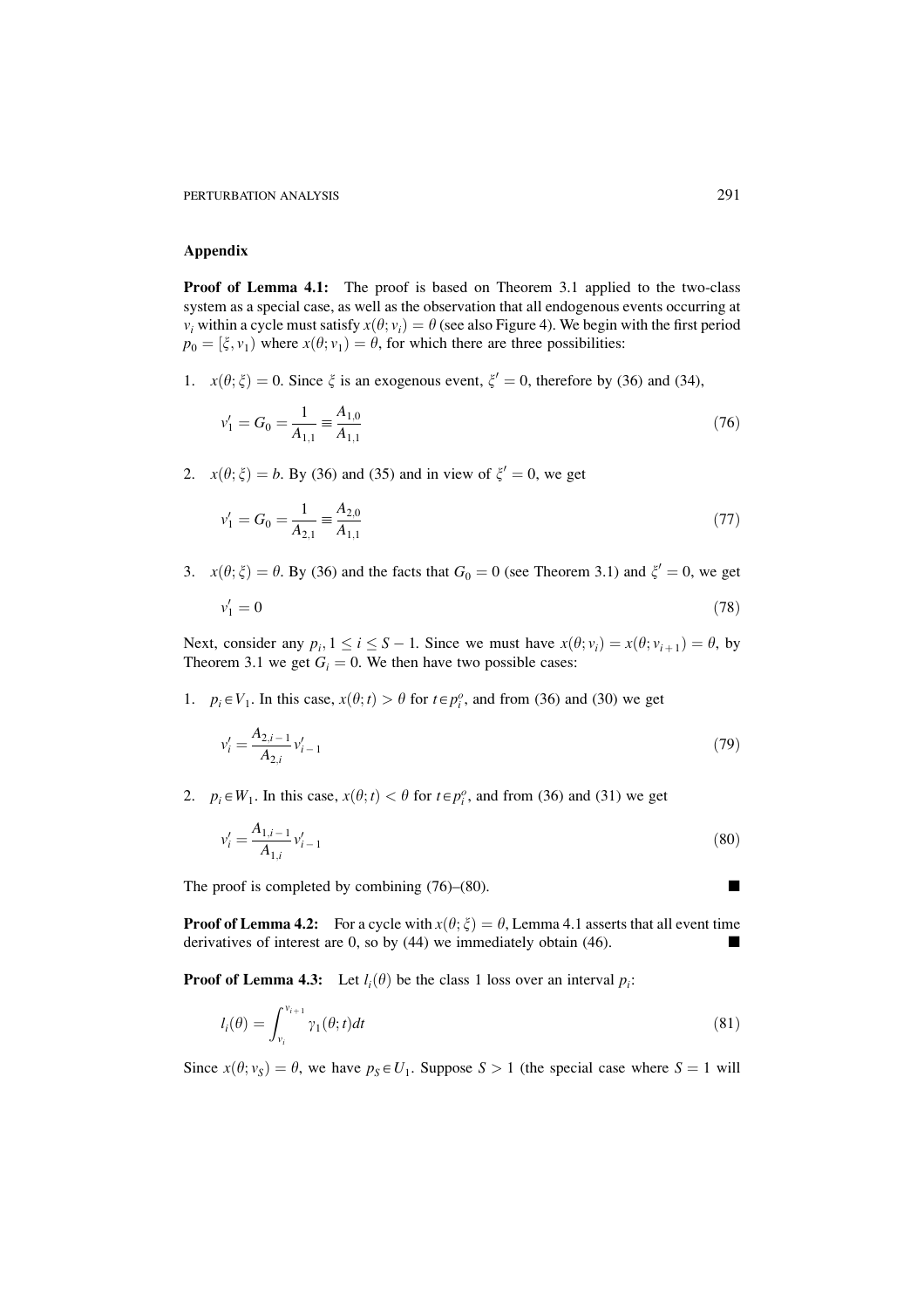easily follow). There are two possible cases regarding  $x(\theta; \xi)$ , that is,  $x(\theta; \xi) = b$  or 0. First, suppose  $x(\theta; \xi) = b$ . Then, the periods  $p_i$ ,  $i = 0, ..., S-1$  belong to either  $W_1$  or  $V_1$  and appear alternately with the first one  $p_0 = [\xi, v_1] \in V_1$ . Thus, from (81) and in view of  $\gamma_1(\theta; t) = \alpha_1(t)$  from (14) we get

$$
l'_0(\theta) = \alpha_1(v_1)v'_1
$$

since  $v'_0 = \xi' = 0$ . In light of (7) the above equation can be rewritten as

$$
l'_0(\theta) = A_{1,1}v'_1 - A_{2,1}v'_1 \tag{82}
$$

Also from (81), for all other full loss periods  $p_{2n}$ ,  $n \ge 1$ , we have

$$
l'_{2n}(\theta) = \alpha_1 (v_{2n+1}) v'_{2n+1} - \alpha_1 (v_{2n}) v'_{2n}
$$
\n(83)

By  $(79)$  in the proof of Lemma 4.2,

 $A_{2,2n+1}v'_{2n+1} - A_{2,2n}v'_{2n} = 0$ 

Adding the left-hand-side above to the right-hand-side of (83) and recalling (7), we get

$$
l'_{2n}(\theta) = A_{1,2n+1}v'_{2n+1} - A_{1,2n}v'_{2n}
$$
\n(84)

For the loss over the partial loss period  $p_s$ , from (81) and  $\gamma_1(\theta; t) = A_1(t)$  in (12), we have

$$
l'_{\mathcal{S}} = -A_{1,\mathcal{S}}v'_{\mathcal{S}}\tag{85}
$$

In addition, we know that  $p_{2n-1} \in W_1$  for  $n \ge 1$ , therefore  $l'_{2n-1}(\theta) = 0$ . Using (7) and (80) in the proof of Lemma 4.2, we have:

$$
A_{1,2n-1}v'_{2n-1} = A_{1,2n}v'_{2n}
$$
\n<sup>(86)</sup>

The cumulative contribution of all full loss periods is given by combining (82), (84), and (85). If S is odd (including  $S = 1$ ), then  $p_{S-1} \in V_1$  and the total contribution is

$$
\lambda_1'(\theta) = \sum_{i=0}^S l_i'(\theta) = -A_{2,1}v_1' + \sum_{i=1}^S (-1)^{i+1} A_{1,i}v_i' - A_{1,S}v_S'
$$

On the other hand, if S is even, then  $p_{S-1} \in W_1$  and the total contribution is

$$
\lambda_1'(\theta) = \sum_{i=0}^S l_i'(\theta) = -A_{2,1}v_1' + \sum_{i=1}^{S-1} (-1)^{i+1} A_{1,i}v_i' - A_{1,S}v_S'
$$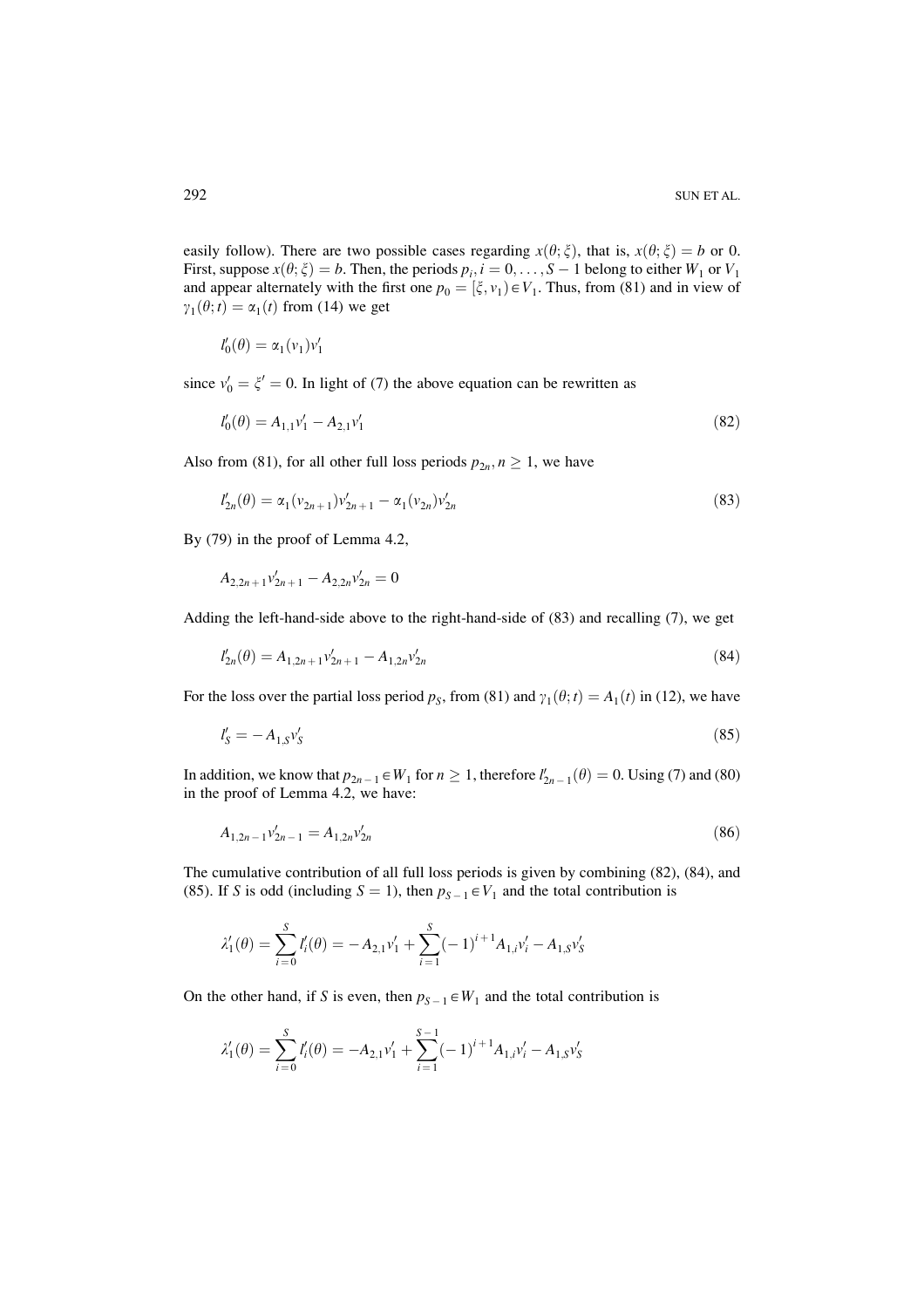The last two terms of the right-hand-side of the last two equations are equal to 0 by using  $(86)$ , so for both cases we get

$$
\lambda_1'(\theta) = -A_{2,1}v_1' \tag{87}
$$

By Lemma 4.1,  $v'_1 = 1/A_{2,1}$ , so the last equation yields  $\lambda'_1(\theta) = -1$ , which is precisely  $(47).$ 

The second case is  $x(\theta; \xi) = 0$ , for which a similar argument also gives  $\lambda'_1(\theta) = -1$ , completing the proof of (47).

**Proof of Lemmas 4.4 and 4.5:** We combine the proofs of these two lemmas since they are similar in nature. First, note that if  $S = 1$  the buffer content never reaches  $\theta$ , therefore it is easy to see that any class 1 loss is unaffected by  $\theta$  over this interval, which implies  $\lambda'_1(\theta) = 0$ . This establishes (48) and (54). Next, for  $S > 1, p_1, \ldots, p_{S-1}$  belong alternately to  $V_1$  and  $W_1$ . Depending on the value of  $x(\theta; t)$  at  $\xi$  and  $v_s$ , there are four cases to consider:

Case 1:  $x(\theta; \xi) = 0, x(\theta; v_s) = 0$ . Since the buffer content never reaches b in this cycle, this case is identical to the infinite buffer case studied in Cassandras et al. (2003), and (48), (49) are precisely the results obtained in Lemma 3.3 of Cassandras et al. (2003).

Case 2:  $x(\theta; \xi) = 0, x(\theta; v_s) = b$ . In this case, there is at least one no loss and one full loss period before  $p_s$  and S must be even with  $p_{2n-1}$ ,  $1 \le n \le S/2$ , all being full loss periods. It follows from (45) that the contribution of  $p_{S-1}$  and  $p_S$  together is

$$
-\alpha_1(v_{S-1})v'_{S-1}
$$

which we can rewrite, using  $(7)$ , as

$$
-A_{1,S-1}v'_{S-1} + A_{2,S-1}v'_{S-1} \tag{88}
$$

Using  $(81)$  and  $(7)$ , the loss derivative contribution of any other full loss period is

$$
-A_{1,2n-1}v'_{2n-1} + A_{1,2n}v'_{2n}, \quad 1 \le n \le \frac{S-2}{2}
$$
\n
$$
(89)
$$

Adding (89) for all  $n = 1, ..., (S - 2)/2$  and (88) together and then using (86) obtained in the proof of Lemma 4.3 gives

$$
\lambda_1'(\theta) = -A_{1,1}v_1' + A_{2,S-1}v_{S-1}' \tag{90}
$$

We can now replace  $v'_1$  and  $v'_{S-1}$  by (37) and (39) with  $n = S - 2/2$  in Lemma 4.1, respectively, which immediately yields (51).

Case 3:  $x(\theta; \xi) = b, x(\theta; v_s) = 0$ . As in the previous case, S must be even and  $p_{2n}$ ,  $0 \le n \le S - 2/2$ , are all full loss periods. The loss derivative contribution of  $p_0$  is given in  $(82)$ . The contribution of any other full loss period is given by  $(84)$ :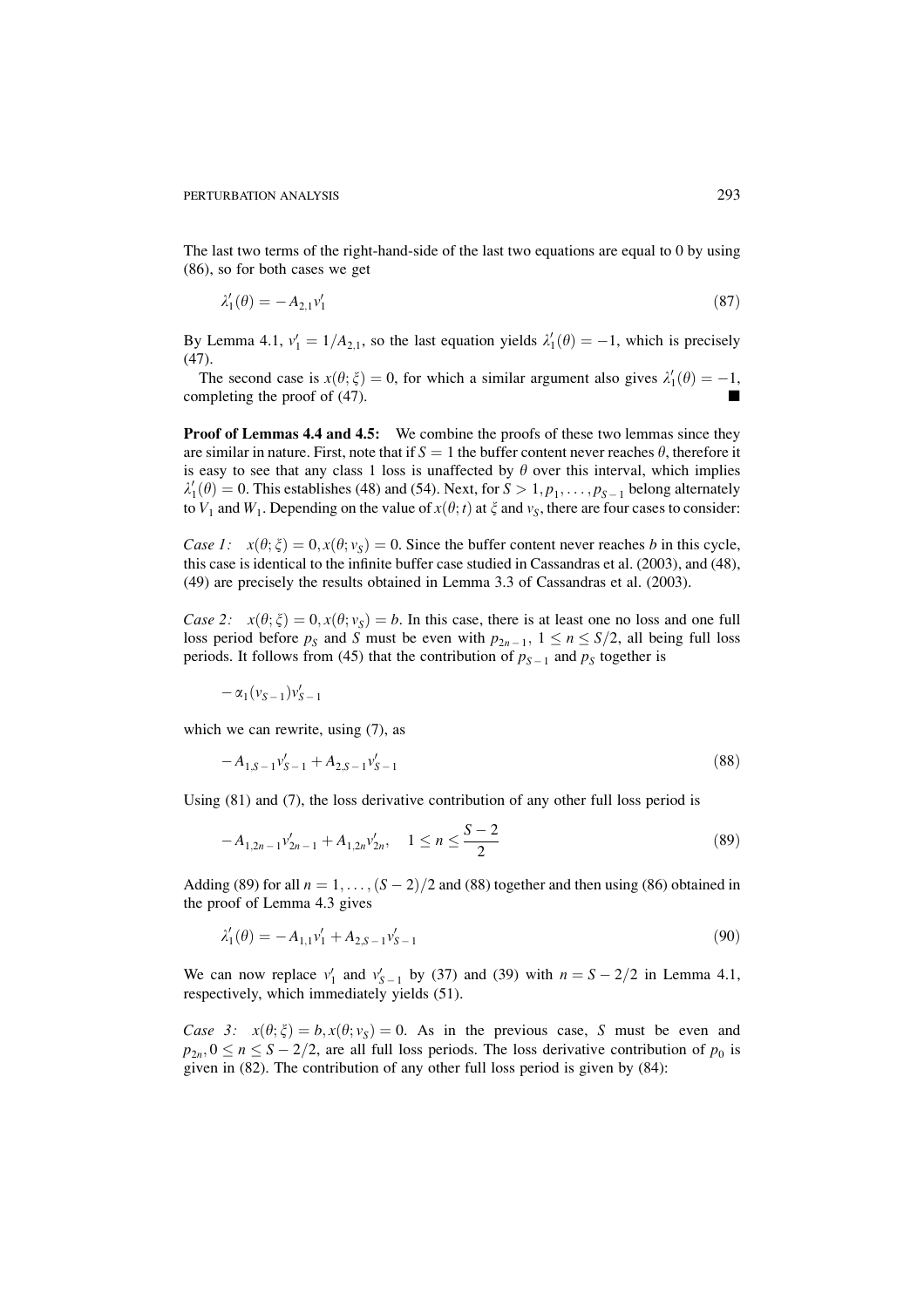$$
-A_{1,2n}v'_{2n} + A_{1,2n+1}v'_{2n+1}, \quad 1 \le n \le \frac{S-2}{2}
$$
\n<sup>(91)</sup>

Adding (82) and (91) for all  $n = 1, \ldots, (S-2)/2$  together and then using (86) gives

$$
\lambda_1'(\theta) = -A_{2,1}v_1' + A_{1,S-1}v_{S-1}'
$$

Replacing  $v'_1$  and  $v'_{S-1}$  by (40) and (42) with  $n = (S-2)/2$  in Lemma 4.1, respectively, yields  $(53)$ .

Case 4:  $x(\theta; \xi) = b, x(\theta; v_s) = b$ . In this case, S must be odd and  $p_{2n}, 0 \le n \le (S-1)/2$ , are all full loss periods. The loss derivative contribution of the first full loss period  $[\xi, v_1]$  is given by (82). The contribution of the last full loss period  $[v_{S-1}, v_S]$ , together with the contribution of  $p_{S-1}$ , is given by (88). The loss derivative contribution of any other full loss period is as in (91):

$$
-A_{1,2n}v'_{2n} + A_{1,2n+1}v'_{2n+1}, \quad 1 \le n \le \frac{S-3}{2}
$$
\n<sup>(92)</sup>

Adding (82), (88), and (92) for all  $n = 1, \ldots, (S-3)/2$  together and then using (86) we get

$$
\lambda_1'(\theta) = -A_{2,1}v_1' + A_{2,S-1}v_{S-1}' \tag{93}
$$

Finally, replacing  $v'_1$  and  $v'_{S-1}$  by (40) and (41) with  $n = (S-1)/2$  in Lemma 4.1, respectively, yields (55). The proof is now complete.

**Proof of Lemma 4.6:** Let us focus on a cycle with  $x(\theta; \xi) \neq \theta, x(\theta; v_s) \neq \theta$  and  $S > 1$ , since in all remaining cases  $\lambda'_1(\theta) = -1$  or 0 from Lemmas 4.2 and 4.3. For such a cycle, at some  $v_i$ ,  $1 \le i \le S - 1$ , the sample path crosses  $\theta$  from either below or above. If at  $v_i$  the sample path crosses  $\theta$  from below, this event corresponds to the start of a full loss period, therefore  $A_{2,i} > 0$ . Then, using (2), we have

$$
A_{1,i} \ge A_{2,i} > 0
$$

since  $\alpha_1(v_i) \geq 0$ . Therefore,

$$
0 < \frac{A_{2,i}}{A_{1,i}} \le 1 \tag{94}
$$

If, on the other hand, at  $v_i$  the sample path crosses  $\theta$  from above, this event corresponds to the start of a No Loss period, implying that  $A_{1,i} < 0$ . Thus, recalling (2), we get

$$
A_{2,i} \le A_{1,i} < 0
$$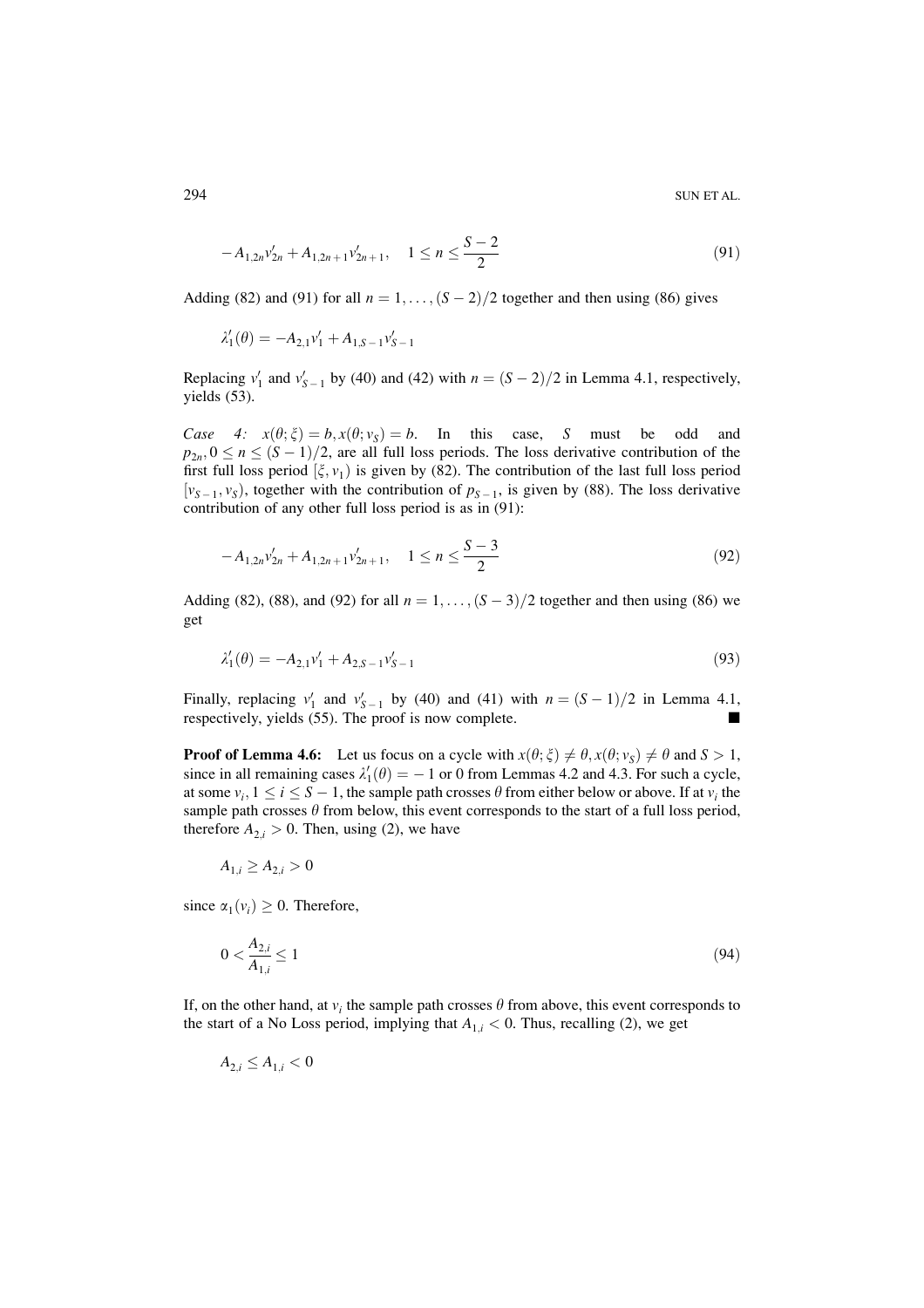so that

$$
0 < \frac{A_{1,i}}{A_{2,i}} \le 1\tag{95}
$$

For Cases 1 and 2 in the proof of Lemma 4.4, the cycle starts with  $x(\theta; \xi) = 0$ , thus event times  $v_{2n-1}$  correspond to crossing  $\theta$  from below, while event times  $v_{2n}(\theta)$  correspond to crossing  $\theta$  from above. For Cases 3 and 4 in the proof of Lemma 4.5, the cycle starts with  $x(\theta; \xi) = b$ , so event times  $v_{2n-1}$  correspond to crossing  $\theta$  from above and event times  $v_{2n}$ correspond to crossing  $\theta$  from below. By using (94) and (95) in (49)–(55) it is easy to see that  $-1 < \lambda'_1(\theta) \leq 0$ , which completes the proof.

**Proof of Lemma 4.7:** First, if  $p_S \notin U_2$ , then the first part of (61) immediately follows from (60). Next, consider a cycle with  $p_S \in U_2$ , so  $x(\theta; v_S) = b$ . If  $x(\theta; \xi) = \theta$ , we must have  $x(\theta; v_{S-1}) = \theta$  and, by (43),  $v'_{S-1} = 0$ . Then by (32) we have

$$
v_S' = -\frac{1}{A_{2,S}}
$$

It follows from (60) that  $\lambda'_2(\theta) = 1$ , which establishes the second part of (61).

It remains to consider the case  $x(\theta; \xi) \neq \theta$ . If  $S = 1$ , we must have  $x(\theta; \xi) = b$ , which is Case 8 in Section 3.3, and by (31) we have  $v'_s = 0$ , since  $v'_0 = \xi' = 0$ . It follows from (60) that

$$
\lambda_2'(\theta) = 0 \tag{96}
$$

This case also corresponds to (54) in Lemma 4.5, giving  $\lambda'_1(\theta) = 0$ , and we see that (61) is satisfied.

On the other hand, if  $S > 1$ , during the cycle the buffer content hits  $\theta$  at least once; thus,  $p_{S-1}$  is a full loss period and the buffer content evolves from  $\theta$  to b with

$$
\int_{v_{S-1}}^{v_S} A_2(t)dt = b - \theta
$$

Upon taking derivatives, we get

$$
A_{2,S}v'_{S} - A_{2,S-1}v'_{S-1} = -1
$$

Therefore, by  $(60)$  we get

$$
\lambda_2'(\theta) = 1 - A_{2,S-1} v_{S-1}' \tag{97}
$$

The cycle satisfies either  $x(\theta; \xi) = 0$  or  $x(\theta; \xi) = b$ . In the former case, (90) in the proof of Lemma 4.4 applies and using Lemma 4.1 to get  $A_{1,1}v'_1 = 1$ , we have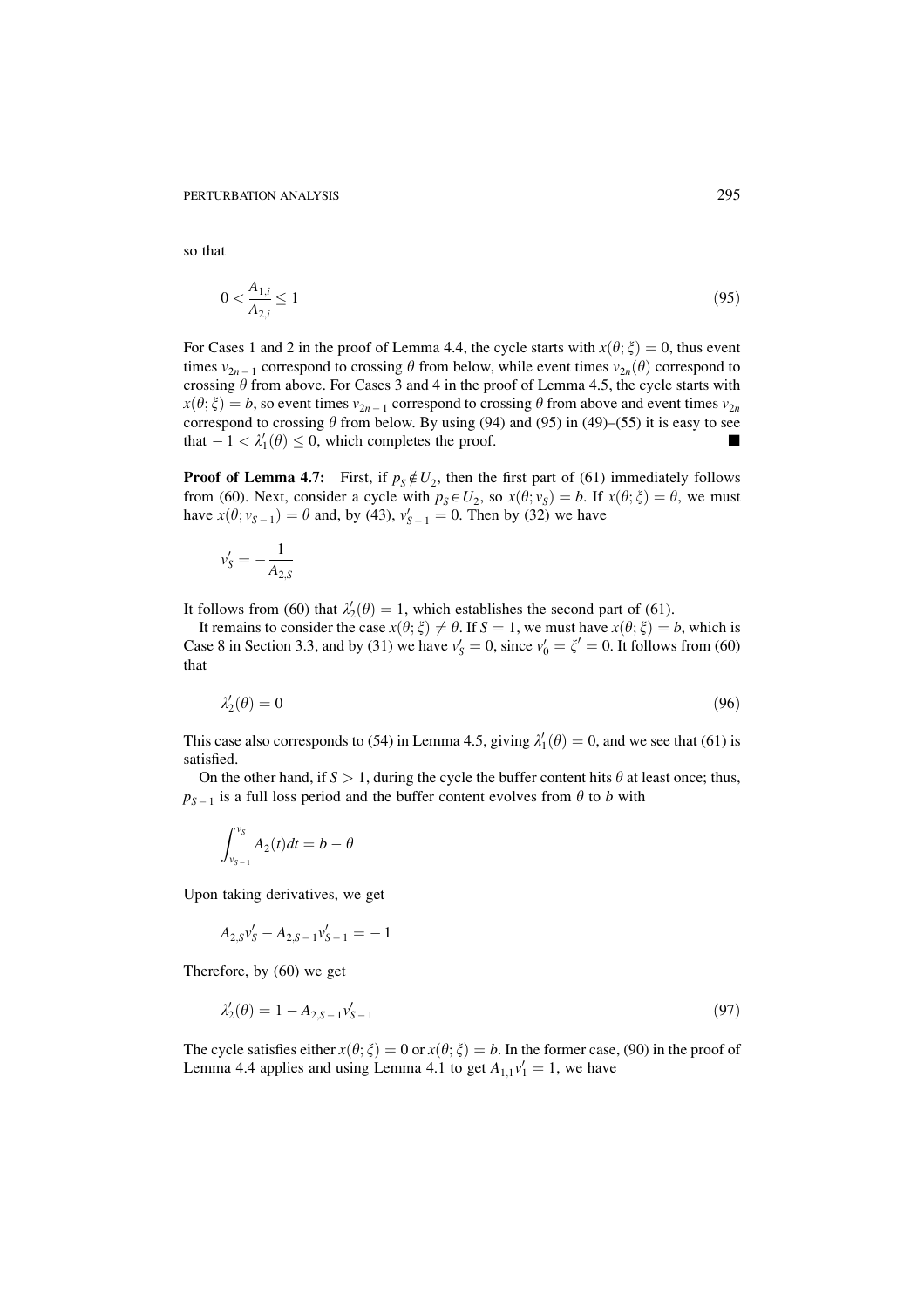$$
\lambda_1'(\theta) = -1 + A_{2,S-1} v_{S-1}'(\theta) = -\lambda_2'(\theta)
$$

where the second equality follows from  $(97)$ . In the latter case,  $(93)$  in the proof of Lemma 4.5 applies and using Lemma 4.1 to get  $A_{2,1}v'_1 = 1$ , we get the exact same expression for  $\lambda'_1(\theta)$  and we have

$$
\lambda_1'(\theta) = -1 + A_{2,S-1} v_{S-1}' = -\lambda_2'(\theta)
$$

which satisfies (61) and completes the proof.

**Proof of Lemma 5.1:** Recalling the definition of  $I_i$ , we know that there is no event occurring in  $I_i^o$ . Thus, within  $I_i^o$ , both the original sample path and the perturbed sample path are either at one of the thresholds or bounded between two adjacent thresholds. Next we consider all possible combinations of different types which  $I_i$  belongs to in nominal sample path and in the perturbed sample path. There are four cases.

Case 1: For both sample paths,  $I_i$  is in a Type I interval. By (72) we have  $0 \leq \Delta x(t) = \Delta x(t_{i-1}) \leq \Delta \theta$  for  $t \in I_i$ .

Case 2: For the nominal sample path,  $I_i$  is in a Type I interval, but for the perturbed sample path, it is in a Type II interval. Assuming  $x(\theta; t) = T_m$ , we have

$$
\frac{dx(\theta; t)}{dt^+} = 0
$$
\n
$$
A_m(t) > 0 \quad \text{and} \quad A_{m+1}(t) < 0
$$
\n
$$
(98)
$$

There are two possibilities regarding  $T_m$ :

1. If  $T_m = \theta$ , then  $x(\theta; t) = \theta$  over  $I_j$ . By the assumption  $0 \leq \Delta x(t_{j-1}) \leq \Delta \theta$ , we have  $\theta \leq x(\theta + \Delta \theta; t_{i-1}) \leq \theta + \Delta \theta$ . Next we prove that  $x(\theta + \Delta \theta; t) > \theta + \Delta \theta$  and  $x(\theta + \Delta\theta; t) < \theta$  for  $t \in I_i^o$  are both impossible. First, assuming  $x(\theta + \Delta\theta; t) >$  $\theta + \Delta \theta, t \in I_i^o$ , we have

$$
\frac{dx(\theta + \Delta\theta; t)}{dt^+} = B_{m+1}(t) \le A_{m+1}(t) < 0
$$

but since  $x(\theta + \Delta \theta; t_{i-1}) \leq \theta + \Delta \theta$ , the above implies that

$$
x(\theta + \Delta\theta; t) \le \theta + \Delta\theta, t \in I_j^o \tag{99}
$$

Next, suppose  $x(\theta + \Delta \theta; t) < \theta, t \in I_i^o$ . Since  $\Delta \theta > 0$ , we have  $x(\theta + \Delta \theta; t) < \theta + \Delta \theta$ ,  $t \in I_i^o$ . It follows that

$$
\frac{dx(\theta + \Delta\theta; t)}{dt^+} = C_m(t) \ge A_m(t) > 0
$$

296

 $\blacksquare$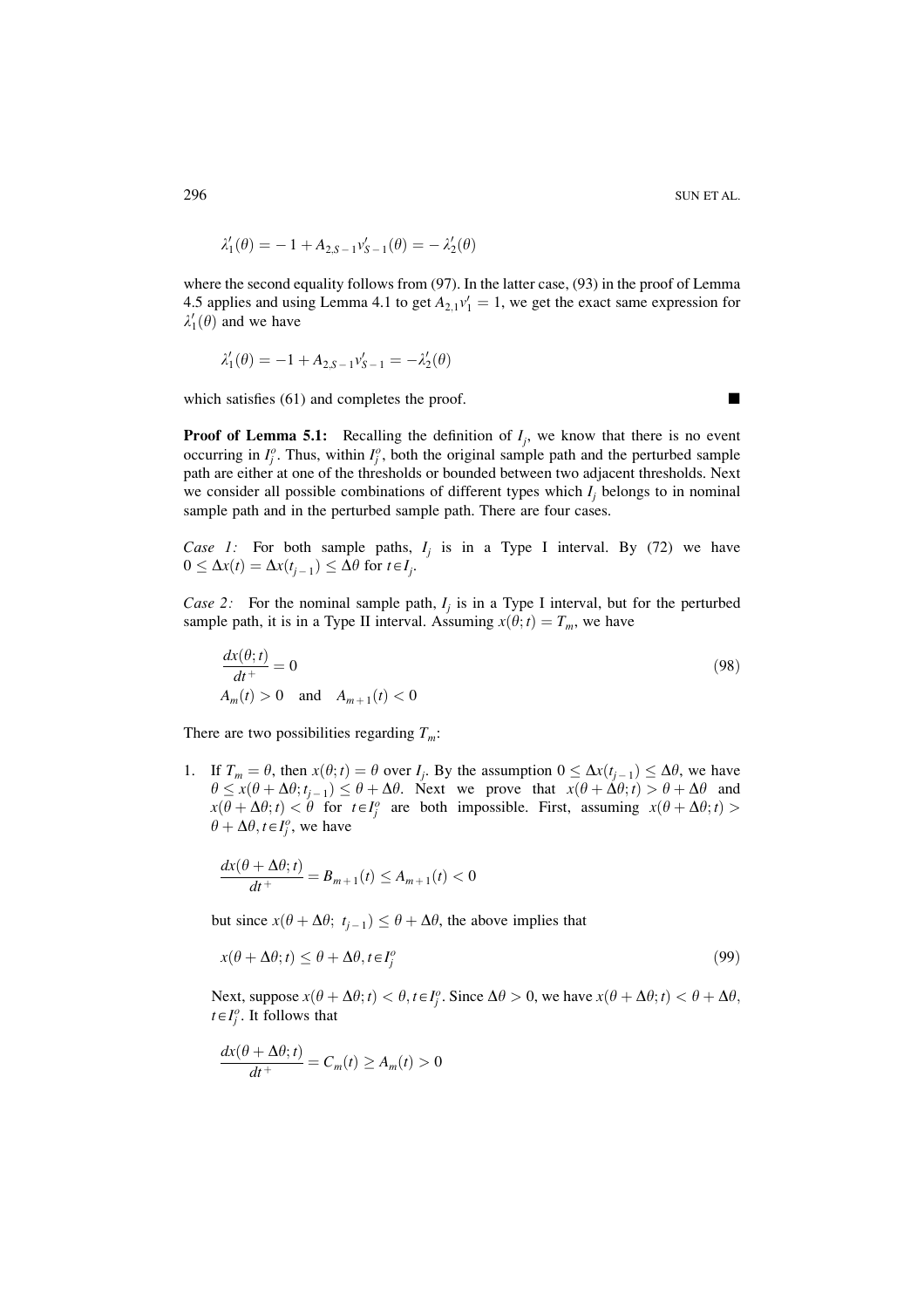and since  $x(\theta + \Delta \theta; t_{i-1}) \geq \theta$ , we conclude that

$$
x(\theta + \Delta\theta; t) \ge \theta, \quad t \in I_i^o \tag{100}
$$

Combining (99) and (100) we have  $\theta \le x(\theta + \Delta \theta; t) \le \theta + \Delta \theta, t \in I_i^o$ . In view of  $x(\theta; t) = \theta$  over  $I_i$  and the assumption  $0 \leq \Delta x(t_{i-1}) \leq \Delta \theta$  we immediately get  $0 \leq \Delta x(t) \leq \Delta \theta, t \in I_i$ .

- 2. If  $T_m \neq \theta$ , we have  $x(\theta; t) = T_m \neq \theta$ . The perturbed sample path cannot cross  $T_m$  in  $I_j^o$ , therefore,  $I_i$  is Type II means the perturbed sample path is either strictly above or strictly below  $T_m$  throughout  $I_i^o$ . We consider each of these two cases next.
	- a. If  $x(\theta + \Delta \theta; t) > x(\theta; t) = T_m$  for  $t \in I_i^o$ , we have  $\Delta x(t) > 0$ . In addition, since  $x(\theta + \Delta \theta; t) > T_m$  we must have

$$
\frac{dx(\theta + \Delta\theta; t)}{dt^+} = B_{m+1}(t) \le A_{m+1}(t) < 0
$$
\n(101)

Combining (98) and (101) we have  $\Delta x(t) < \Delta x(t_{i-1}) \leq \Delta \theta, t \in I_i^o$ . Thus, we get  $0 \leq \Delta x(t) \leq \Delta \theta, t \in I_i$ .

b. If  $x(\theta + \Delta \theta; t) < x(\theta; t) = T_m$  for  $t \in I_i^o$ , we have  $\Delta x(t) < 0$ . Since we assume  $\Delta x(t_{i-1}) \geq 0$ , by the continuity of the sample path we must have  $\Delta x(t_{i-1}) = 0$ . In addition, since  $x(\theta + \Delta \theta; t) < T_m$ , we have

$$
\frac{dx(\theta + \Delta\theta; t)}{dt^+} = C_m(t) \ge A_m(t) > 0
$$
\n(102)

Combining (98) and (102) we have  $\Delta x(t) > \Delta x(t_{i-1}) = 0$ . This contradicts our previous conclusion that  $\Delta x(t) < 0$ . As a result, this case is impossible to occur.

Case 3: For the nominal sample path,  $I_i$  is in a Type II interval, but for the perturbed sample path, it is in a Type I interval. Assuming  $x(\theta + \Delta \theta; t) = T_m$ , we have

$$
\frac{dx(\theta + \Delta\theta; t)}{dt^+} = 0
$$
\n
$$
A_m(t) > 0 \quad \text{and} \quad A_{m+1}(t) < 0
$$
\n(103)

There are two possibilities regarding  $T_m$ :

1. If  $T_m = \theta$ , then in the perturbed path we have  $x(\theta + \Delta \theta; t) = \theta + \Delta \theta$  over  $I_i$ . By the assumption  $0 \leq \Delta x(t_{i-1}) \leq \Delta \theta$ , we have  $\theta \leq x(\theta; t_{i-1}) \leq \theta + \Delta \theta$ . Next, we prove that  $x(\theta; t) > \theta + \Delta \theta$  and  $x(\theta; t) < \theta$  for  $t \in I_i^o$  are both impossible. First, suppose that  $x(\theta; t) > \theta + \Delta\theta, t \in I_i^o$ . Since  $\Delta\theta > 0$ , we have  $x(\theta; t) > \theta, t \in I_i^o$ . Thus,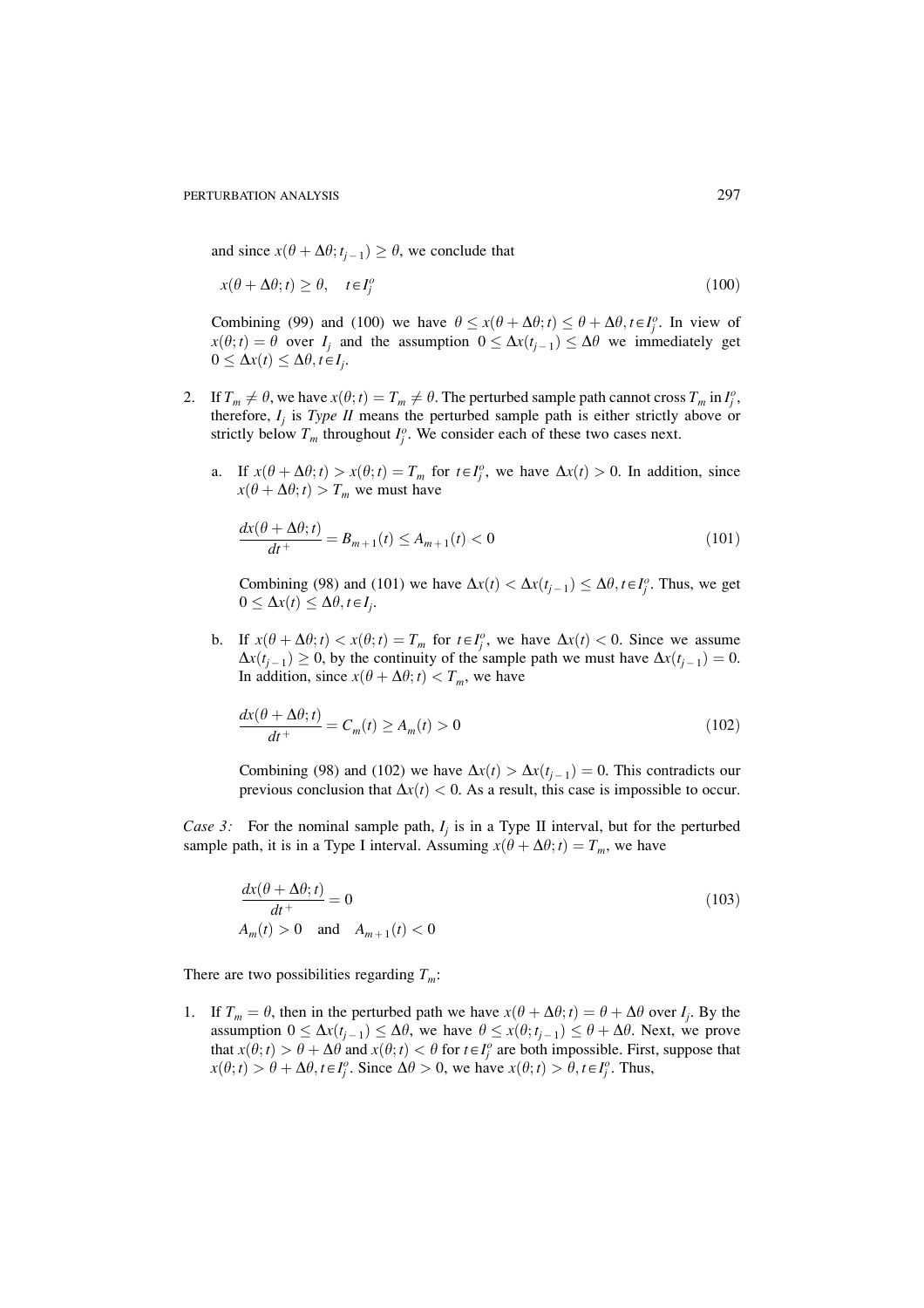$$
\frac{dx(\theta; t)}{dt^+} = B_{m+1}(t) \le A_{m+1}(t) < 0
$$

but since  $x(\theta; t_{i-1}) \leq \theta + \Delta \theta$ , this implies that

$$
x(\theta; t) \le \theta + \Delta\theta, \quad t \in I_i^o \tag{104}
$$

Next, suppose  $x(\theta; t) < \theta, t \in I_i^o$ , in which case we must have

$$
\frac{dx(\theta; t)}{dt^+} = C_m(t) \ge A_m(t) > 0
$$

but since  $x(\theta; t_{i-1}) \geq \theta$ , we conclude that

$$
x(\theta; t) \ge \theta, \quad t \in I_i^o \tag{105}
$$

Combining (104) and (105) we have  $\theta \leq x(\theta; t) \leq \theta + \Delta \theta, t \in I_i^o$ . In view of  $x(\theta + \Delta \theta; t) = \theta + \Delta \theta$  over  $I_i$  and the assumption  $0 \leq \Delta x (t_{i-1}) \leq \Delta \theta$  we get  $0 \leq \Delta x(t) \leq \Delta \theta, t \in I_i$ .

- 2. If  $T_m \neq \theta$ , then in the perturbed sample path we have  $x(\theta + \Delta \theta; t) = T_m \neq \theta + \Delta \theta$ . The nominal sample path cannot cross  $T_m$  in  $I_j^o$ , therefore,  $I_j$  is Type II means the nominal sample path is either strictly above or strictly below  $T_m$  throughout  $I_i^o$ . We consider each of these two cases next.
	- a. If  $x(\theta; t) < x(\theta + \Delta \theta; t) = T_m$  for  $t \in I_i^o$ , then  $\Delta x(t) > 0$ . In addition, since  $x(\theta; t) < T_m$  we must have

$$
\frac{dx(\theta; t)}{dt^+} = C_m(t) \ge A_m(t) > 0
$$
\n(106)

Combining (103) and (106) we have  $\Delta x(t) < \Delta x(t_{i-1}) \leq \Delta \theta, t \in I_i^o$ . Therefore we get  $0 \leq \Delta x(t) \leq \Delta \theta, t \in I_i$ .

b. If  $x(\theta; t) > x(\theta + \Delta \theta; t) = T_m$  for  $t \in I_i^o$ , we have  $\Delta x(t) < 0$ . In addition, by the assumption  $\Delta x(t_{i-1}) \geq 0$  and the continuity of the sample path we must have  $\Delta x(t_{j-1}) = 0$ . Since  $x(\theta; t) > T_m$  we must have

$$
\frac{dx(\theta; t)}{dt^+} = B_{m+1}(t) \le A_{m+1}(t) < 0
$$
\n(107)

Combining (103) and (107) we have  $\Delta x(t) > \Delta x(t_{i-1}) = 0$ . This yields a contradiction. As a result, this case is impossible to occur.

*Case 4:* For both sample paths,  $I_i$  is in a Type II interval. Assume  $T_m < x(\theta; t)$  $T_{m+1}$ ,  $t \in I_i^o$ . Then,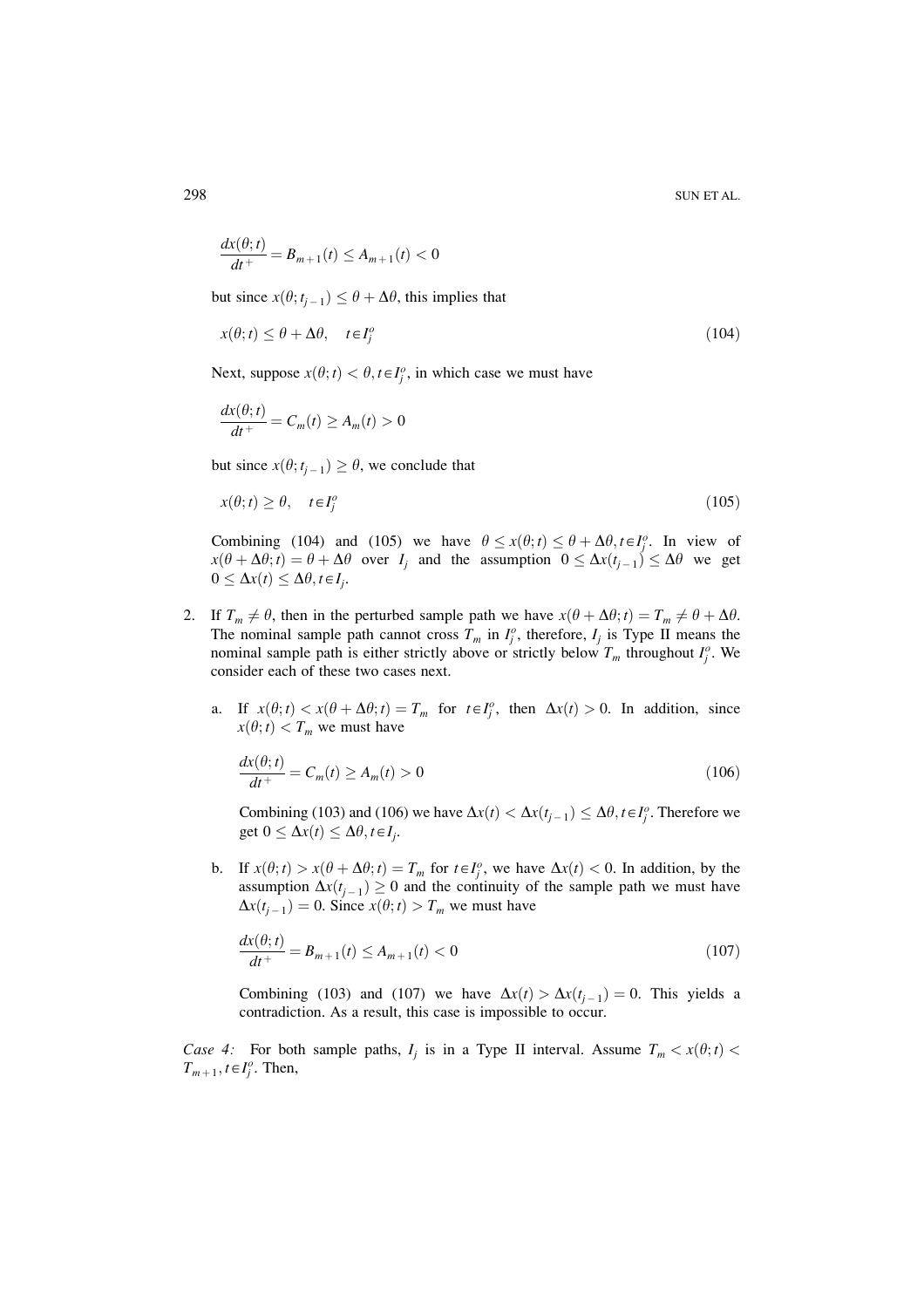$$
\frac{dx(\theta; t)}{dt^+} = A_{m+1}(t)
$$

If  $T_m < x(\theta + \Delta \theta; t) < T_{m+1}, t \in I_i^o$  too, then clearly the dynamics of both sample paths are identical and the result is trivial. Thus, let us consider the cases that the perturbed sample path is either above  $T_{m+1}$  or below  $T_m$ . Note that if either  $T_m$  or  $T_{m+1}$  is the threshold being perturbed, then its value is  $\theta$  in the nominal and  $\theta + \Delta \theta$  in the perturbed path. Thus, we have two cases to consider.

1. If  $x(\theta + \Delta \theta; t) > T_{m+1}$  for  $t \in I_j^o$ , we have

$$
\frac{dx(\theta + \Delta\theta; t)}{dt^+} = B_{m+2}(t)
$$

Then, since  $A_{m+1}(t) \ge A_{m+2}(t) \ge B_{m+2}(t)$ , we get

$$
\frac{dx(\theta; t)}{dt^+} \ge \frac{dx(\theta + \Delta\theta; t)}{dt^+}
$$

Therefore,  $\Delta x(t) \leq \Delta x(t_{j-1}) \leq \Delta \theta$ ,  $t \in I_j$ . Next we prove that  $\Delta x(t) \geq 0$ ,  $t \in I_j$ . If  $T_{m+1}$  is not the threshold being perturbed, then from  $x(\theta; t) < T_{m+1}$  and  $x(\theta + \Delta \theta; t) > T_{m+1}$  we immediately get  $x(\theta; t) < x(\theta + \Delta \theta; t)$  for  $t \in I_1^o$ , so  $\Delta x(t) > 0$ . If  $T_{m+1}$  is the threshold which is perturbed, then we have  $x(\theta; t) < \theta$ and  $x(\theta + \Delta \theta; t) > \theta + \Delta \theta$ , so that again we get  $x(\theta; t) < x(\theta + \Delta \theta; t)$  for  $t \in I_i^o$  in view of  $\Delta\theta > 0$ , so that  $\Delta x(t) > 0$ . Therefore, by combining this with  $\Delta x(t) \leq \Delta\theta$ ,  $t \in I_i$  and  $\Delta x(t_{i-1}) \ge 0$  we get  $0 \le \Delta x(t) \le \Delta \theta$ ,  $t \in I_i$ .

2. If  $x(\theta + \Delta \theta; t) < T_m$  for  $t \in I_i^o$ , we have

$$
\frac{dx(\theta + \Delta\theta; t)}{dt^+} = C_m(t) \tag{108}
$$

Then, from  $A_{m+1}(t) \leq A_m(t) \leq C_m(t)$  we get

$$
\frac{dx(\theta; t)}{dt^+} \le \frac{dx(\theta + \Delta\theta; t)}{dt^+} \tag{109}
$$

Therefore,  $\Delta x(t) \ge \Delta x(t_{j-1}) \ge 0$ ,  $t \in I_j$ . Next, if  $T_m$  is not the threshold being perturbed, then  $x(\theta + \Delta \theta; t) < T_m < x(\theta; t)$  for  $t \in I_i^o$ , which implies  $\Delta x(t) < 0$ . This, however, contradicts  $\Delta x(t) \geq 0$ ,  $t \in I_i$ , which we just established, therefore this case is impossible to occur. Thus,  $T_m$  must be the threshold which is perturbed if this case arises, so we have  $x(\theta; t) > \theta$ , and  $x(\theta + \Delta \theta; t) < \theta + \Delta \theta$  for  $t \in I_i^o$ , which implies  $\Delta x(t) < \Delta \theta$  for  $t \in I_i^o$ . Therefore, by combining with  $\Delta x(t) \geq 0$ ,  $t \in I_i$  and  $\Delta x(t_{i-1}) \leq \theta$ we get  $0 \leq \Delta x(t) \leq \Delta \theta$ ,  $t \in I_i$ .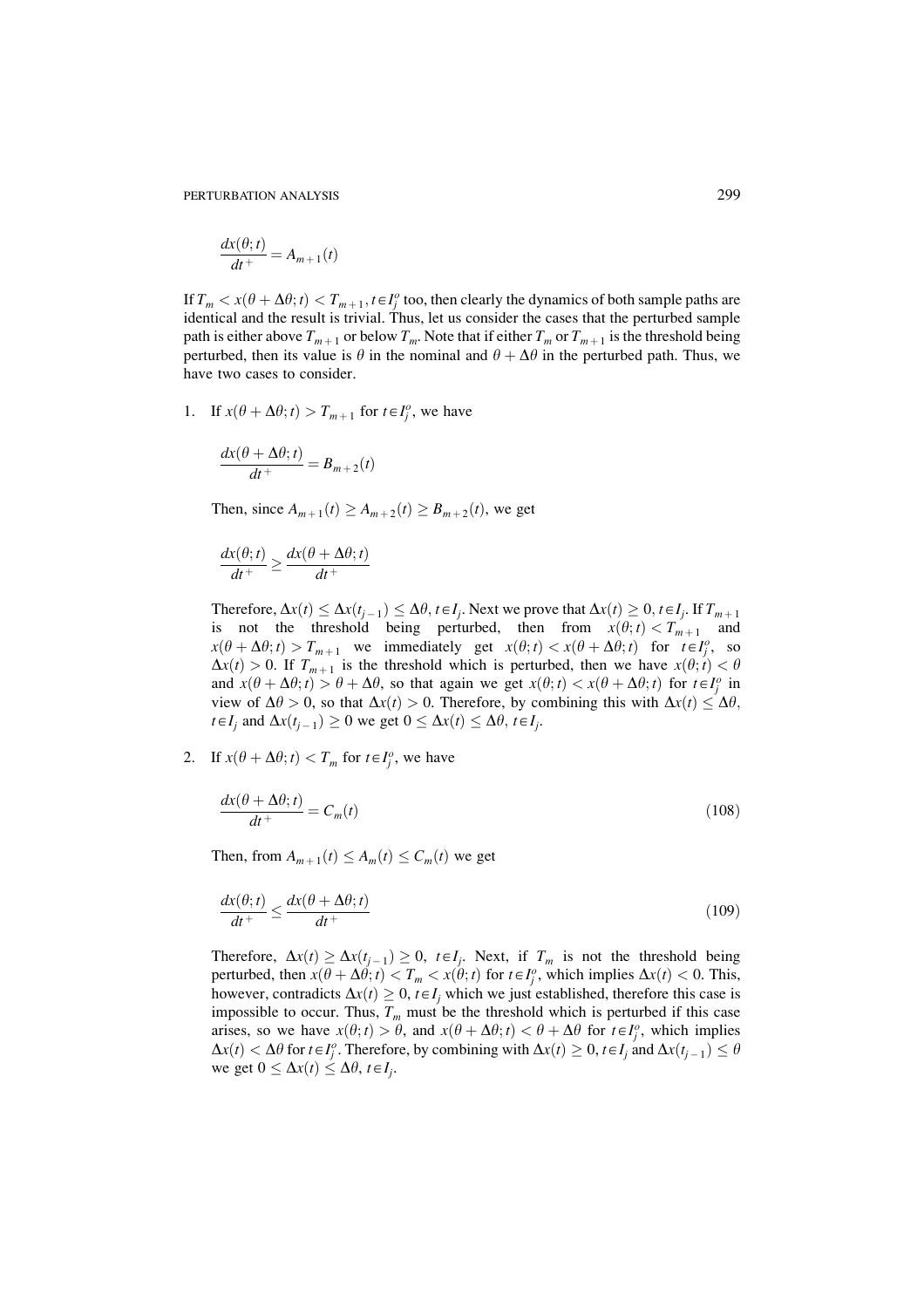Since we have shown that  $0 \leq \Delta x(t) \leq \Delta \theta$ ,  $t \in I_i$  for all feasible cases, the proof is complete.

**Proof of Lemma 5.2:** The proof is by induction over all  $I_i$ ,  $j = 1, ..., J(T)$ . We have  $\Delta x(t_0) = 0$ , therefore, using Lemma 5.1, we get  $0 \leq \Delta x(t) \leq \Delta \theta$  for all  $t \in I_1$ . Next, we assume that

$$
0 \le \Delta x(t) \le \Delta \theta, \quad \text{for all } t \in I_i \tag{110}
$$

We have already shown that the result holds for  $I_1$ , so it remains to show that  $0 \leq \Delta x(t) \leq \Delta \theta$  for all  $t \in I_{i+1}$ . Using the continuity of the sample path, from (110) we have  $0 \leq \Delta x(t_i) \leq \Delta \theta$ . In view of Lemma 5.1, we get  $0 \leq \Delta x(t) \leq \Delta \theta$  for all  $t \in I_{i+1}$  and complete the proof.

**Proof of Theorem 5.1:** We start with  $L'_{m,T}(\theta)$  and recall that

$$
L_{m,T}(\theta) = \int_0^T \gamma_m(\theta; t) dt
$$

Using our definition of time intervals  $I_j = [t_{j-1}, t_j), j = 1, ..., J(T)$  as before, we have

$$
L_{m,T}(\theta) = \sum_{j=1}^{J(T)} \int_{t_{j-1}}^{t_j} \gamma_m(\theta; t) dt
$$

so that

$$
\Delta L_{m,T} = \sum_{j=1}^{J(T)} \int_{t_{j-1}}^{t_j} \Delta \gamma_m(t) dt
$$
\n(111)

where  $\Delta L_{m,T} = L_{m,T}(\theta + \Delta \theta) - L_{m,T}(\theta)$ , and  $\Delta \gamma_m(t) = \gamma_m(\theta + \Delta \theta; t) - \gamma_m(\theta; t)$ .

For any time interval  $I_i$ , the nominal and perturbed sample paths can each be (i) above  $T_m$ , (ii) at  $T_m$ , and (iii) below  $T_m$ . So there are nine cases to consider regarding the joint state of the sample paths in  $I_i$ :

*Case 1:* Both nominal and perturbed sample paths are below  $T_m$ . There is no class m loss, so we have

$$
\int_{t_{j-1}}^{t_j} \Delta \gamma_m(t) dt = 0 \tag{112}
$$

*Case 2:* Both nominal and perturbed sample paths are above  $T_m$ . Class m experiences full loss in both sample paths, so we also have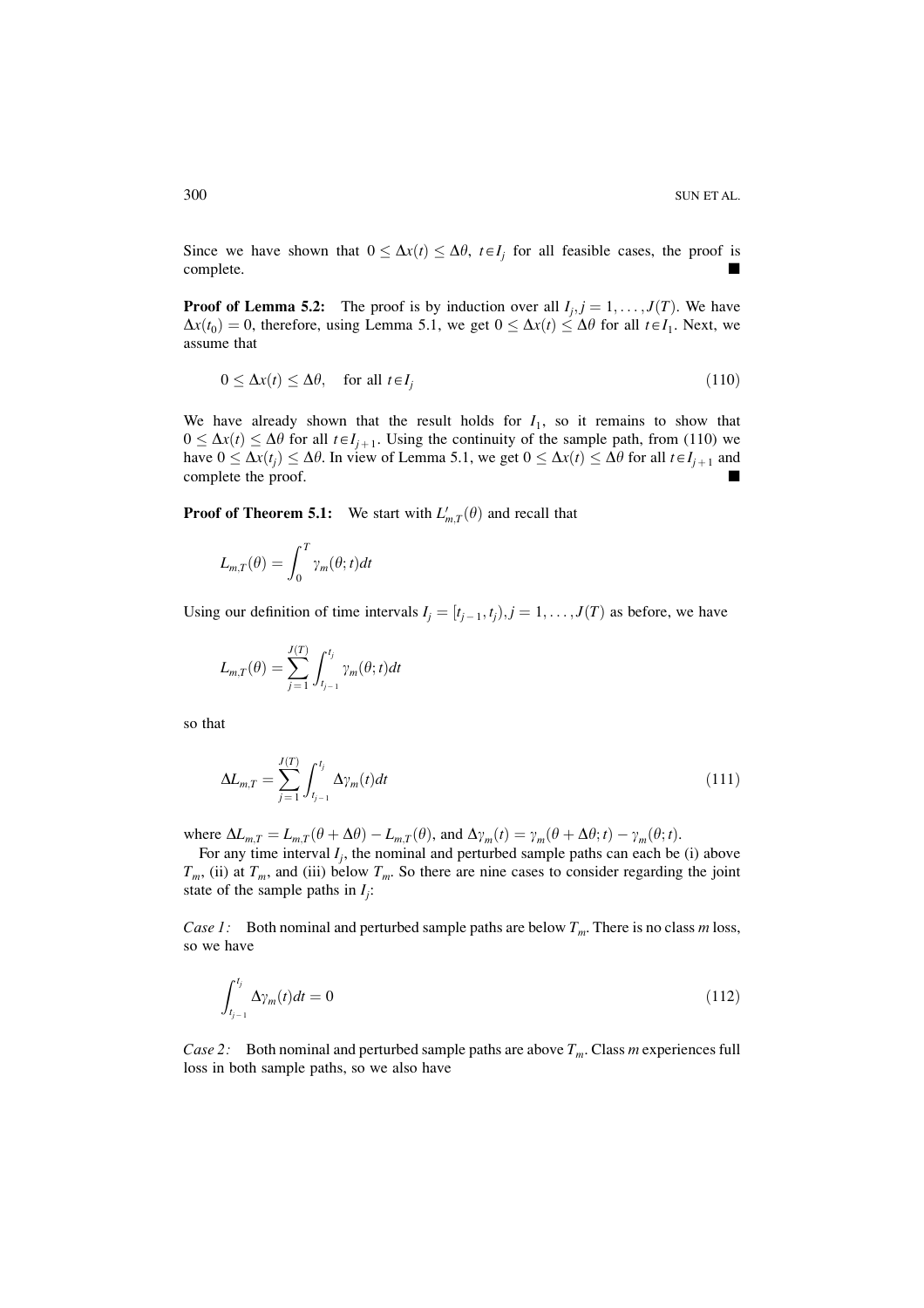$$
\int_{t_{j-1}}^{t_j} \Delta \gamma_m(t) dt = 0 \tag{113}
$$

*Case 3:* Both nominal and perturbed sample paths are at  $T_m$ . We have  $\gamma_m(\theta; t) =$  $\gamma_m(\theta + \Delta\theta; t) = A_m(t)$ , so that

$$
\int_{t_{j-1}}^{t_j} \Delta \gamma_m(t) dt = 0 \tag{114}
$$

Case 4: The nominal sample path is below  $T_m$  while the perturbed sample path is above  $T_m$ . Class m experiences no loss in the nominal sample path and full loss in the perturbed sample path, so we have  $\gamma_m(\theta) = 0$  and  $\$ 

$$
\int_{t_{j-1}}^{t_j} \Delta \gamma_m(t) dt = \int_{t_{j-1}}^{t_j} \alpha_m(t) dt \ge 0
$$
\n(115)

In this case, we also have

$$
\frac{dx(\theta; t)}{dt^+} = C_m(t)
$$

$$
\frac{dx(\theta + \Delta\theta; t)}{dt^+} = B_{m+1}(t)
$$

Therefore,

$$
\frac{dx(\theta; t)}{dt^+} - \frac{dx(\theta + \Delta\theta; t)}{dt^+} = C_m(t) - B_{m+1}(t) \ge \alpha_m(t)
$$

so that

$$
\Delta x(t_{j-1}) - \Delta x(t_j) \ge \int_{t_{j-1}}^{t_j} \alpha_m(t) dt
$$

and it follows that

$$
\Delta\theta \geq \Delta x(t_{j-1}) \geq \Delta x(t_j) + \int_{t_{j-1}}^{t_j} \alpha_m(t)dt = \Delta x(t_j) + \int_{t_{j-1}}^{t_j} \Delta \gamma_m(t)dt \geq \int_{t_{j-1}}^{t_j} \Delta \gamma_m(t)dt
$$
\n(116)

where the last inequality is due to  $\Delta x(t_i) \ge 0$  from Lemma 5.2. Combining (115) and (116) we get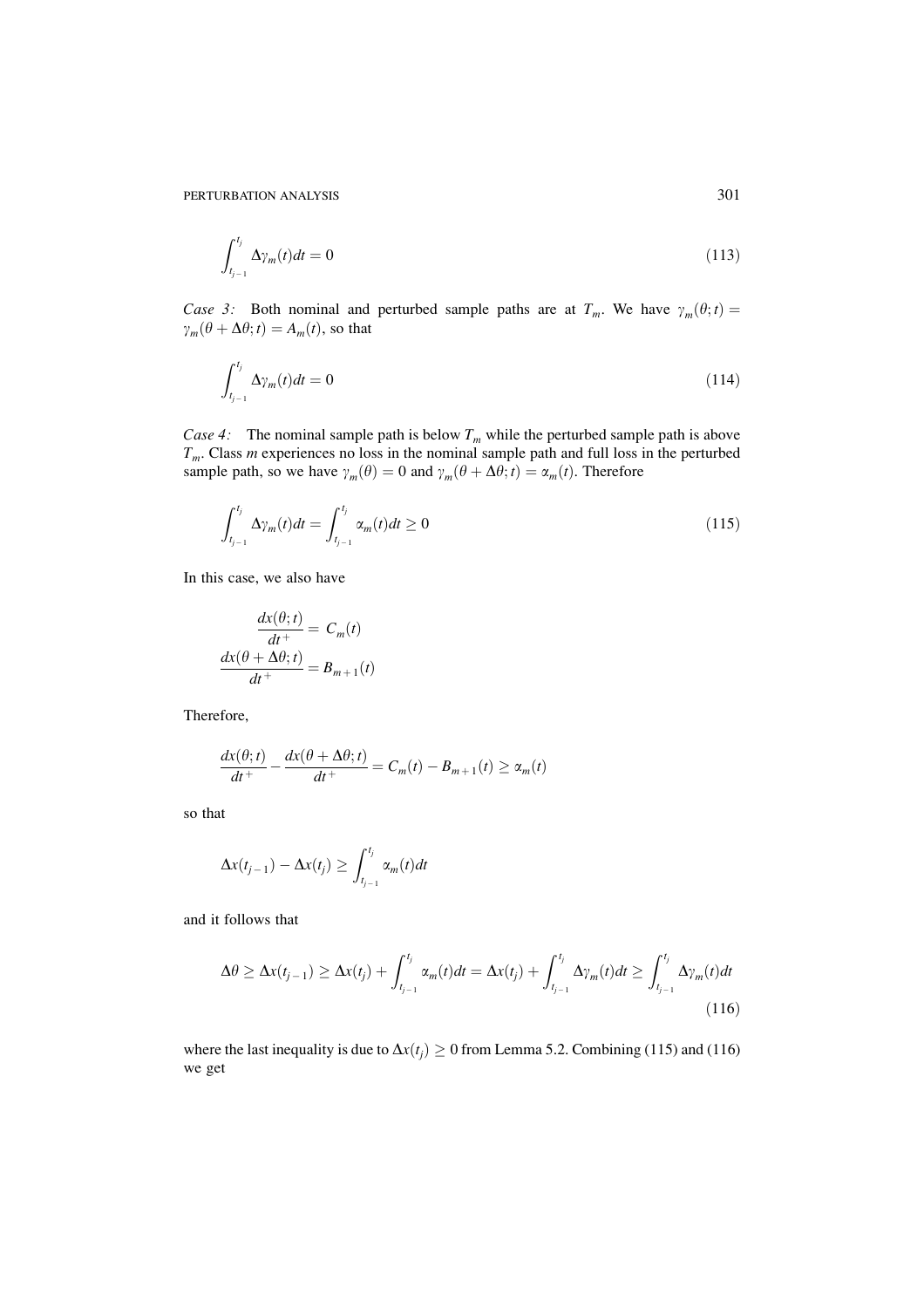$$
0 \le \int_{t_{j-1}}^{t_j} \Delta \gamma_m(t) dt \le \Delta \theta \tag{117}
$$

*Case 5:* The nominal sample path is above  $T_m$  while the perturbed sample path is below  $T_m$ . In view of  $0 \leq \Delta x(t) \leq \Delta \theta$  for  $t \in [0, T]$  in Lemma 5.2, the only possibility for this case is that  $T_m$  is the threshold being perturbed, that is,  $x(\theta; t) > \theta$  and  $x(\theta + \Delta \theta; t) < \theta + \Delta \theta$ . In this case, class  $m$  experiences full loss in the nominal sample path and no loss in the perturbed sample path, so we have  $\gamma_m(\theta) = \alpha_m(t)$  and  $\gamma_m(\theta + \Delta\theta; t) = 0$ . Therefore

$$
\int_{t_{j-1}}^{t_j} \Delta \gamma_m(t) dt = - \int_{t_{j-1}}^{t_j} \alpha_m(t) dt \le 0
$$
\n(118)

In addition, we have

$$
\frac{dx(\theta; t)}{dt^+} = B_{m+1}(t)
$$

$$
\frac{dx(\theta + \Delta\theta; t)}{dt^+} = C_m(t)
$$

Therefore,

$$
\frac{dx(\theta + \Delta\theta; t)}{dt^+} - \frac{dx(\theta; t)}{dt^+} = C_m(t) - B_{m+1}(t) \ge \alpha_m(t)
$$

so that

$$
\Delta x(t_j) - \Delta x(t_{j-1}) \ge \int_{t_{j-1}}^{t_j} \alpha_m(t) dt
$$

therefore we get

$$
\Delta \theta \ge \Delta x(t_j) \ge \Delta x(t_{j-1}) + \int_{t_{j-1}}^{t_j} \alpha_m(t) dt = \Delta x(t_{j-1}) - \int_{t_{j-1}}^{t_j} \Delta \gamma_m(t) dt \ge - \int_{t_{j-1}}^{t_j} \Delta \gamma_m(t) dt \tag{119}
$$

where the last inequality is due to  $\Delta x(t_{i-1}) \ge 0$  from Lemma 5.2. Combining (118) and  $(119)$  we get

$$
-\Delta\theta \le \int_{t_{j-1}}^{t_j} \Delta \gamma_m(t) dt \le 0
$$
\n(120)

Case 6: The nominal sample path is at  $T_m$  while the perturbed sample path is above  $T_m$ . Class  $m$  experiences partial loss in the nominal sample path and full loss in the perturbed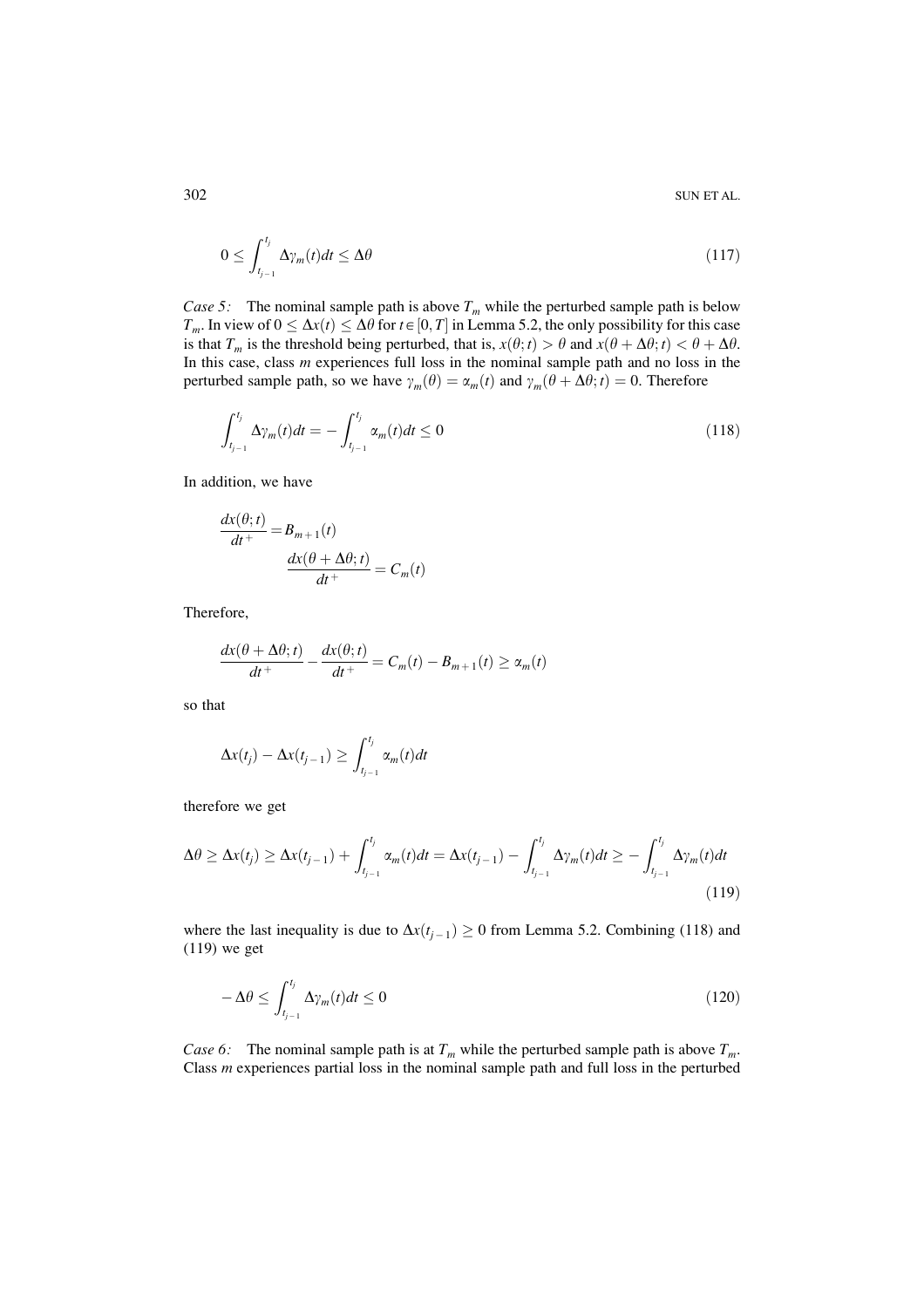sample path, so we have  $\gamma_m(\theta) = A_m(t), \gamma_m(\theta + \Delta \theta; t) = \alpha_m(t)$  and  $A_{m+1}(t) < 0$ . Therefore

$$
\int_{t_{j-1}}^{t_j} \Delta \gamma_m(t) dt = \int_{t_{j-1}}^{t_j} \alpha_m(t) dt - \int_{t_{j-1}}^{t_j} A_m(t) dt = - \int_{t_{j-1}}^{t_j} A_{m+1}(t) dt > 0 \tag{121}
$$

In this case, we also have

$$
\frac{dx(\theta + \Delta \theta; t)}{dt^+} = B_{m+1}(t)
$$

$$
\frac{dx(\theta; t)}{dt^+} = 0
$$

so we get

$$
\Delta x(t_j) - \Delta x(t_{j-1}) = \int_{t_{j-1}}^{t_j} B_{m+1}(t) dt
$$

In view of

$$
\int_{t_{j-1}}^{t_j} B_{m+1}(t)dt \le \int_{t_{j-1}}^{t_j} A_{m+1}(t)dt
$$

we get

$$
\Delta \theta \ge \Delta x(t_{j-1}) \ge \Delta x(t_{j-1}) - \Delta x(t_j)
$$
  
= 
$$
-\int_{t_{j-1}}^{t_j} B_{m+1}(t)dt \ge -\int_{t_{j-1}}^{t_j} A_{m+1}(t)dt = \int_{t_{j-1}}^{t_j} \Delta \gamma_m(t)dt
$$
 (122)

where the second inequality is due to  $\Delta x(t_i) \ge 0$  from Lemma (5.2). Combining (121) and  $(122)$  we get

$$
0 < \int_{t_{j-1}}^{t_j} \Delta \gamma_m(t) dt \le \Delta \theta \tag{123}
$$

Case 7: The nominal sample path is at  $T_m$  while the perturbed sample path is below  $T_m$ . In view of  $0 \leq \Delta x(t) \leq \Delta \theta$  for  $t \in [0, T]$  in Lemma 5.2, the only possibility for this case is that  $T_m$  is the threshold being perturbed, that is,  $x(\theta; t) = \theta$  while  $\theta \le x(\theta + \Delta \theta; t) < \theta + \Delta \theta$ . In this case, class  $m$  experiences partial loss in the nominal sample path and no loss in the perturbed sample path, so we have  $\gamma_m(\theta) = A_m(t), \gamma_m(\theta + \Delta \theta; t) = 0$  and  $A_m(t) > 0$ . Therefore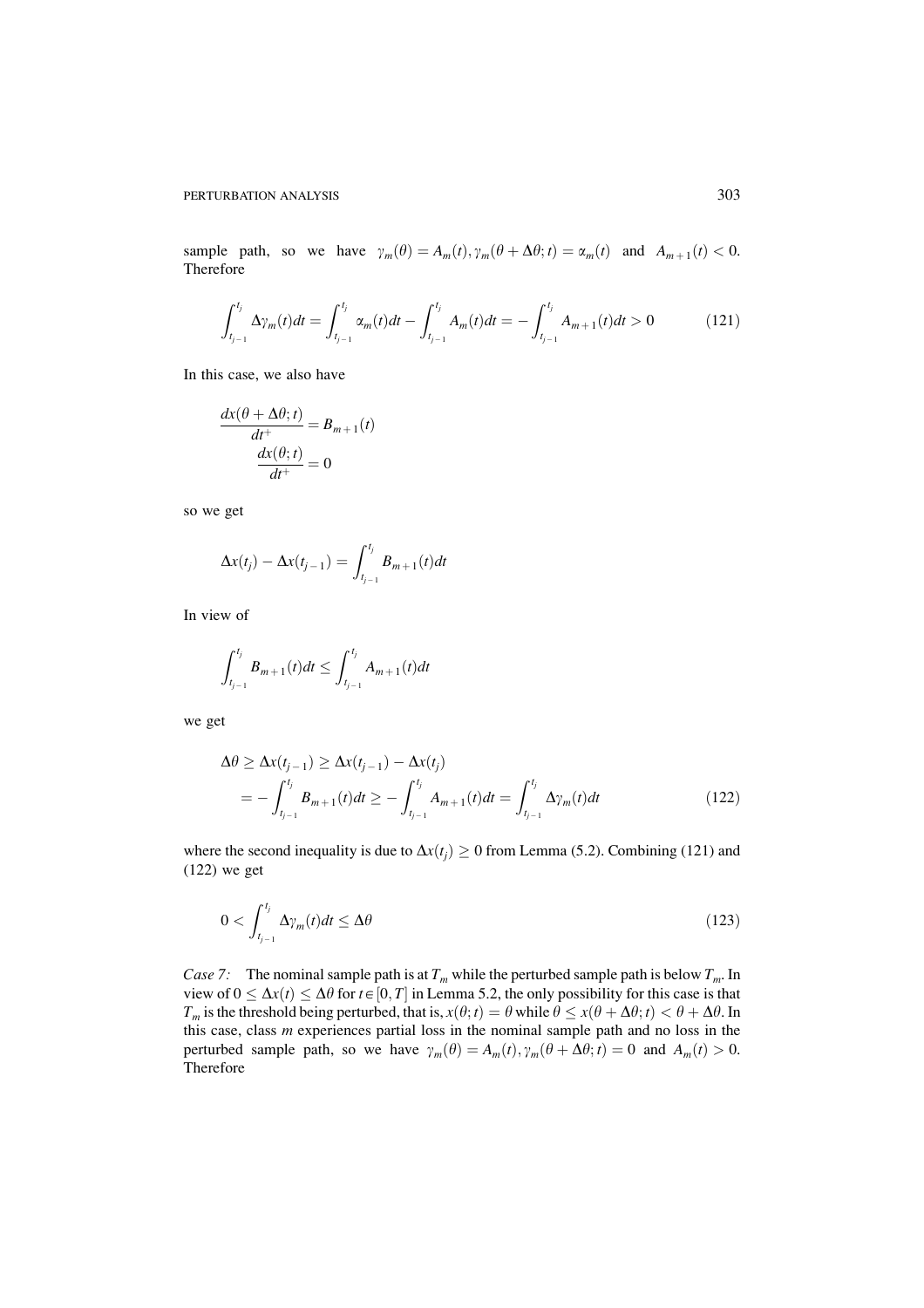$$
\int_{t_{j-1}}^{t_j} \Delta \gamma_m(t) dt = - \int_{t_{j-1}}^{t_j} A_m(t) dt < 0
$$
\n(124)

In this case we also have

$$
\frac{dx(\theta + \Delta \theta; t)}{dt^+} = A_m(t)
$$

$$
\frac{dx(\theta; t)}{dt^+} = 0
$$

so we get

$$
\Delta x(t_j) - \Delta x(t_{j-1}) = \int_{t_{j-1}}^{t_j} A_m(t)dt
$$

and it follows that

$$
\Delta \theta \ge \Delta x(t_j) \ge \Delta x(t_j) - \Delta x(t_{j-1}) = \int_{t_{j-1}}^{t_j} A_m(t)dt = -\int_{t_{j-1}}^{t_j} \Delta \gamma_m(t)dt \tag{125}
$$

where the second inequality is due to  $\Delta x(t_{j-1}) \ge 0$  from Lemma 5.2. Combining (124) and  $(125)$  we get

$$
-\Delta\theta \le \int_{t_{j-1}}^{t_j} \Delta \gamma_m(t) dt < 0 \tag{126}
$$

Case 8: The nominal sample path is above  $T_m$  while the perturbed sample path is at  $T_m$ . In view of  $0 \leq \Delta x(t) \leq \Delta \theta$  for  $t \in [0, T]$  in Lemma 5.2, the only possibility for this case is that  $T_m$  is the threshold being perturbed, that is,  $x(\theta + \Delta \theta; t) = \theta + \Delta \theta$  while  $\theta < x(\theta; t) \le$  $\theta + \Delta \theta$ . In this case, class *m* experiences full loss in the nominal sample path and partial loss in the perturbed sample path, so we have  $\gamma_m(\theta) = \alpha_m(t), \gamma_m(\theta + \Delta \theta; t) = A_m(t)$  and  $A_{m+1}(t) < 0$ . Therefore

$$
\int_{t_{j-1}}^{t_j} \Delta \gamma_m(t) dt = \int_{t_{j-1}}^{t_j} A_m(t) dt - \int_{t_{j-1}}^{t_j} \alpha_m(t) dt
$$

$$
= \int_{t_{j-1}}^{t_j} A_{m+1}(t) dt < 0
$$
(127)

In this case, we also have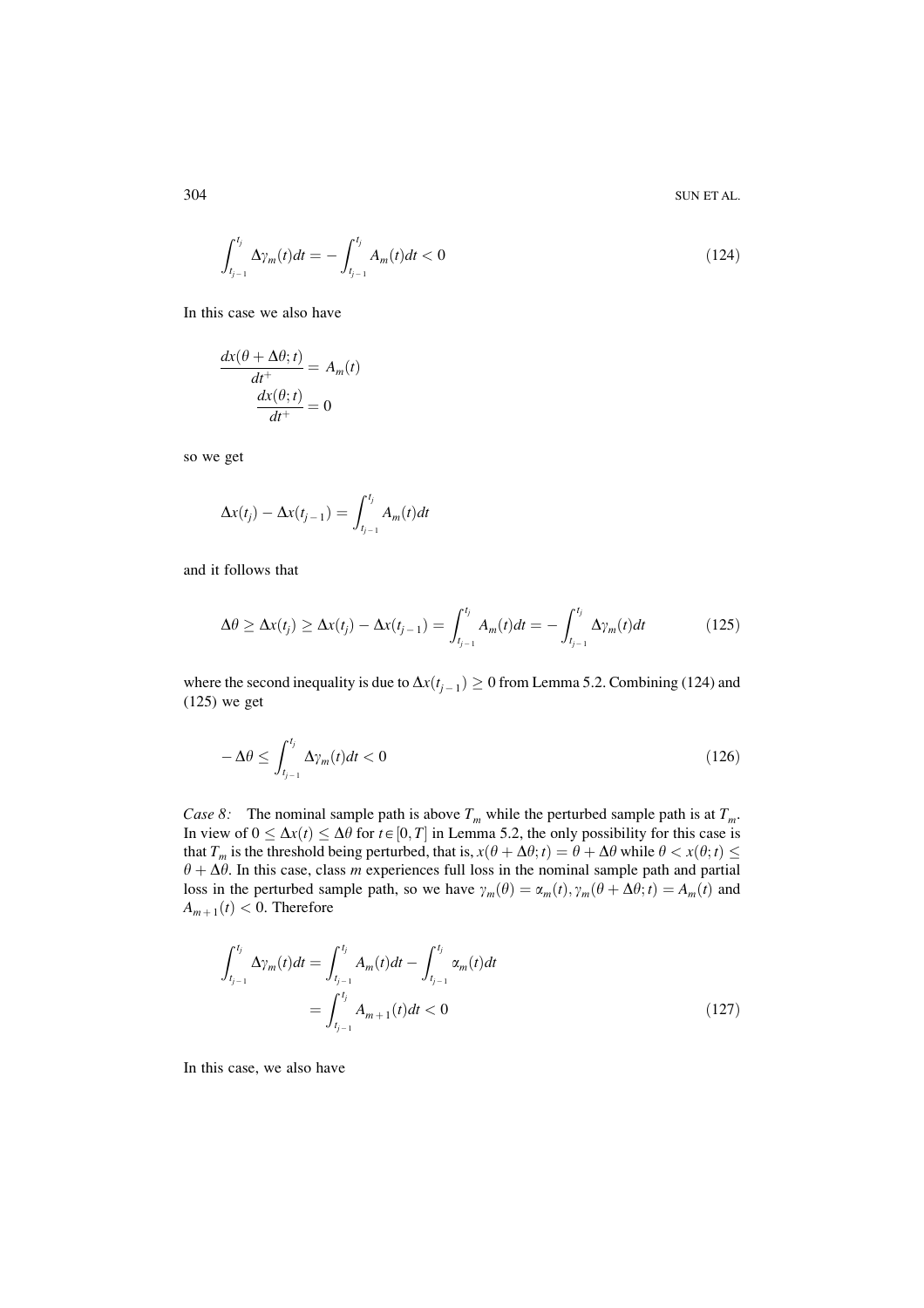$$
\frac{dx(\theta + \Delta\theta; t)}{dt^+} = 0
$$

$$
\frac{dx(\theta; t)}{dt^+} = A_{m+1}(t)
$$

so we get

$$
\Delta x(t_j) - \Delta x(t_{j-1}) = -\int_{t_{j-1}}^{t_j} A_{m+1}(t)dt
$$

and it follows that

$$
\Delta \theta \ge \Delta x(t_j) \ge \Delta x(t_j) - \Delta x(t_{j-1}) = -\int_{t_{j-1}}^{t_j} A_{m+1}(t)dt = -\int_{t_{j-1}}^{t_j} \Delta \gamma_m(t)dt \qquad (128)
$$

where the second inequality is due to  $\Delta x(t_{j-1}) \ge 0$  from Lemma 5.2. Combining (127) and  $(128)$  we get

$$
-\Delta\theta \le \int_{t_{j-1}}^{t_j} \Delta\gamma_m(t)dt < 0
$$
\n(129)

Case 9: The nominal sample path is below  $T_m$  while the perturbed sample path is at  $T_m$ . Class *m* experiences no loss in the nominal sample path and partial loss in the perturbed sample path, so we have  $\gamma_m(\theta) = 0$ ,  $\gamma_m(\theta + \Delta \theta; t) = A_m(t)$  and  $A_m(t) > 0$ . Therefore

$$
\int_{t_{j-1}}^{t_j} \Delta \gamma_m(t) dt = \int_{t_{j-1}}^{t_j} A_m(t) dt > 0
$$
\n(130)

In this case, we also have

$$
\frac{dx(\theta + \Delta\theta; t)}{dt^+} = 0
$$

$$
\frac{dx(\theta; t)}{dt^+} = C_m(t)
$$

so we get

$$
\Delta x(t_{j-1}) - \Delta x(t_j) = \int_{t_{j-1}}^{t_j} C_m(t) dt
$$

therefore,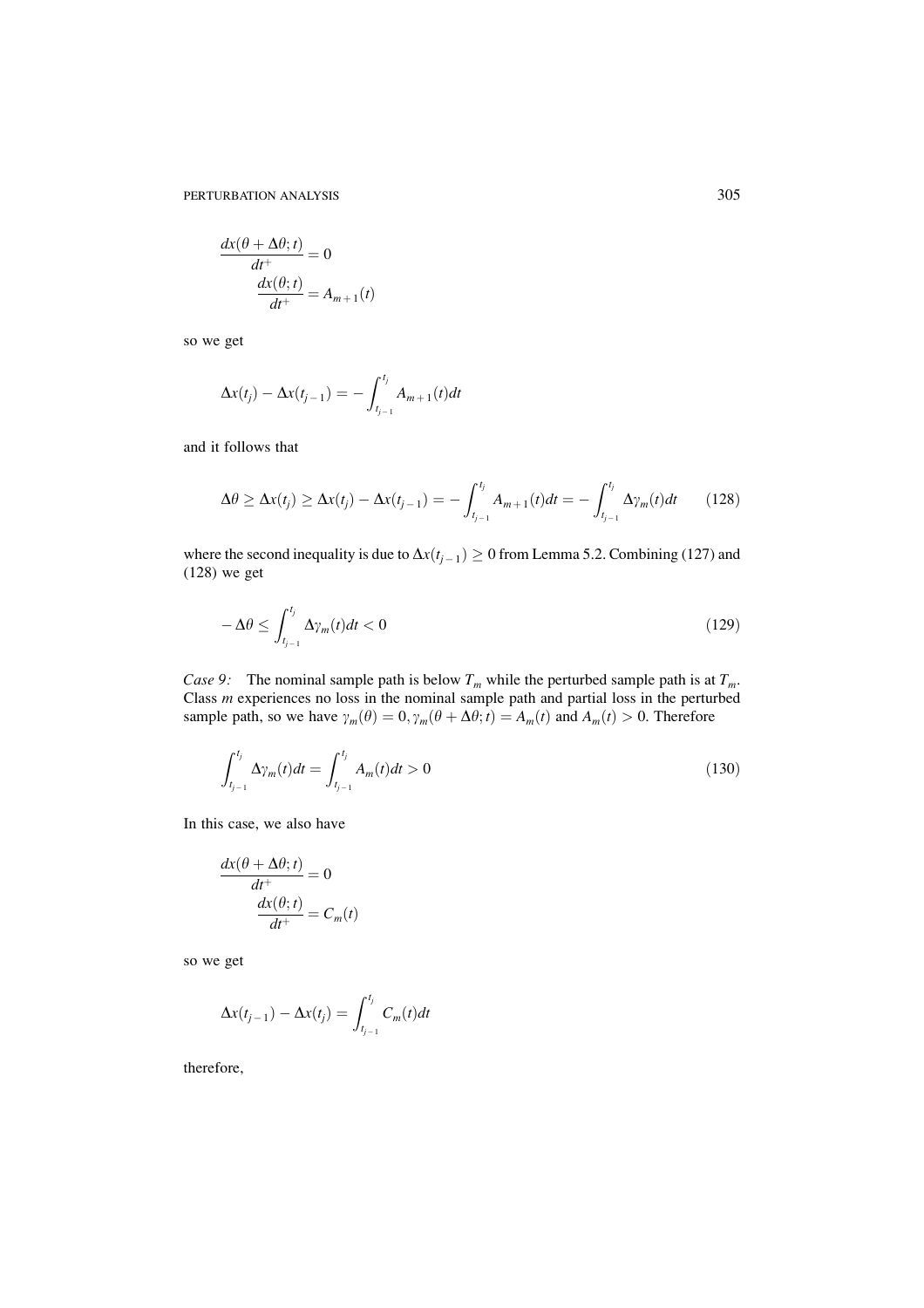$$
\Delta \theta \ge \Delta x(t_{j-1}) \ge \Delta x(t_{j-1}) - \Delta x(t_j) = \int_{t_{j-1}}^{t_j} C_m(t) dt \ge \int_{t_{j-1}}^{t_j} A_m(t) dt = \int_{t_{j-1}}^{t_j} \Delta \gamma_m(t) dt
$$
\n(131)

where the second inequality is due to  $\Delta x(t_i) \ge 0$  from Lemma 5.2. Combining (130) and  $(131)$  we get

$$
0 < \int_{t_{j-1}}^{t_j} \Delta \gamma_m(t) dt \le \Delta \theta \tag{132}
$$

We may now combine the nine cases above, i.e., the inequalities  $(112)$ – $(114)$ ,  $(117)$ ,  $(120)$ ,  $(123)$ ,  $(126)$ ,  $(129)$ ,  $(132)$  with  $(111)$  and obtain

$$
\left|\Delta L_{m,T}\right| \leq \sum_{j=1}^{J(T)} \left| \int_{t_{j-1}}^{t_j} \Delta \gamma_m(t) dt \right| \leq J(T) |\Delta \theta|
$$

Next, we consider  $Q'_T(\theta)$  for which we can write

$$
Q_T(\theta) = \int_0^T x(\theta; t) dt
$$

therefore by Lemma 5.2 we have

$$
|\Delta Q_T(\theta)| = \left| \int_0^T \Delta x(\theta; t) dt \right| \leq T |\Delta \theta|
$$

This completes the proof.

 $\blacksquare$ 

### **Acknowledgments**

Gang Sun and Christos Cassandras were supported in part by the National Science Foundation under Grants EEC-00-88073 and DMI-0330171, by AFOSR under contract F49620-01-0056, and by ARO under under grant DAAD19-01-0610.

### **References**

- Blake, S., Black, D., Carlson, M., Davies, E., Wang, Z., and Weiss, W. 1998. An architecture for differentiated services. RFC 2475, December. http://www.ietf.org/rfc/rfc2475.txt.
- Cao, X. 1987. First-order perturbation analysis of a single multi-class finite source queue. Performance Evaluation 7: 31-41.